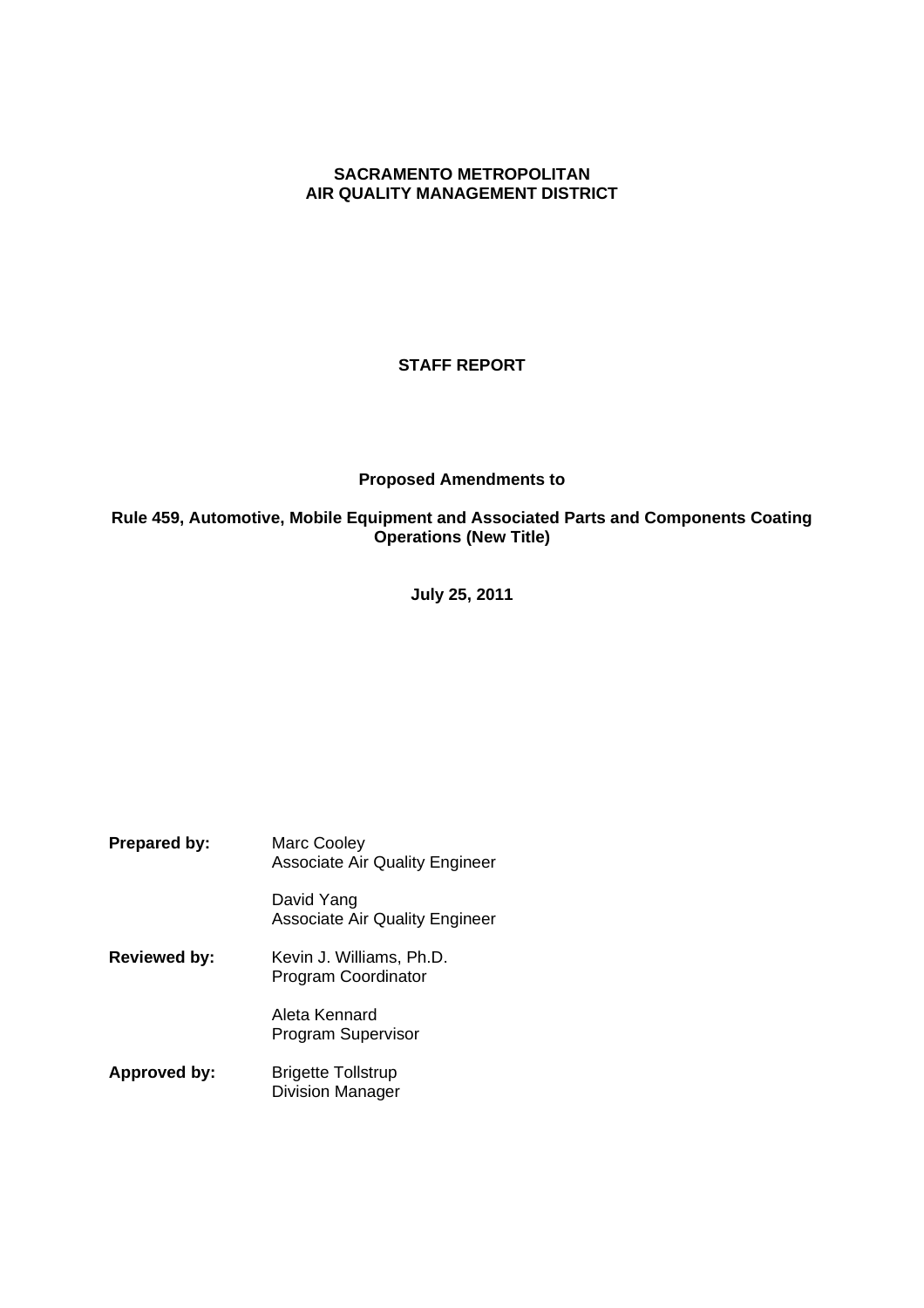## **BACKGROUND**

Ground level ozone is a secondary pollutant formed from photochemical reactions of nitrogen oxides (NOx) and volatile organic compounds (VOC) in the presence of sunlight. Ozone is a strong irritant that adversely affects human health and damages crops and other environmental resources. As documented by the U.S. Environmental Protection Agency (EPA) in the most recent Criteria Document for ozone<sup>1</sup>, both short-term and long-term exposure to ozone can irritate and damage the human respiratory system, resulting in:

- decreased lung function;
- development and aggravation of asthma:
- increased risk of cardiovascular problems such as heart attacks and strokes;
- increased hospitalizations and emergency room visits; and
- premature deaths.

The District is currently designated as a nonattainment area for both the state and federal ozone standards. Since VOCs are a precursor to ozone, one of the strategies to control ozone pollution is to reduce VOC emissions from existing stationary sources. The projected 2012 VOC emission inventory for Sacramento County includes 303 tons per year for automotive coatings.

## Suggested Control Measure (SCM) for Automotive Coatings

On October 20, 2005, the California Air Resources Board (CARB) adopted a Suggested Control Measure (SCM) for Automotive Coatings. The purpose of the SCM is to promote uniformity among California district rules, improve enforceability, and achieve additional reductions in VOC emissions. The SCM consolidated coatings for Group I and Group II vehicles, replaced the specialty coating and multi-stage coating categories with specific coating categories, and established lower VOC limit for some coating categories. To date, ten other California air districts have amended their rules to be consistent with the SCM.

## Control Techniques Guidelines for Miscellaneous Metal and Plastic Parts Coatings

On October 7, 2008, EPA promulgated a Control Techniques Guidelines (CTG) for Miscellaneous Metal and Plastic Parts Coatings<sup>2</sup>. The CTG contains Reasonable Available Control Technology (RACT) guidelines and recommendations, including VOC content limits, specific exemptions, and recommended work practice procedures, for coatings applied on six different substrate categories: miscellaneous metal parts and products, miscellaneous plastic parts and products, transportation plastic parts, business machine plastic parts, pleasure craft, and motor vehicle materials.

Section 182(b)(2) of the federal Clean Air Act (CAA) requires the District to implement RACT for the source categories included in the CTG. On October 28, 2010, the District adopted amendments to Rule 451 – Surface Coating of Miscellaneous Metal Parts and Products that lower VOC limits for specific coatings for miscellaneous metal parts and products to be as stringent as the requirements in the CTG. In addition, Staff is planning to propose a new rule for

**<sup>1</sup>** "Air Quality Criteria for Ozone and Related Photochemical Oxidants", U.S. EPA, February 2006.

 $2$  "Control Techniques Guidelines for Miscellaneous Metal and Plastic Parts Coatings", U.S. EPA, September 2008.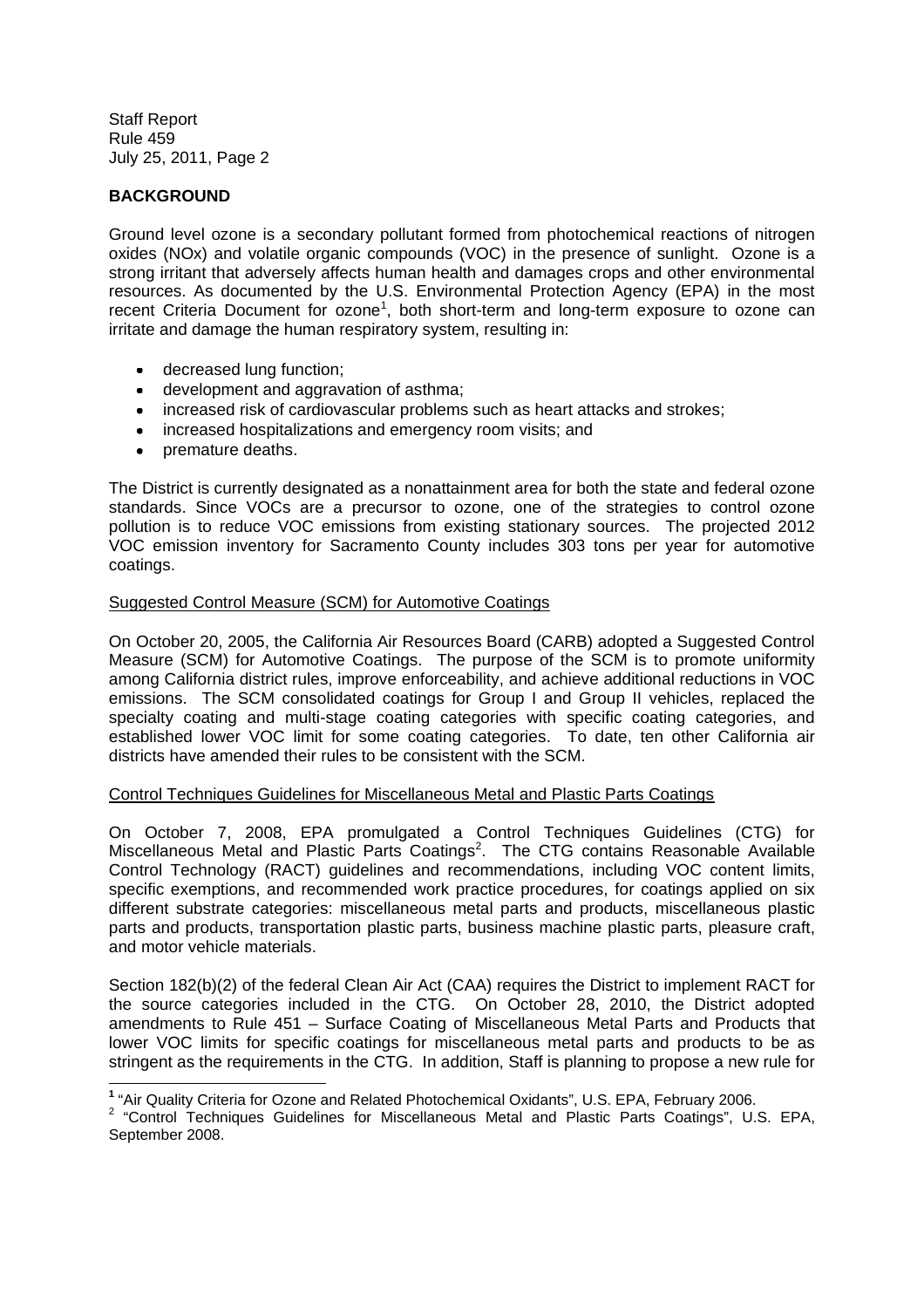the coatings of miscellaneous plastic parts and products, transportation and business machine plastic parts, and pleasure craft. Staff is proposing to include the CTG requirements for motor vehicle materials in Rule 459. There are two coating categories for which the VOC limits in the CTG are more stringent that those in the SCM: multi-color coatings when applied to transportation plastic parts, and truck bed liner coatings. In these two cases, the CTG limits are proposed in the amendments to Rule 459. The proposed limits are described in the next section.

## Rule 459, Automotive, Mobile Equipment, and Associated Parts and Components Coating Operations (Proposed New Title)

Rule 459 was first adopted on December 7, 1995 and last amended on October 2, 1997. The rule applies to coating, coating removal (stripping), surface preparation, and cleanup operations for automotive, truck or heavy equipment finishing or refinishing operations. Rule 459 also regulates the sale of coatings within the District by prohibiting manufacturers and suppliers of coatings from selling coatings that do not comply with the rule.

Staff is proposing to amend Rule 459 to incorporate the requirements of the SCM. The proposed amendments will satisfy a State Implementation Plan (SIP) commitment to reduce VOC emissions from this source category. Staff will also ensure that the limits proposed in the SCM meet the CTG requirements for transportation plastic parts. Staff will use the most stringent VOC limit for coating categories from both the SCM and the CTG. Staff is also proposing to amend Rule 459 to incorporate the requirements of the CTG that are specific to motor vehicle materials used during coating operations. The proposed amendments will satisfy the Clean Air Act (CAA) requirement to implement RACT for these coatings and materials.

## **LEGAL MANDATES**

## **Federal Mandates:**

The District is designated as a "severe" nonattainment area for the federal 8-hour ozone standard. Title 40 of the Code of Federal Regulations, Section 51.908, requires "severe" nonattainment areas to comply with the attainment demonstration requirements of CAA section 182(c)(2), which requires a plan to be submitted to EPA which demonstrates attainment of the standard by the applicable attainment date, and to include all control measures necessary for attainment. In 2009, the districts of the Sacramento Federal Nonattainment Area adopted an attainment demonstration plan to achieve the federal 8-hour ozone standard by the attainment date of June 15, 2019<sup>3</sup>. The plan includes a commitment for the District to achieve VOC emission reductions from automotive coating operations of 0.11 tons per day in 2018.

Federal Clean Air Act section 172(c)(1) specifies that SIPs for nonattainment areas must include "reasonably available control measures" (RACM), including "reasonably available control technology" (RACT), for sources of emissions. Section 182(b)(2)(A) of the CAA provides that for nonattainment areas classified as "moderate" or worse, states must revise their SIPs to include RACT for sources of VOC emissions for each category of VOC sources covered by a CTG document issued after November 15, 1990 and prior to the area's date of attainment. EPA

**<sup>3</sup> "**Sacramento Regional 8-hour Ozone Attainment and Reasonable Further Progress Plan", EDCAQMD, FRAQMD, PCAPCD, SMAQMD, YSAQMD, March 26, 2009.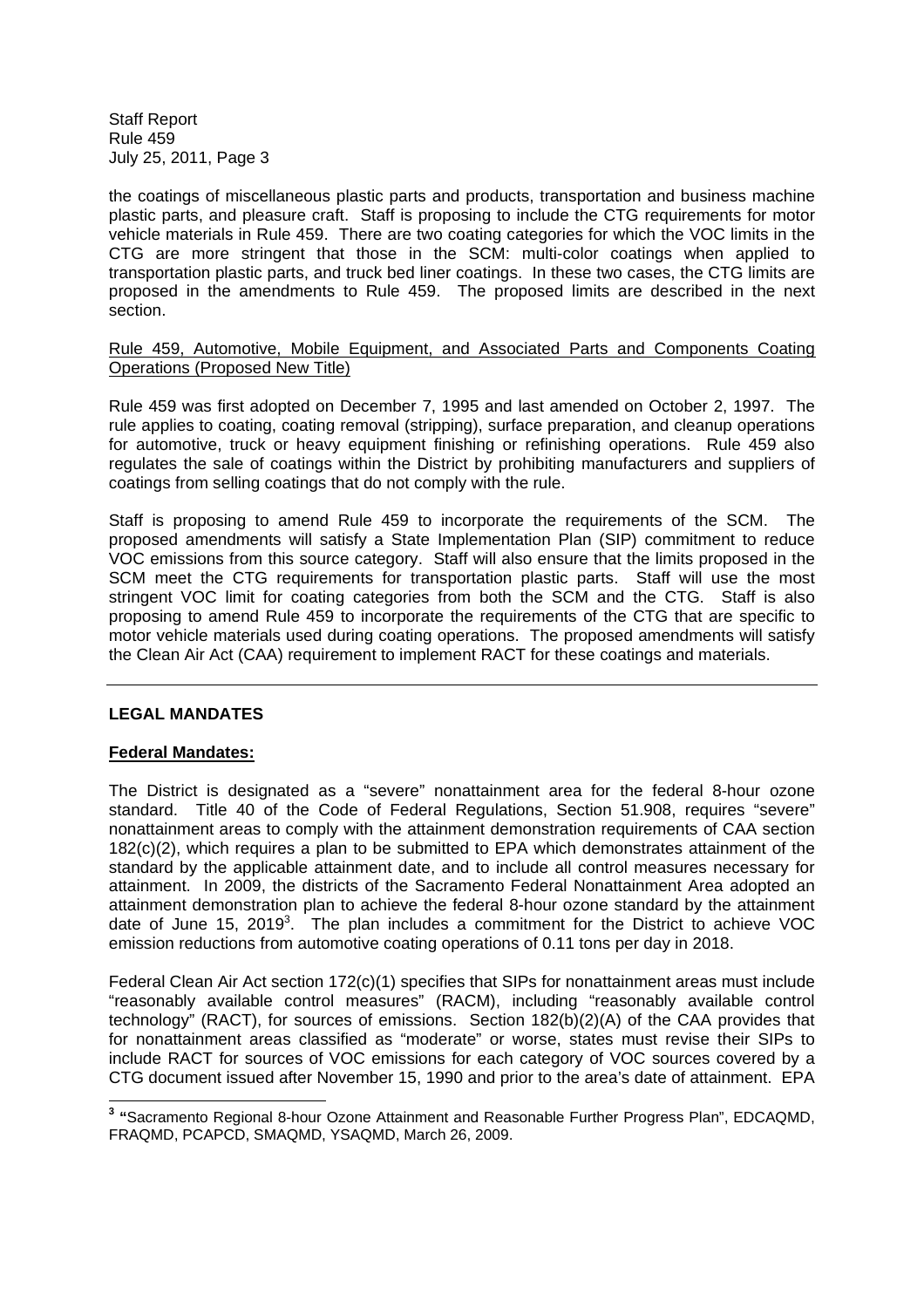defines RACT as "the lowest emission limitation that a particular source is capable of meeting by the application of control technology that is reasonably available considering technological and economic feasibility<sup>4</sup>." Pursuant to CAA Sections 108(b) and (c), EPA periodically publishes information regarding available controls. In developing Control Techniques Guidelines, EPA evaluates, among other things, the sources of VOC emissions and the available control approaches for addressing these emissions, including the costs of such approaches. CTG documents establish the presumptive minimum recommendations for RACT.

On October 7, 2008, EPA promulgated a Control Techniques Guidelines for Miscellaneous Metal and Plastic Parts Coatings. EPA's CTG provides the presumptive minimum recommendations for RACT for various coating categories, including coatings for transportation plastic parts and motor vehicles materials. The proposed amendments to Rule 459 will satisfy the RACT requirements for motor vehicle materials and transportation plastic parts coating associated with automotive coating operations and also satisfy the federal plan commitment for automotive coating operations.

## **State Mandates:**

The District is designated "serious" nonattainment for the state ozone standard. The California Clean Air Act requires areas designated as "serious" to adopt control measures required in Sections 40919 of the California Health and Safety Code (HSC). The plan commitment for this rule also satisfies the following requirements:

- California HSC Section 40919 requires districts designated serious nonattainment for ozone to adopt Best Available Retrofit Control Technology (BARCT) for all existing permitted sources. BARCT means an emission limitation that is based on the maximum degree of reduction achievable, taking into account environmental, energy, and economic impacts by each class or category of sources<sup>5</sup>.
- Transport Mitigation Emission Control Requirements: Title 17, Section 70600 of the California Code of Regulations requires that districts within the areas of origin of transported air pollutants, as identified in Section 70500(c), include sufficient emission control measures (including "all feasible measures" and BARCT) in their attainment plans for ozone to mitigate the impact of pollution sources within their jurisdictions on ozone concentrations in downwind areas commensurate with the level of contribution. An upwind district must comply with the transport mitigation planning and implementation requirements set forth in this section regardless of its attainment status, unless the upwind district complies with the requirements of Section 70601.

The limits proposed for Rule 459 have been adopted in the following ten California districts, with the implementation dates in parentheses: San Joaquin Valley APCD (January 1, 2009), South Coast AQMD (July 1, 2008), Ventura County APCD (January 1, 2009), Santa Barbara APCD (January 1, 2009), San Luis Obispo APCD (July 1, 2009), Yolo Solano AQMD (July 1, 2009), Bay Area AQMD (October 1, 2009), Imperial County APCD (April 1, 2010), Mojave Desert AQMD (July 1, 2011), and Placer County APCD (July 1, 2011). Waterborne coatings that meet the proposed limits also have been successfully implemented and shown to be feasible in Europe.

<sup>4</sup> 44 FR 53761, September 17, 1979.

<sup>5</sup> California Health and Safety Code Section 40406.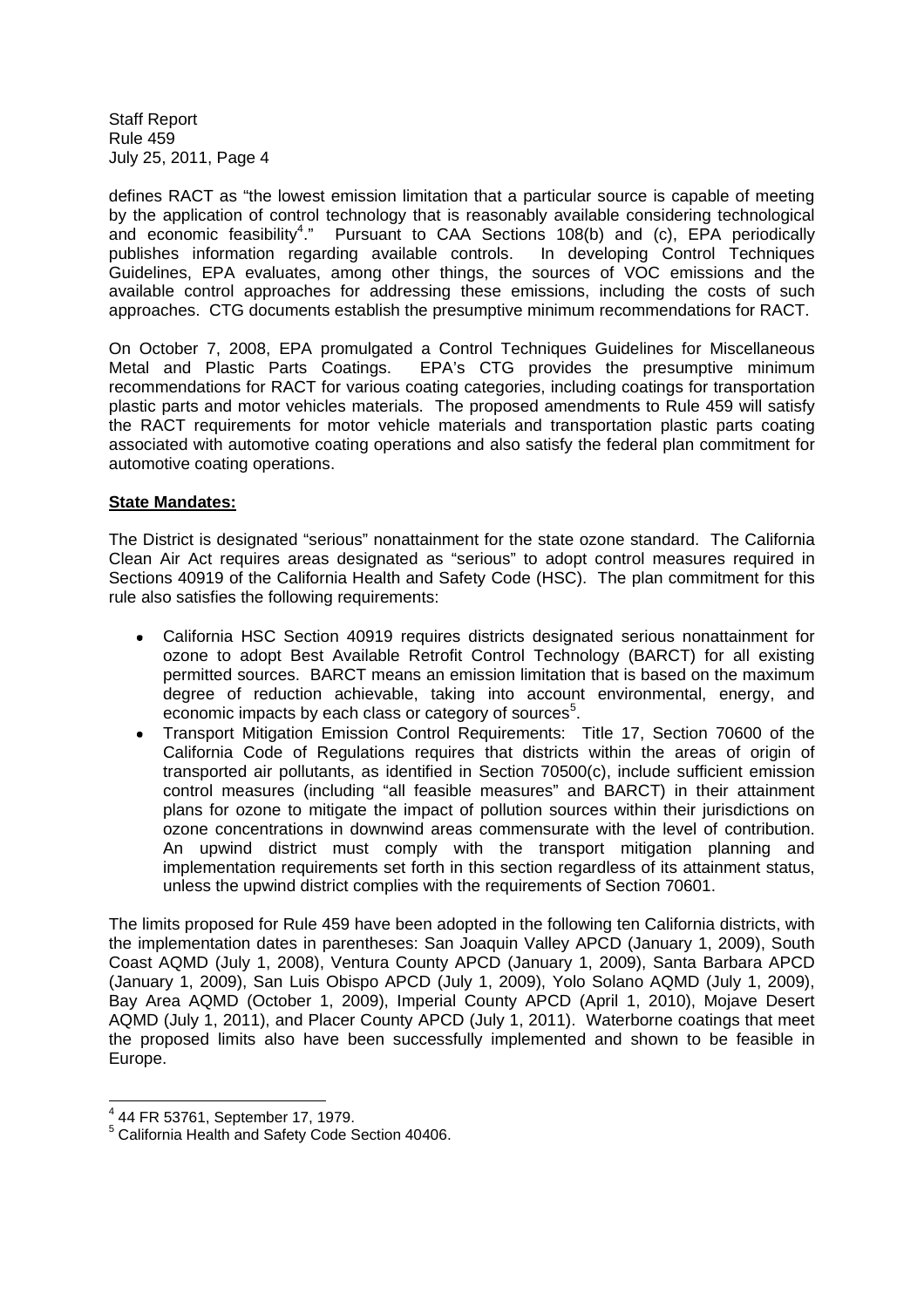The proposed amendments to Rule 459 will meet the BARCT requirements and fulfill the state plan commitment.

## **SUGGESTED CONTROL MEASURE (SCM) FOR AUTOMOTIVE COATINGS**

CARB's Suggested Control Measure for Automotive Coatings contains recommendations for automobile and mobile equipment coating operations. The SCM consolidated Group I and II vehicles, replaced the multi-stage topcoat and specialty coating categories with specific coating categories, and lowered the VOC limits for some existing coating categories. For solvents used in surface preparation, cleanup and cleaning of application equipment, the SCM recommended to lower the VOC limit to 25 grams per liter. The following table shows the VOC limits from the SCM:

| Category                            | VOC Limit (g/l)* |
|-------------------------------------|------------------|
| <b>Adhesion Promoter</b>            | 540              |
| <b>Clear Coating</b>                | 250              |
| <b>Color Coating</b>                | 420              |
| <b>Multi-Color Coating</b>          | 680              |
| <b>Pretreatment Coating</b>         | 660              |
| <b>Primer/Primer Sealer</b>         | 250              |
| Single-Stage Coating                | 340              |
| <b>Temporary Protective Coating</b> | 60               |
| <b>Truck Bed Liner Coating</b>      | 310              |
| <b>Underbody Coating</b>            | 430              |
| Uniform Finish Coating              | 540              |
| Any Other Coating Type              | 250              |
| Solvents                            | 25               |

## **SCM Suggested VOC Limits for Automobile and Mobile Equipment Coatings**

\* Less water and exempt compounds

In order to comply with the new coating limits, CARB anticipated that coating manufacturers would use exempt compounds in the coating reformulations or use water-based coatings. The SCM included a recommendation to exempt tertiary butyl acetate (TBAc) as a VOC for the purpose of complying with the VOC limits for coatings and solvents. The SCM also recommended a prohibition of possession provision which prohibits end users from possessing any coatings or solvents that do not meet the VOC limits, except when the end user uses an emission control device with a control efficiency of at least 85%.

## **CTG RECOMMENDATIONS**

The Control Techniques Guidelines for Miscellaneous Metal and Plastic Parts Coatings contains recommended VOC content limits coatings applied to transportation plastic parts and motor vehicle materials. The following tables show how the CTG categories and limits match up with the coating categories in the current rule and SCM.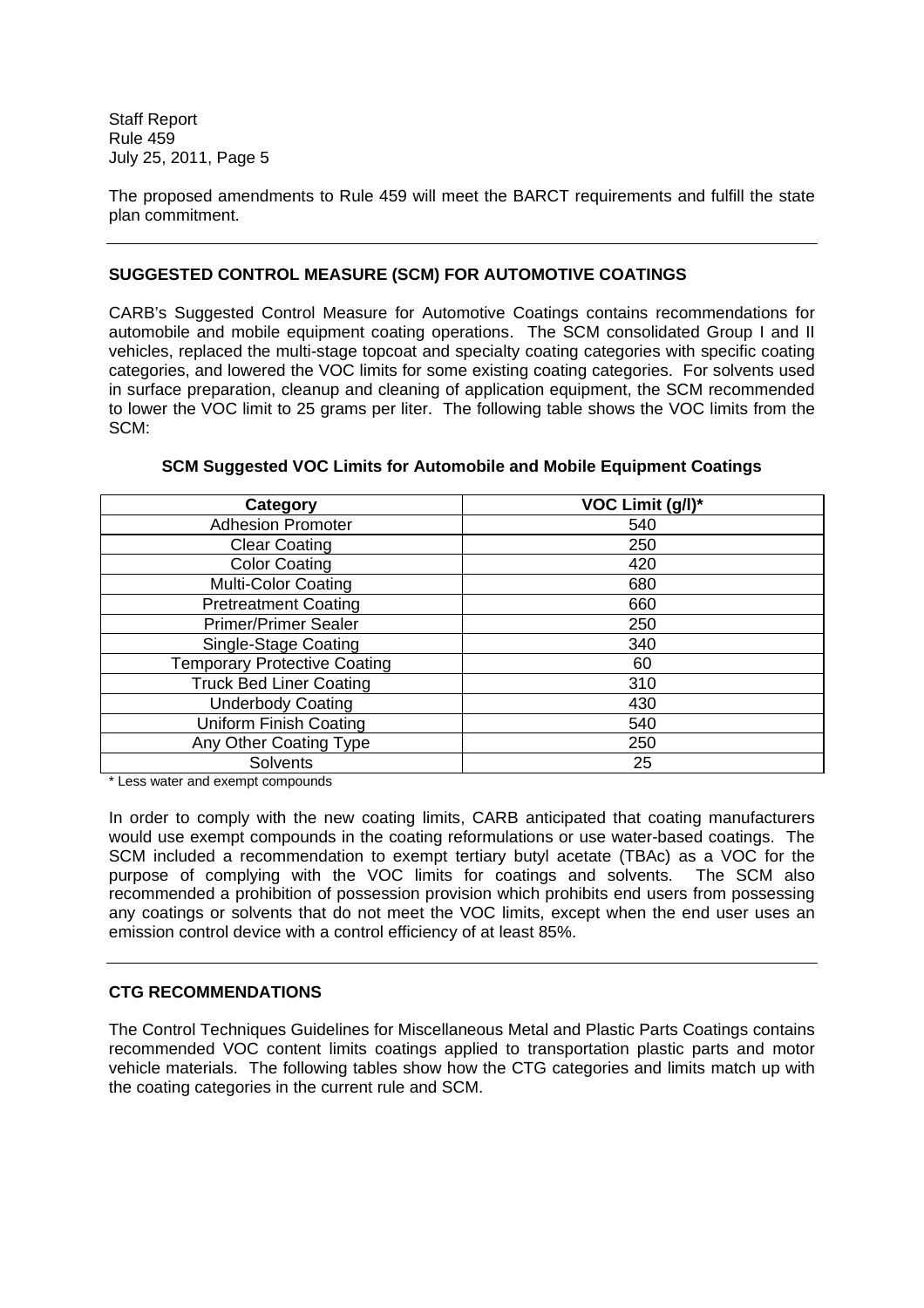## **Transportation Plastic Parts Coatings**

| <b>CTG</b>                             |                               | <b>SCM</b><br><b>Current Rule</b>  |     |                           |                           |
|----------------------------------------|-------------------------------|------------------------------------|-----|---------------------------|---------------------------|
| Category                               | <b>CTG Limit</b><br>$(g/l)^1$ | Limit<br>Category<br>$(g/l)^2$     |     | Category                  | <b>SCM Limit</b><br>(g/l) |
| <b>Flexible Primer</b>                 | 540                           | 840<br><b>Specialty Coating</b>    |     | Adhesion<br>Promoter      | 540                       |
| Non-flexible Primer                    | 420                           | Primer                             | 250 | Primer                    | 250                       |
|                                        |                               | Multi-stage Topcoat                |     | <b>Color Coat</b>         | 420                       |
| <b>Basecoat</b>                        | 520                           | $S$ ystem $3$                      | 540 | Multi-color<br>Coating    | $680^{4}$                 |
|                                        |                               | Topcoat                            | 420 | Single-staged<br>Coating  | 340                       |
| <b>Clear Coat</b>                      | 480                           | Multi-stage Topcoat<br>System      | 540 |                           | 250                       |
|                                        |                               | Precoat                            | 600 |                           |                           |
| Non-basecoat or<br>Non-clear Coat      | 520                           | <b>Pretreatment Wash</b><br>Primer | 780 | Any other<br>coating      | 250                       |
|                                        |                               | <b>Specialty Coating</b>           | 840 |                           |                           |
| Touch-up and<br><b>Repair Coatings</b> | 620                           | <b>Specialty Coating</b>           | 840 | <b>Uniform</b><br>Coating | 540                       |

<sup>1</sup> VOC limits are based on the "Bake Exterior Parts" coating categories.

 $2$  VOC limits are based on the "Group II, no color match" coating categories.

<sup>3</sup> Multi-stage topcoat system is topcoat system that composes of a base coat and clear coat.

<sup>4</sup> This limit does not meet the CTG limit for railroad cars or transportation equipment not covered by the national rule.

The proposed VOC limits from the SCM are equal to or more stringent than the VOC limits listed for the corresponding coating categories in the CTG, except for the proposed VOC limit for "multi-color coating". The VOC limit for "multi-color coating" in the SCM is not as stringent as the corresponding VOC limit for the "base coat" in the CTG. The CTG does not have a "multicolor coating" limit.

The CTG is applicable to coating operations that are not already covered under the National Volatile Organic Compound Emission Standards for Automobile Refinish Coatings<sup>6</sup>. The national rule applies to automobile refinish coatings for use on passenger cars, vans, motorcycles, trucks, and any equipment that is physically capable of being driven or drawn upon a highway including, but not limited to, construction vehicles, farming equipment, hauling equipment, and miscellaneous equipment. Railroad cars and other mobile equipment that is capable of being driven or drawn on rails are not covered under the national rule and are, therefore, subject to the CTG.

Since Rule 459 is applicable to railroad cars or other mobile equipment capable of being driven or drawn on rails, Staff is proposing a limit of 520 g/l VOC for multi-color coating for the transportation equipment not covered by the national rule. This VOC limit for multi-color coating

**<sup>6</sup>** 40 CFR Part 59, Subpart B: National Volatile Organic Compound Emission Standards for Automobile Refinish Coatings.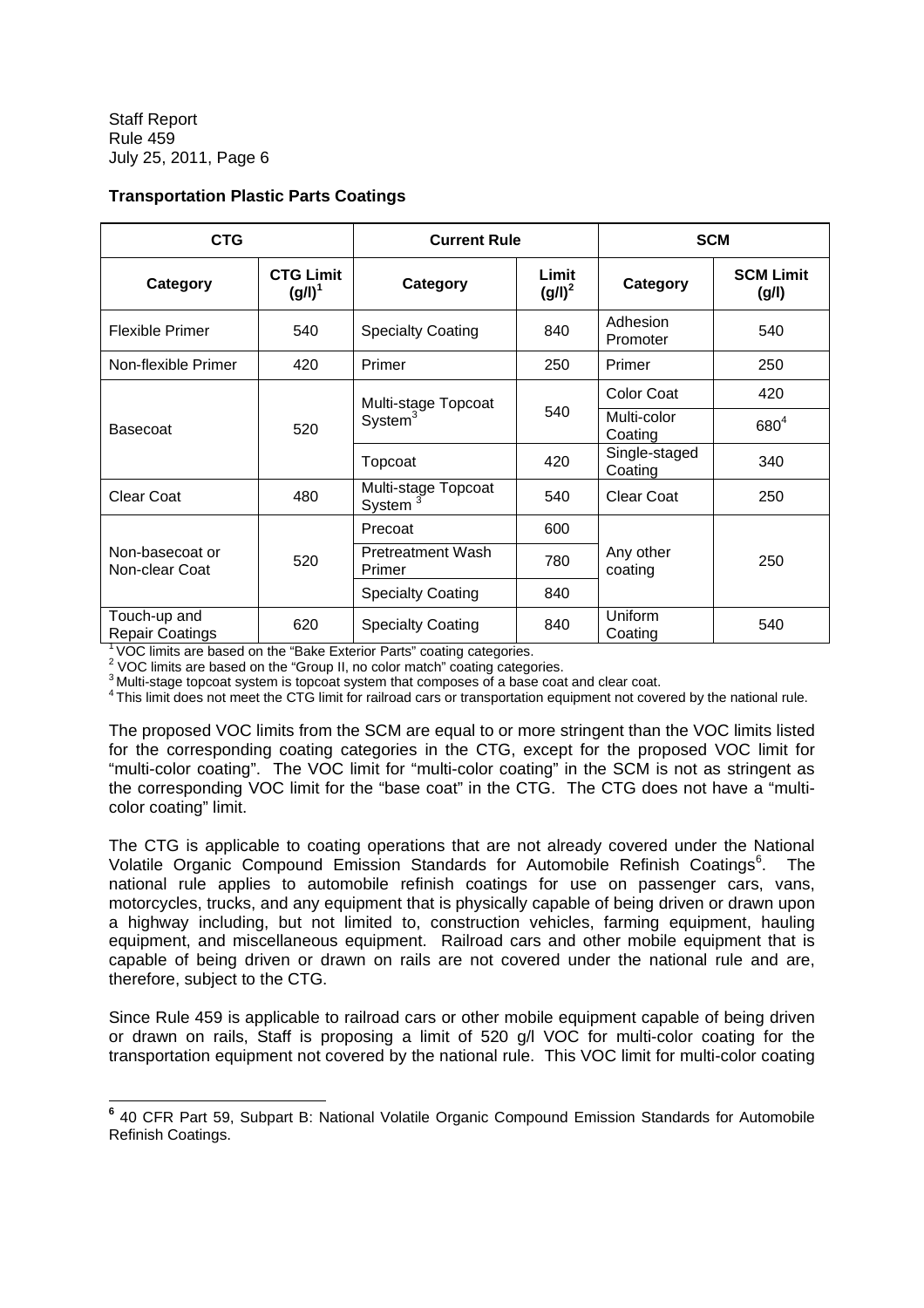will be incorporated into the proposed amendments to Rule 459 to satisfy the federal Clean Air Act requirements.

## **Motor Vehicle Materials**

| <b>CTG</b>                               |                           | <b>Current Rule</b>                                   |                | <b>SCM</b>                               |                           |  |
|------------------------------------------|---------------------------|-------------------------------------------------------|----------------|------------------------------------------|---------------------------|--|
| Category                                 | <b>CTG Limit</b><br>(g/l) | Rule/<br>Category                                     | Limit<br>(g/l) | <b>SCM</b><br>Category                   | <b>SCM Limit</b><br>(g/l) |  |
| Gasket/Gasket<br><b>Sealing Material</b> | 200                       | None                                                  | --             | None                                     |                           |  |
| Cavity Wax                               | 650                       | None                                                  | $-$            | None                                     | --                        |  |
| Deadener                                 | 650                       | None                                                  | --             | None                                     | --                        |  |
| Lubricating<br>Wax/Compound              | 700                       | None                                                  | $-$            | None                                     |                           |  |
| Sealer                                   | 650                       | Rule 460/<br>Other sealant                            | $420*$         | None                                     |                           |  |
| Underbody coating                        | 650                       | <b>Rule 459/</b><br>Rubberized Asphaltic<br>Underbody | 540*           | Underbody<br>coating                     | 430                       |  |
| Trunk interior<br>coating                | 650                       | Rule 459/<br>Solid Color Topcoat                      | $420*$         | Single-staged<br>Coating                 | 340                       |  |
| <b>Bed liner</b>                         | 200                       | Rule 459/<br>Specialty coating                        | 840            | <b>Truck Bed</b><br><b>Liner Coating</b> | 310                       |  |

\* Indicates this current rule limit is less stringent than the VOC limit listed for the corresponding coating category in the CTG.

Sealer is regulated by Rule 460, ADHESIVES AND SEALANTS, under the category of "other sealant." As shown above, the CTG limit for sealer would be less stringent than the limit listed in Rule 460. Staff is not proposing to include sealer in the proposed amendments to Rule 459 since it is currently regulated by Rule 460.

For underbody coatings and truck bed liner coatings, these categories are also coating categories in the SCM. As such, these coatings will be incorporated in the vehicle coatings section along with the other coating categories from the SCM and not in the motor vehicle materials section. For trunk interior coatings, the VOC limit from the CTG is less stringent than any coating in the SCM or current rule that might be used as a coating for trunk interiors. Trunk interior coatings could be applied either as single staged coatings or as solid color coat/clear coat systems. The limits for these coatings under the SCM are more stringent than the trunk interior coating limit in the CTG. Therefore, Staff is not proposing to add a coating category for trunk interior coatings.

All motor vehicle materials categories in the table above will be incorporated in the proposed amendments to Rule 459 except for sealer and trunk interior coating. Staff is proposing the most stringent VOC limits for motor vehicle materials from the CTG, SCM or a current District rule.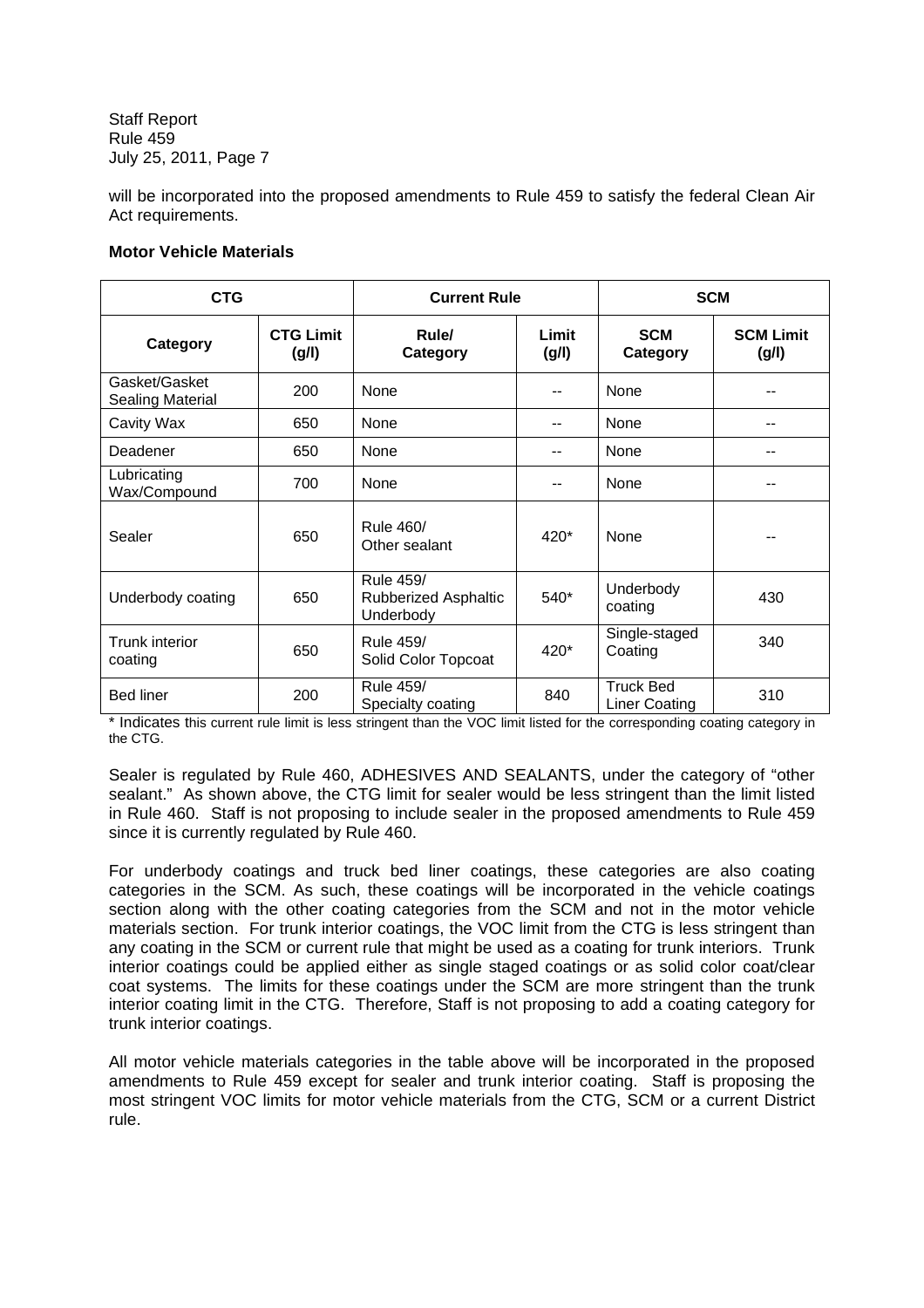## **SUMMARY OF PROPOSED AMENDMENTS**

Staff is proposing to amend Rule 459 to reduce emissions from automotive and mobile equipment coating operations by incorporating the requirements from the SCM. The SCM for automotive coatings was adopted by CARB to promote consistency and uniformity among districts rule and reduce VOC emissions. Adoption of these requirements will help improve rule enforceability by simplifying coating categories and establishing individual coating limits. In addition, the VOC limits proposed in the SCM meet the CTG requirements for transportation plastic parts except for multi-colored coating for mobile equipment drawn or driven on rails and it associated parts and components. Staff will incorporate the CTG recommended VOC limit for this coating category in order to satisfy federal RACT requirements. Staff is also proposing to include the requirements recommended in the CTG for motor vehicle materials such as gasket/gasket sealing materials, deadener, cavity wax, and lubricating wax/compound.

The proposed amendments to Rule 459 will apply to the coating of motor vehicles, mobile equipment, and their associated parts and components. Only those pieces of equipment designed to be parts of motor vehicles or mobile equipment would be classified as associated parts and components. For example, truck trailers and camper shells are covered by this rule.

The significant proposed amendments for Rule 459 are summarized below. For a detailed list of changes, see Appendix B.

Changes to VOC Limits: The following table lists the changes to VOC limits for coatings, surface preparation solvents, and cleanup solvents currently regulated by Rule 459, and the new motor vehicle materials not currently regulated by a District rule. Each row applies to a coating or solvent type. The column labeled "Current VOC Limits" lists the current categories and their corresponding VOC limits. The column labeled "Proposed VOC Limits" refers to the new or replaced categories in the proposed amendments. Some categories are proposed to be changed as well as their corresponding VOC limits. Staff evaluated the VOC limits listed in the SCM and CTG. This table reflects the more stringent of the two and the last column lists which (SCM or CTG) limit was chosen.

| <b>Current VOC Limits</b>               |                                 | <b>Proposed VOC Limits</b>                                                                                       |                                 |                                       |
|-----------------------------------------|---------------------------------|------------------------------------------------------------------------------------------------------------------|---------------------------------|---------------------------------------|
| Current<br>Category <sup>1</sup>        | <b>VOC Limit</b><br>$(g/l)^{2}$ | <b>New/Replaced Category</b>                                                                                     | <b>VOC Limit</b><br>$(g/l)^{2}$ | <b>SCM</b><br><b>or</b><br><b>CTG</b> |
| <b>Pretreatment Wash Primer</b>         | 780                             | <b>Pretreatment Coating</b>                                                                                      | 660                             | <b>SCM</b>                            |
| Precoat <sup>3</sup>                    | 600                             |                                                                                                                  |                                 |                                       |
| Primer/Primer Surfacer <sup>3</sup>     | 250                             | Primer/Primer Sealer                                                                                             | 250                             | <b>SCM</b>                            |
| Primer Sealer <sup>3</sup>              | $420^{4}$                       |                                                                                                                  |                                 |                                       |
| Solid Color Topcoat                     | 420                             | Single-Stage Coating                                                                                             | 340                             | <b>SCM</b>                            |
|                                         |                                 | <b>Color Coating</b>                                                                                             | 420                             | <b>SCM</b>                            |
| Metallic/Iridescent Topcoat             | $420^{4}$                       | <b>Color Coating</b>                                                                                             | 420                             | <b>SCM</b>                            |
|                                         |                                 | <b>Color Coating</b>                                                                                             | 420                             | <b>SCM</b>                            |
| Multi-Stage Topcoat System <sup>5</sup> | $540^{4}$                       | Multi-Color Coating <sup>6</sup><br>Mobile equipment driven or<br>drawn on rails and its parts<br>and components | 520                             | <b>CTG</b>                            |

## **Proposed VOC Limits**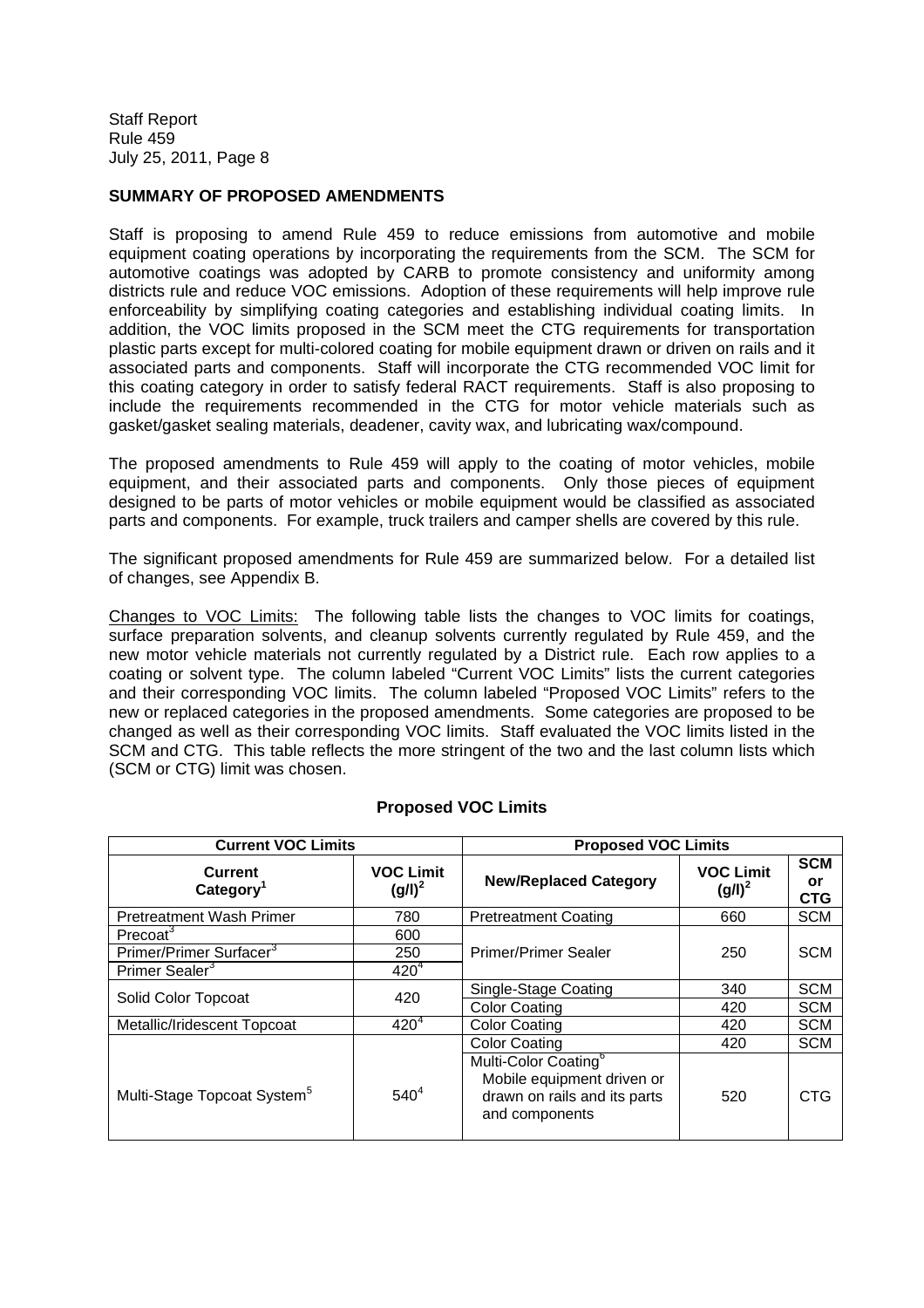| <b>Current VOC Limits</b>                                                                                                       |                               | <b>Proposed VOC Limits</b>                                                                                         |                                               |                                |
|---------------------------------------------------------------------------------------------------------------------------------|-------------------------------|--------------------------------------------------------------------------------------------------------------------|-----------------------------------------------|--------------------------------|
| <b>Current</b><br>Category <sup>1</sup>                                                                                         | <b>VOC Limit</b><br>$(g/l)^2$ | <b>New/Replaced Category</b>                                                                                       | <b>VOC Limit</b><br>$(g/l)^2$                 | <b>SCM</b><br>or<br><b>CTG</b> |
| Multi-Stage Topcoat System <sup>5</sup>                                                                                         | 540 <sup>4</sup>              | Multi-Color Coating <sup>6</sup><br>Motor vehicle or all other<br>mobile equipment and its<br>parts and components | $680^6$                                       | <b>SCM</b>                     |
|                                                                                                                                 |                               | <b>Clear Coating</b>                                                                                               | 250                                           | <b>SCM</b>                     |
| Rubberized Asphaltic Underbody                                                                                                  | 540                           | <b>Underbody Coating</b>                                                                                           | 430                                           | <b>SCM</b>                     |
| <b>Temporary Protective Coating</b>                                                                                             | $60^7$                        | <b>Temporary Protective Coating</b>                                                                                | 60                                            | <b>SCM</b>                     |
|                                                                                                                                 |                               | <b>Adhesion Promoter</b>                                                                                           | 540                                           | <b>SCM</b>                     |
| Specialty Coating <sup>8</sup>                                                                                                  | 840                           | <b>Truck Bed Liner Coating</b>                                                                                     | 200                                           | <b>CTG</b>                     |
|                                                                                                                                 |                               | <b>Uniform Finish Coating</b>                                                                                      | 540                                           | <b>SCM</b>                     |
|                                                                                                                                 |                               | Any Other Coating Type                                                                                             | 250                                           | <b>SCM</b>                     |
| Rule 451:<br>Any other coatings - Air dried<br>(for radiator, drive trains,<br>differentials, and engine<br>components)         | 340                           | Single-Staged Coating                                                                                              | 340                                           | <b>SCM</b>                     |
| N/A                                                                                                                             | $-$                           | Gasket/Gasket Sealing<br>Material                                                                                  | 200                                           | <b>CTG</b>                     |
| N/A                                                                                                                             | --                            | Cavity Wax                                                                                                         | 650                                           | <b>CTG</b>                     |
| N/A                                                                                                                             | --                            | Deadener                                                                                                           | 650                                           | <b>CTG</b>                     |
| N/A                                                                                                                             | --                            | Lubricating Wax/Compound                                                                                           | 700                                           | <b>CTG</b>                     |
| Surface preparation solvents to<br>clean plastic parts or to remove<br>road tar, engine oil, grease,<br>overspray, or adhesives | 780                           | <b>Bug and Tar Removers</b>                                                                                        | 25 or use<br>regulated<br>Consumer<br>Product | <b>SCM</b>                     |
|                                                                                                                                 |                               | Solvents                                                                                                           | 25                                            | <b>SCM</b>                     |
| Other surface preparation<br>solvents                                                                                           | 72                            | <b>Solvents</b>                                                                                                    | 25                                            | <b>SCM</b>                     |
| Equipment cleanup solvents                                                                                                      | $72^9$                        | Solvents                                                                                                           | 25                                            | <b>SCM</b>                     |
| All current categories are listed from Rule 459, except as noted.                                                               |                               |                                                                                                                    |                                               |                                |

 $2$ Less water and exemption compounds, except as noted.

 $3$  These categories have been consolidated in the SCM into the single category of Primer or Primer Surfacer.

<sup>4</sup> VOC limit is the most stringent limit from Group I or Group II vehicle category. Group I and Group II vehicle have been consolidated in the SCM.

 $^5$ This category has been eliminated in the SCM and has been replaced by specific limits on each coating stage.

<sup>6</sup> Multi-Color Coating was previously contained within the multi-stage topcoat system. Assuming a worst-case multicolor coating (VOC content 680 g/l) for the base coat and a color coating (420 g/l) as the clear coat of a multi-stage system the VOC of the multi-stage is 507 g/l. The proposed limits are more restrictive.

 $7$  Including water and exempt compounds.

 $8$  This category has been eliminated in the SCM and has been replaced by specific limits on each specialty coating.

 $9$  The current rule allows the use of an enclosed system in lieu of meeting the VOC limit.

The current version of Rule 459 allows the use of any solvent for cleaning application equipment as long as the cleaning operation is performed in an enclosed system. The proposed amendments will eliminate this option for cleaning application equipment. All solvents used for cleaning application equipment after the proposed effective dates must meet the proposed limit.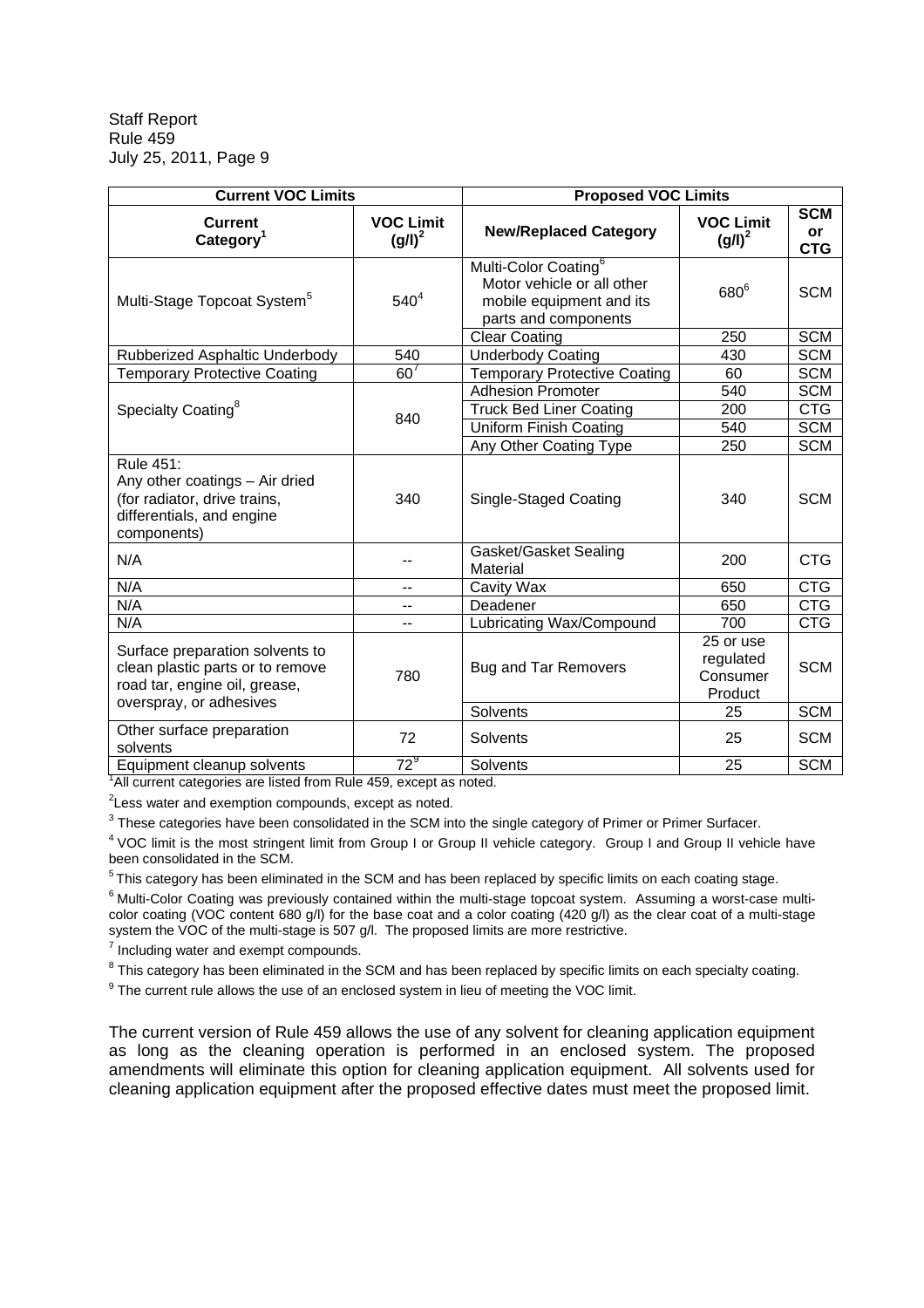The proposed amendments will also clarify that a coating remover (stripper) is not a solvent used in a cleaning operation. A material used to remove overspray or to clean application equipment is considered a solvent and is subject to the proposed limit of 25 grams per liter.

Effective Date for Proposed VOC Limits: Staff did not receive adverse comments regarding the proposed effective dates for the amendments. As such, Staff is recommending that the proposed requirements be effective six months after the date of adoption, as proposed at the public workshop. This effective date will achieve a level playing field in a relatively short period of time, placing District sources that have already invested in new technology and sources in surrounding air districts on equal footing with shops that have not yet converted to using lower VOC coatings.

Changes/Additions to the Exemptions: Changes or additions to the exemptions are proposed for Rule 459 for consistency with the SCM and/or the CTG. These are described as follows:

- The exemption for restoration of special interest vehicles and street rod vehicles is  $\bullet$ proposed for sunset six months after date of adoption. Currently, SMAQMD and San Diego County APCD are the only districts in California providing such an exemption. The SCAQMD rule, SJVAPCD rule and the SCM do not include this exemption.
- The exemption for radiators, drive trains, differentials, and engine components is proposed for sunset six months after the date of adoption. Radiators, drive trains, differentials and engine components will be considered associated parts and components and subject to the proposed amendments to Rule 459. Previously, the coating of these parts was regulated under Rule 451.
- The exemption for graphic arts operations (previously called stencil coatings) is proposed to be narrowed, consistent with the SCM. In the current rule, stencil coatings are exempt from all provisions of the rule. Under the proposed exemption, these coatings would be exempt only from the application method requirements.
- The exemption for aerosol containers is proposed to be revised to include any size aerosol coating products, which are regulated by the California Consumer Product Regulations<sup>7</sup>, consistent with the SCM.
- The exemption for touch-up coating from a container of two ounces or less will be lowered to a container of 0.5 fluid ounces or less, consistent with the SCM.
- An exemption is proposed to be added for coatings in an assembly line operation at an original equipment manufacturing plant. The current rule exempted this type of operation through its applicability and definitions, but this exemption is not clearly stated. In addition, the requirements suggested by the SCM are not intended to cover assembly line operations at an original equipment manufacturing plant.
- The applications of any coating use of no more than one fluid ounce when applied from a container with a capacity of no more than one fluid ounce, the application of underbody coating, and the application of truck bed liner coating are proposed to be exempted from the application method requirements. This exemption is consistent with the SCM.
- An exemption is proposed for the VOC limits for new motor vehicle materials, which are materials from the CTG previously not regulated by other District rules, at stationary sources with total actual emissions of less than 2.7 tons of VOC per 12-month rolling period from truck bed liner and underbody coatings, motor vehicle materials, surface coating operation for miscellaneous metal parts and products subject to Rule 451, and

 $7$  Title 17, California Code of Regulations, Sections 94520 - 94528, Aerosol Coating Products.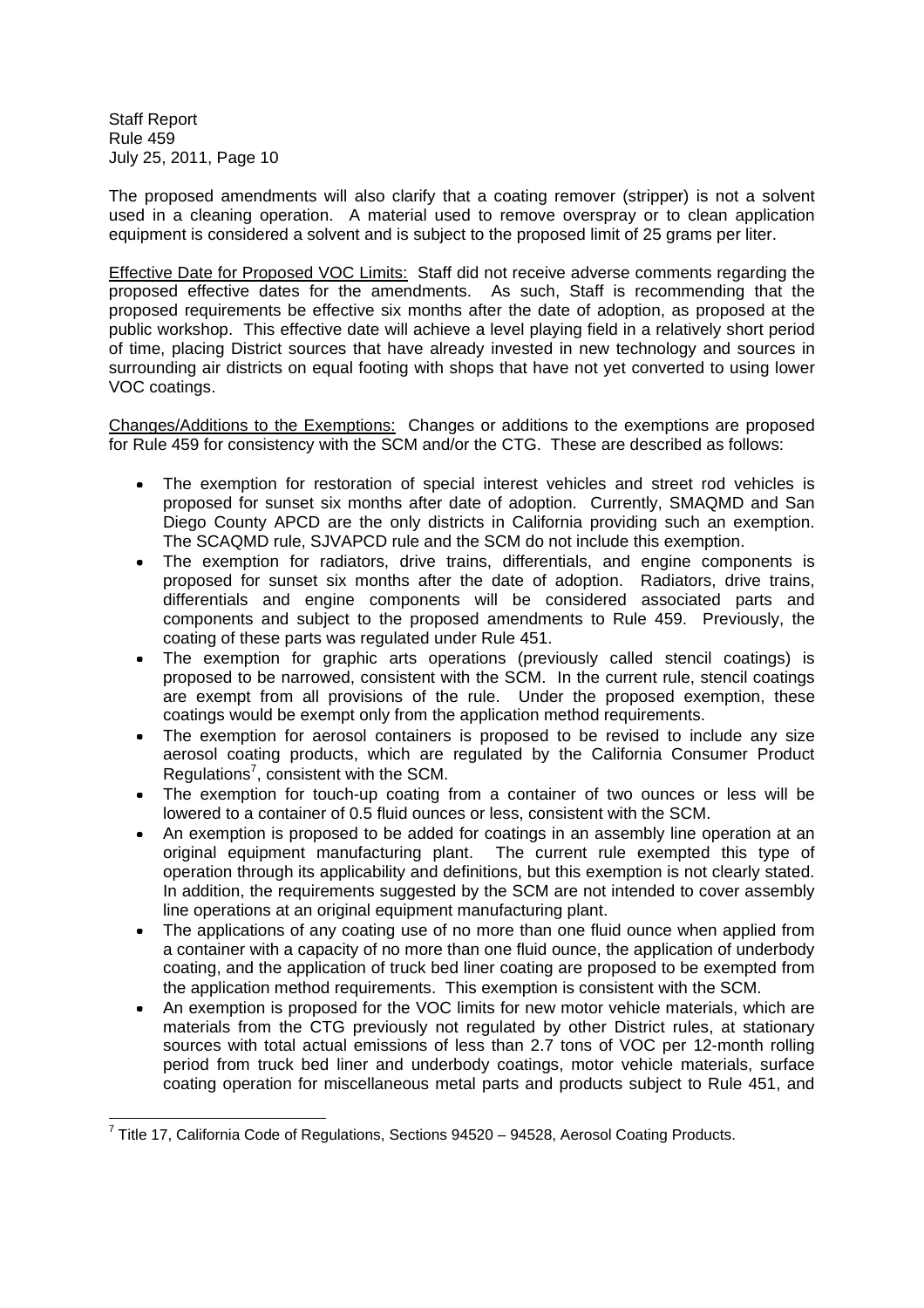> surface coating operation for miscellaneous plastic parts and products subject to new Rule 468. New Rule 468 will be proposed for adoption later this year. This exemption is in the CTG.

TBAc VOC Exclusion: On November 29, 2004, EPA exempted tertiary butyl acetate (TBAc)<sup>8</sup> from the federal definition of VOC in Title 40, Part 51 of the Code of Federal Regulations for the purposes of complying with VOC emission limits or VOC content requirements. However, EPA maintained TBAc as a VOC for the purposes of all recordkeeping, emissions reporting, photochemical dispersion modeling, and inventory requirements.

In 2006, CARB, with assistance from the Office of Environmental Health Hazard Assessment (OEHHA), conducted an environmental impact assessment on TBAc<sup>9</sup>. CARB determined that the increased use of TBAc is not expected to increase depletion of stratospheric ozone or contribute to global warming. CARB also concluded that TBAc could pose a potential cancer risk to humans because TBAc metabolizes to tertiary butyl alcohol (TBA); TBA is a potential carcinogen that may result in a cancer risk to humans. Because TBAc may be a potential carcinogen, OEHHA developed an interim inhalation unit risk factor for TBAc of  $4x10^{-7}$  (ug/m<sup>3</sup>)<sup>-1</sup>. CARB recommended that the air districts determine whether the use of TBAc in certain products would pose an unacceptable exposure.

Furthermore, CARB had adopted the SCM which recommended exempting TBAc as a VOC to assist in reformulating products to comply with the proposed limits in the SCM. To ensure that there were no adverse impacts to nearby receptors, CARB performed a health risk assessment (HRA). According to CARB's 2002 Automotive Coating Survey, toluene, xylene, and methyl ethyl ketone (MEK) accounted for approximately 27.5% of the VOC used in automotive coatings<sup>10</sup>. CARB assumed that TBAc replace all toluene, xylene, and MEK in the coating products at a 1:1 ratio. The HRA was performed using the largest known autobody shop in California, where the TBAc emissions were approximately 1,350 pounds per year after the assumed substitution. The HRA estimated the maximum potential risk to be 2.8 excess lifetime cancer cases per million cases for a resident living near the autobody shop. CARB concluded that the risk from replacing toluene, xylene, and MEK in all automotive coatings with TBAc would not be significant $10$ .

In December 2005, SCAQMD amended its automobile refinishing rule (Rule 1151, Motor Vehicle and Mobile Equipment Non-assembly Line Coating Operations) which included a limited exemption for TBAc. TBAc is not considered a VOC when used in automotive coatings other than color coatings and clear coatings, citing the availability of sufficient compliant coatings on the market in the clear and color coating categories that meet the VOC limits of the rule without using TBA $c<sup>11</sup>$ . The cancer risk for the potential use of TBA $c$  in automotive coatings other than color coatings and clear coatings was calculated by SCAQMD to be 5 in a million and was below its threshold of significance of 10 in a million.

**<sup>8</sup>** "Revision to Definition of Volatile Organic Compounds – Exclusion of t-Butyl Acetate" Federal Register, Volume 69, November 29, 2004, p. 69298 – 69304.

**<sup>9</sup> "**Environmental Impact Assessment of Tertiary-Butyl Acetate" CARB, January 2006.

**<sup>10</sup> "**Staff Report for the Proposed Suggested Control Measure for Automotive Coatings" CARB, October 2005, p. VI-2 – VI-4.

**<sup>11</sup>** "Staff Report for Proposed Amended Rule 1151 – Motor Vehicle and Mobile Equipment Non-Assembly Line Coating Operations" SCAQMD, December 2005, p. 12.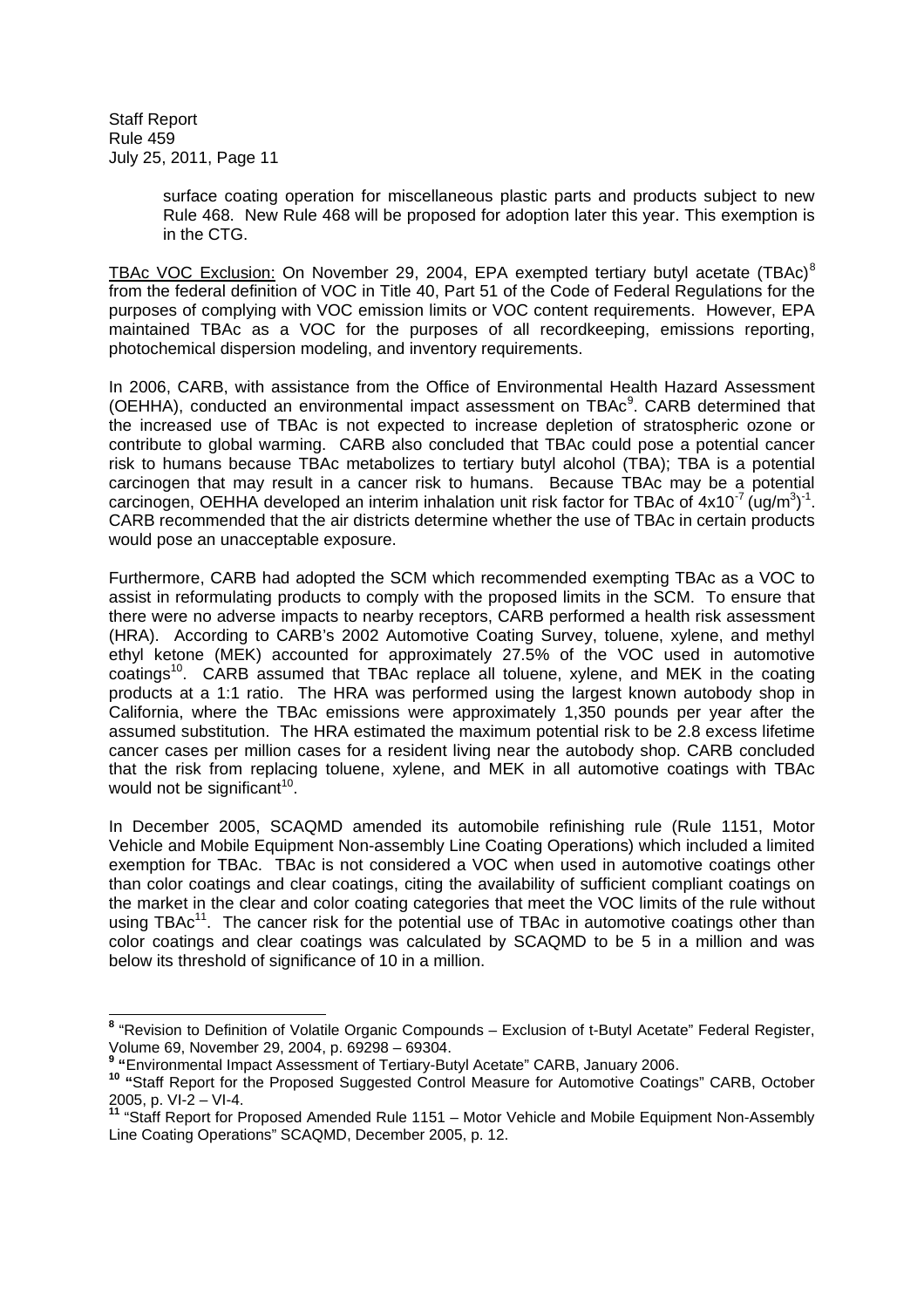SJVAPCD exempted TBAc from its automobile refinishing rule (Rule 4612, Motor Vehicle and Mobile Equipment Coating operations – Phase II) when it is used as a component of automotive coatings. SJVAPCD assumed that TBAc would replace up to 50 percent of non-exempt VOC compounds (xylene, toluene and methyl ethyl ketone) in automotive coatings. The cancer risk of the potential use of TBAc was 5.6 in a million, which is below its significance threshold of 10 in a million. As such, SJVAPCD concluded that the potential usage of TBAc is less than significant and should be exempted from automotive coatings at all facilities<sup>12</sup>. In addition, SJVAPCD later included TBAc as an exempt compound in its Rule 1020, Definitions, with the requirement that an application be submitted to the district when TBAc usages are greater than one gallon per year. The application requirement will allow SJVAPCD to perform a health risk assessment on the total usage to ensure that the risk is less than significant<sup>13</sup>.

Unlike SCAQMD and SJVAPCD, BAAQMD did not include an exemption for TBAc in its automobile refinishing rule (Rule 8-45, Motor Vehicle and Mobile Equipment Coating Operations). BAAQMD has a policy not to exempt compounds that deplete stratospheric ozone or are toxic. However, BAAQMD has considered exemptions for compounds where the compounds were needed to meet VOC limits in particular rules. According to BAAQMD, compliant coating products have been developed that meet the lower VOC standards and do not use TBAc. As a result, BAAQMD did not exempt TBAc in its Rule 8-45 because TBAc may potentially pose a cancer risk to humans and compliant coating products are commercially available and in use<sup>14</sup>.

To evaluate the potential impact from the exemption of TBAc in Rule 459, Staff calculated the maximum emissions of TBAc that will cause adverse impact to human health. Generally, a cancer risk of less than 10 in a million per facility for a nearby receptor is below the threshold of significance and considered acceptable based on SMAQMD threshold of significance for the California Environmental Quality Act (CEQA). Staff used the Bowman Environmental Engineering Short Term (BEEST)<sup>15</sup> for Windows modeling program, version 9.63, to determine the unit emission rate concentration from a point source and volume source necessary to reach a cancer risk of 10 in a million. The specific detail and modeling assumptions are summarized in Appendix D and the modeling results are shown in the following table.

| <b>Source</b><br><b>Type</b> | <b>Unit Emission</b><br>Rate<br><b>Annual Conc.</b><br>$(ug/m^3)/(g/s)$ | <b>Inhalation</b><br><b>Unit Risk</b><br><b>Factor</b><br>$(uq/m^3)^{-1}$ | Cancer<br><b>Risk</b><br>(per 10 <sup>6</sup><br>Cases) | <b>Emission</b><br>Rate<br>(g/s) | <b>Annual TBAc</b><br><b>Emissions</b><br>(Ib/year) | <b>Annual VOC</b><br><b>Emissions</b><br>(Ib/year) |
|------------------------------|-------------------------------------------------------------------------|---------------------------------------------------------------------------|---------------------------------------------------------|----------------------------------|-----------------------------------------------------|----------------------------------------------------|
| <b>Point</b>                 | 95.1                                                                    | $4 \times 10^{-7}$                                                        | 10                                                      | 0.26                             | 4.340                                               | 15,800                                             |
| <b>Volume</b>                | 880, ا                                                                  | $\overline{4}$ x 10 <sup>-7</sup>                                         | 10                                                      | 0.01                             | 220                                                 | 798                                                |

Emission Rate, g/s = Cancer Risk/[(Unit Emission Rate (ug/m<sup>3</sup>)/(g/s) \* (Inhalation Unit Risk Factor (ug/m<sup>3</sup>)<sup>-1</sup>) Annual TBAc emissions, lb/year = emission rate, g/s \* 0.0022 lb/g \* 3600 s/hr \* 8 hr/day \* 5 day/wk \* 52 wk/yr Annual VOC emissions, lb/ year = (annual TBAc emissions, lb/year)/(27.5%)

**<sup>12</sup>** "Final Draft Staff Report for Proposed Amendments to Rule 4602, Motor Vehicle and Mobile Equipment Coating Operations, and Rule 4612, Motor Vehicle and Mobile Equipment Coating Operations – Phase II" SJVAPCD, August 2006, p. 5 – 6.

**<sup>13</sup> "**Final Draft Staff Report: Proposed Amendments to Rule 1020 (Definitions)," SJVAPCD, December 18, 2008, p. 5.

<sup>&</sup>quot;Staff Report Regulation 8, Rule 45: Motor Vehicle and Mobile Equipment Coating Operations" BAAQMD, November 2008, p. 18 – 19.

<sup>15</sup> Available from BEE-Line Software at www.beeline-software.com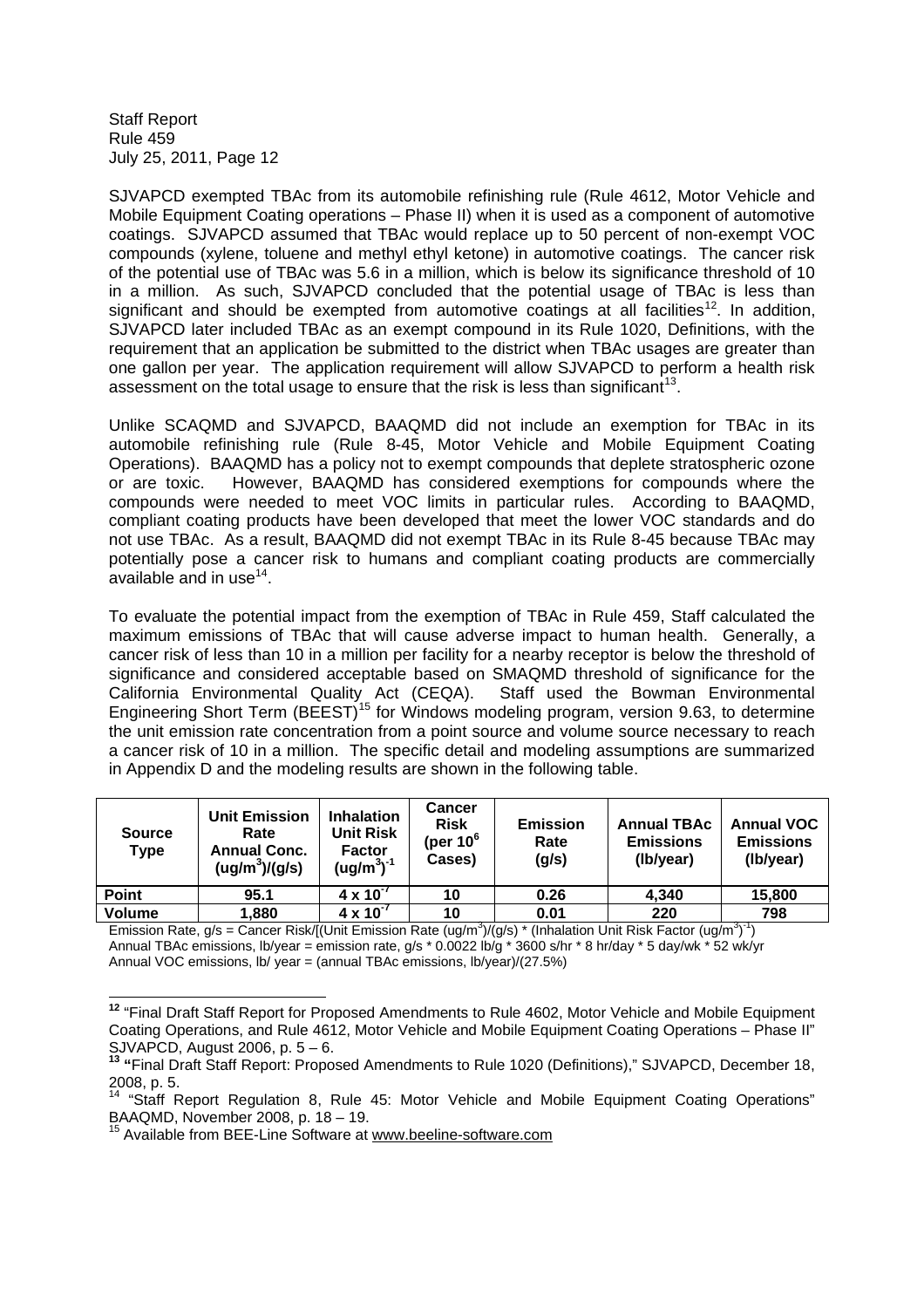For a coating operation, a point source facility is a facility that spray paints inside a spray booth, and the emissions are exhausted through a stack. The maximum emission rate for TBAc from a point source facility to ensure that the cancer risk is less than 10 in a million is 0.26 grams per second. The emission rate is equivalent to 4,340 pounds of TBAc per year, assuming the facility operates 8 hours per day, 5 days per week, and 52 weeks per year. In CARB's Environment Impact Assessment of Tertiary-butyl Acetate, CARB determined that TBAc may be used to replace xylene, toluene, and MEK in automotive coatings. According to the SCM, xylene, toluene and MEK accounts for approximately 27.5% of the total VOC emissions in automotive coatings. Assuming that 100% of xylene, toluene and MEK are replaced by TBAc, the VOC emissions, including TBAc emissions, from the coating facility would need to be more than 15,800 pounds per year to exceed the cancer risk of 10 in a million. Staff compared the calculated annual emissions to actual emissions from the largest permitted automotive coating facility in the District. According to the inspection reports for  $2006^{16}$ , the largest permitted automotive coating facility emits approximately 6,000 pounds of VOC per year. Staff can conclude that it is unlikely for a point source facility to use amounts that would cause an adverse impact to nearby receptors.

Not all automotive coating occurs in a paint booth. A volume source technique in the BEEST model evaluates these facilities where coating does not occur in a spray booth, and the emissions are exhausted through ground level openings in the building, e.g. doors and windows, not through an exhaust stack. To determine, the maximum emission rate for TBAc from a volume source where the cancer risk is less than 10 in a million was determined to be 0.01 grams per second. That emission rate is equivalent to 220 pounds of TBAc per year, assuming the operation is 8 hours per day, 5 days per week, and 52 weeks per year. As discussed above, if 27.5% of the total VOC is TBAc, the VOC emissions, including TBAc emissions, from the coating facility would need to be more than 798 pounds per year to exceed the cancer risk of 10 in a million. Most permitted sources use spray booths.

Rule 459 applies to both permitted and unpermitted facilities. Permitted facilities that do not use paint booths could have their permit conditioned to limit their TBAc usage to ensure they do not exceed the cancer risk threshold. Staff analyzed whether Rule 459 needed restrictions to ensure that unpermitted facilities remained below this level. Rule 201 – General Permit Requirements exempts from permit coating operations that use less than 1 gallon per day of coating materials and solvents. The analysis considered an unpermitted facility without a spray booth using the maximum amount of coatings allowed, (just under) 1 gallon per day, for 5 days per week and 52 weeks per year. Using an average VOC content for coating of 4.5 pounds per gallon (540 grams per liter), the VOC emissions for a non-permitted volume source would be 1,170 pounds per year. Because the potential maximum VOC emissions from an unpermitted facility that does not use a spray booth, 1,170 pounds per year, are more than the total VOC emissions that would exceed the cancer risk threshold, 798 pounds per year, restrictions are needed in Rule 459 that apply to unpermitted facilities.

To ensure that proposed rule does not adversely impact nearby receptors, Staff is proposing a limited exemption for TBAc. Staff is proposing that TBAc is exempt as a VOC for the purposes of complying with the proposed VOC standard when contained in an automotive coating or coating component that is applied only within a spray booth. This provision will ensure that TBAc emissions are exhausted through a stack, for which the point source modeling shows that

**<sup>16</sup>** Calendar year 2006 was used because it represented the activities and VOC emissions from this industry before the economic downturn.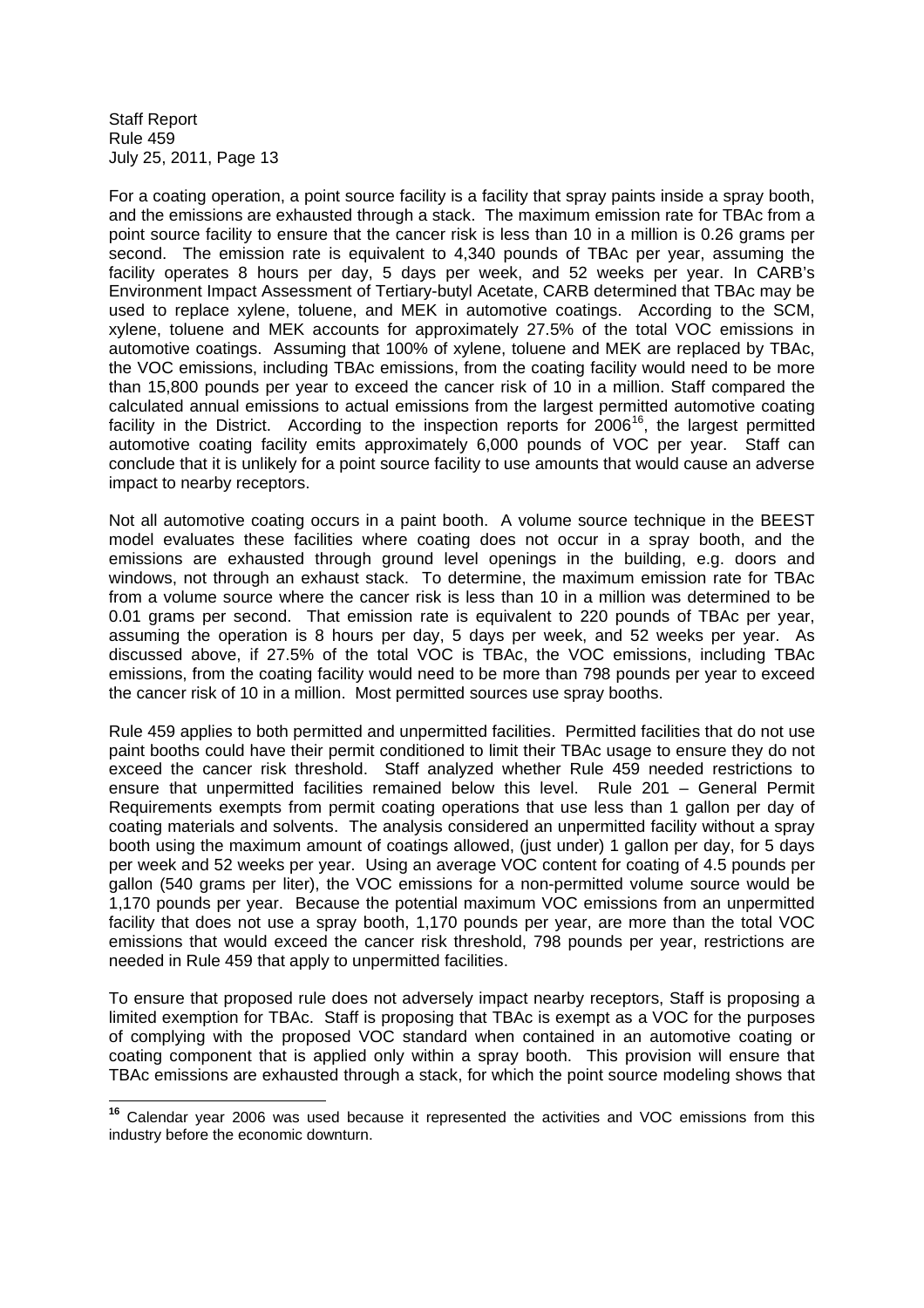the cancer risk is less than 10 in a million. Staff is not proposing to exempt TBAc as a VOC when used outside of a spray booth or as a solvent during the cleaning operation (surface preparation and cleanup operations). Permitted and unpermitted facilities that do not have a spray booth will not be able to use TBAc as an exempt compound.

In addition, specific recordkeeping requirements for TBAc will be added to the rule as required by the federal exemption. Rule 459 currently has no reporting requirements for VOC, and photochemical dispersion modeling and inventory requirements will not be addressed within the rule because these activities are performed by the District, not the coating manufacturers or end users.

Proposed Recordkeeping Changes: Significant changes for recordkeeping are proposed. The duration of records maintained on site remains at three years, consistent with the SCM and in line with EPA guidelines for non-major sources<sup>17,18</sup>. Labeling is proposed to be required on all automotive coatings or components as proposed in the SCM. In addition to the VOC regulatory content (VOC content of a coating less water and exempt compounds) upon which VOC limits are based, VOC actual content (VOC content including water and exempt compounds) and reporting is required. VOC actual content is additional information that is used for calculating VOC emissions for inventory purposes. Details of the proposed recordkeeping requirements compared to the current Rule 459 are detailed in the following table. Only the differences in the requirements between the two rules are shown in the table. Requirements that are not proposed to change are not listed.

| Recordkeeping<br><b>Requirement</b> | <b>Current Rule 459</b>                                                                                                                                                                                                                             | <b>Proposed Rule 459</b>                                                                                                                                                                                                                                                                                                                                                                                     |
|-------------------------------------|-----------------------------------------------------------------------------------------------------------------------------------------------------------------------------------------------------------------------------------------------------|--------------------------------------------------------------------------------------------------------------------------------------------------------------------------------------------------------------------------------------------------------------------------------------------------------------------------------------------------------------------------------------------------------------|
| Data Sheet                          | Data sheet should include:<br>- Name/code/manufacturer<br>- Maximum VOC content,<br>as applied, after any<br>mixing or thinning as<br>recommended by<br>manufacturer<br>- Recommendation<br>regarding thinning,<br>reducing, or mixing<br>materials | For coatings, coating<br>components and ready to<br>spray mixtures:<br>- VOC regulatory and VOC<br>actual<br>- Weight percentage of<br>volatiles, water & exempt<br>compounds<br>- Volume percentage of<br>water and exempt<br>compounds<br>- Density of the material<br>- For materials containing<br>TBAc, actual content of<br>TBAc<br>For coating removers and<br>solvents:<br>- VOC content as supplied |

**<sup>17</sup>** "Guidance Document for Correcting Common VOC & Other Rule Deficiencies" U.S. EPA, August 21, 2001, p. 12.

<sup>18</sup> Sacramento County does not have a Title V permitted automotive coating facility, which would require 5-year records.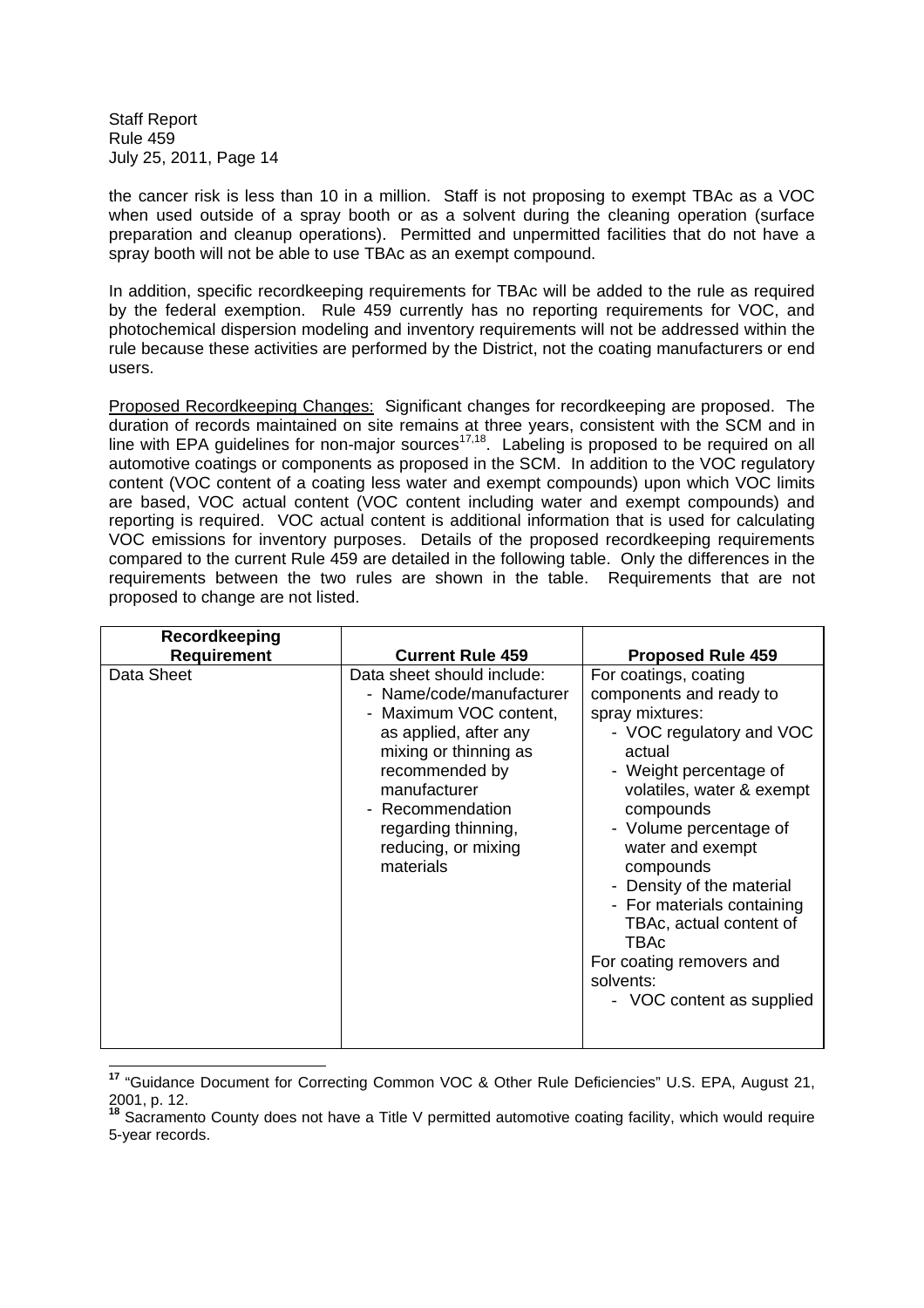| Recordkeeping                 |                                                                                                                                                                                                                                                                                                                                                                                                                                                                                                 |                                                                                                                                                                                                                                                                                                                                    |
|-------------------------------|-------------------------------------------------------------------------------------------------------------------------------------------------------------------------------------------------------------------------------------------------------------------------------------------------------------------------------------------------------------------------------------------------------------------------------------------------------------------------------------------------|------------------------------------------------------------------------------------------------------------------------------------------------------------------------------------------------------------------------------------------------------------------------------------------------------------------------------------|
| <b>Requirement</b>            | <b>Current Rule 459</b>                                                                                                                                                                                                                                                                                                                                                                                                                                                                         | <b>Proposed Rule 459</b>                                                                                                                                                                                                                                                                                                           |
| List of Coatings / Materials  | Identification of the<br>materials exceeding the<br><b>VOC limits</b>                                                                                                                                                                                                                                                                                                                                                                                                                           | - VOC actual and VOC<br>regulatory, as applied<br>- VOC content for solvents<br>Identify the material as<br>coating or solvent                                                                                                                                                                                                     |
| <b>Usage/Purchase Records</b> | - Monthly records of total<br>applied volume of all<br>coatings, thinners,<br>reducers, hardeners,<br>retarders and catalysts<br>- Application method used<br>for each category<br>- Alternative to monthly<br>recordkeeping is to<br>maintain records of<br>inventory, purchase<br>invoices and amount of<br>waste<br>Daily records of utility<br>bodies coated, type and<br>amount of coatings used<br>in the emission control<br>device, and type and<br>amount of non-compliant<br>material | - Monthly purchase<br>records identifying the<br>coating type and volume<br>of each material<br>Daily records identifying<br>the coating type and<br>amount if an emission<br>control device is used<br>- Monthly records for<br>coating containing TBAc,<br>including coating type<br>and content of TBAc<br>contained in coating |
| Labeling                      | None                                                                                                                                                                                                                                                                                                                                                                                                                                                                                            | All automotive coatings and<br>solvents subject to the<br>proposed rule must be labeled<br>with VOC actual and VOC<br>regulatory, as supplied.                                                                                                                                                                                     |
| <b>Sales Records</b>          | Requires records for all sales<br>within District.                                                                                                                                                                                                                                                                                                                                                                                                                                              | Requires detailed sales<br>records for those claiming<br>exemption from proposed rule<br>under the Prohibition of Sale<br>or Manufacture section                                                                                                                                                                                   |

For simplicity, the proposed rule will be republished without the definitions, coating categories, recordkeeping requirements, and any other requirements that are no longer applicable after the effective date.

## **EMISSIONS IMPACT**

The District's projected emission inventory for 2012 is 303 tons per year (0.83 tons/day) of VOC emissions from automotive coatings, based on existing requirements. This total does not include emissions from aerosol coating products, which are regulated under the California Consumer Product Regulations and are not subject to requirements under Rule 459 or the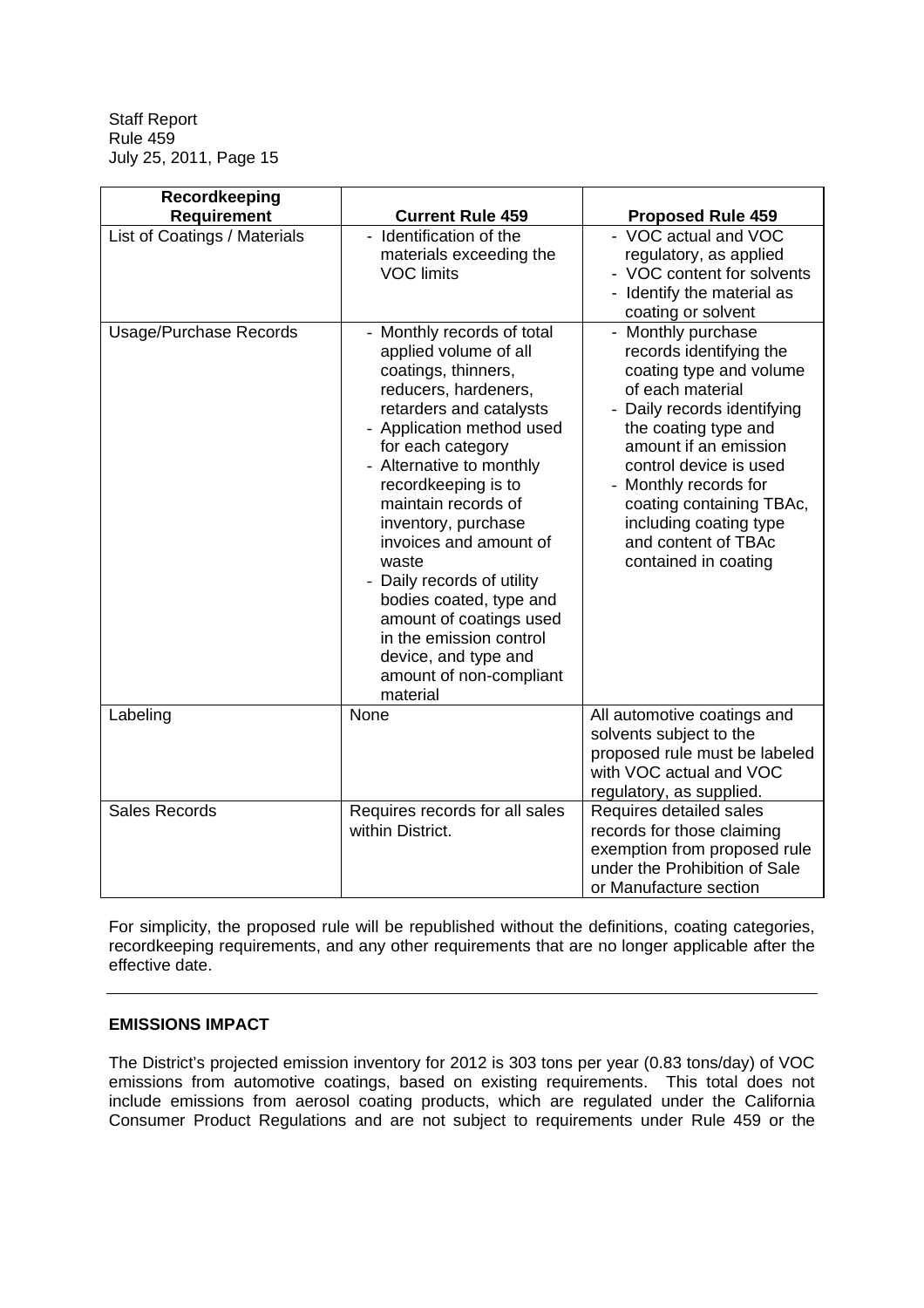proposed amendments. Staff estimates that another 99 tons per year of VOC are emitted from the use of solvents associated with automotive coatings.

CARB provided the following information to the District, based on the database developed from the 2002 Automotive Refinish Coating Survey:

- For each coating category, the average *actual* VOC content (including water and exempt  $\bullet$ compounds) of coatings that comply with the VOC *regulatory* limits (excluding water and exempt compounds) of the current Rule 459.
- For each coating category, the average *actual* VOC content (including water and exempt compounds) of coatings that comply with the SCM VOC *regulatory* limits (excluding water and exempt compounds) of the SCM that are being proposed for amendment in Rule 459.
- For each coating category, the total number of gallons applied in Sacramento County in calendar year 2001, the most recent year surveyed prior to the SCM. Statewide volumes were apportioned to Sacramento County based on population.

Using the information provided by CARB, Staff estimates that implementation of the proposed coating limits will result in an emission reduction of 60%, as shown in Appendix C. Applying this percentage to the 2018 inventory, the proposed amendments will reduce VOC emissions by 189 tons per year (0.52 tons/day) in 2018 (the attainment year). The Sacramento Regional 8-hour Ozone Attainment and Reasonable Further Progress Plan includes a commitment for the District to reduce VOC emissions from automotive coating operations by 0.11 tons per day in 2018<sup>19</sup>. The proposed amendments will exceed the SIP commitment.

The Sacramento Regional 8-hour Ozone Attainment and Reasonable Further Progress Plan also includes a commitment for the District to reduce VOC emissions from solvent cleaning and degreasing operations by 0.59 tons per day in  $2018^{20}$ . Nine rules with solvent cleaning requirements were amended in 2008, resulting in VOC emissions reductions of 0.53 tons per day in 2018, leaving a shortfall of 0.06 tons per day.

Although Rule 459 was not specifically identified in the solvent cleaning/degreasing plan commitment, additional emission reductions will be achieved by these amendments from solvent cleaning activities associated with automotive coating operations. The VOC emissions from application equipment cleaning and surface preparation/cleanup are projected to be 102 tons per year (0.28 tons/day) for 2018 under the current requirements of Rule  $459^{21}$ . Lowering the allowable VOC content from the current 72 g/l to the proposed 25 g/l will reduce VOC emissions from solvents by 67 tons per year (0.18 tons/day) in 2018, and are necessary to meet the solvent cleaning/degreasing plan commitment.

**<sup>19</sup> "**Sacramento Regional 8-hour Ozone Attainment and Reasonable Further Progress Plan", March 26, 2009, Appendix C, p. C-93 – C-95.

**<sup>20</sup> "**Sacramento Regional 8-hour Ozone Attainment and Reasonable Further Progress Plan", March 26, 2009, Appendix C, p. C-103 – C-105.

**<sup>21</sup>** "Staff Report for Rule 450 – Graphic Arts Operations, Rule 451 – Surface Coating of Miscellaneous Metal Parts and Products, Rule 452 – Can Coating, Rule 454 – Degreasing Operations, Rule 456 – Aerospace Assembly and Component Coating Operations, Rule 463 – Wood Products coatings, Rule 464 – Organic Chemical Manufacturing Operations, Rule 465 – Polyester Resin Operations, Rule 466 – Solvent Cleaning," Sacramento Metropolitan Air Quality Management District, August 25, 2008.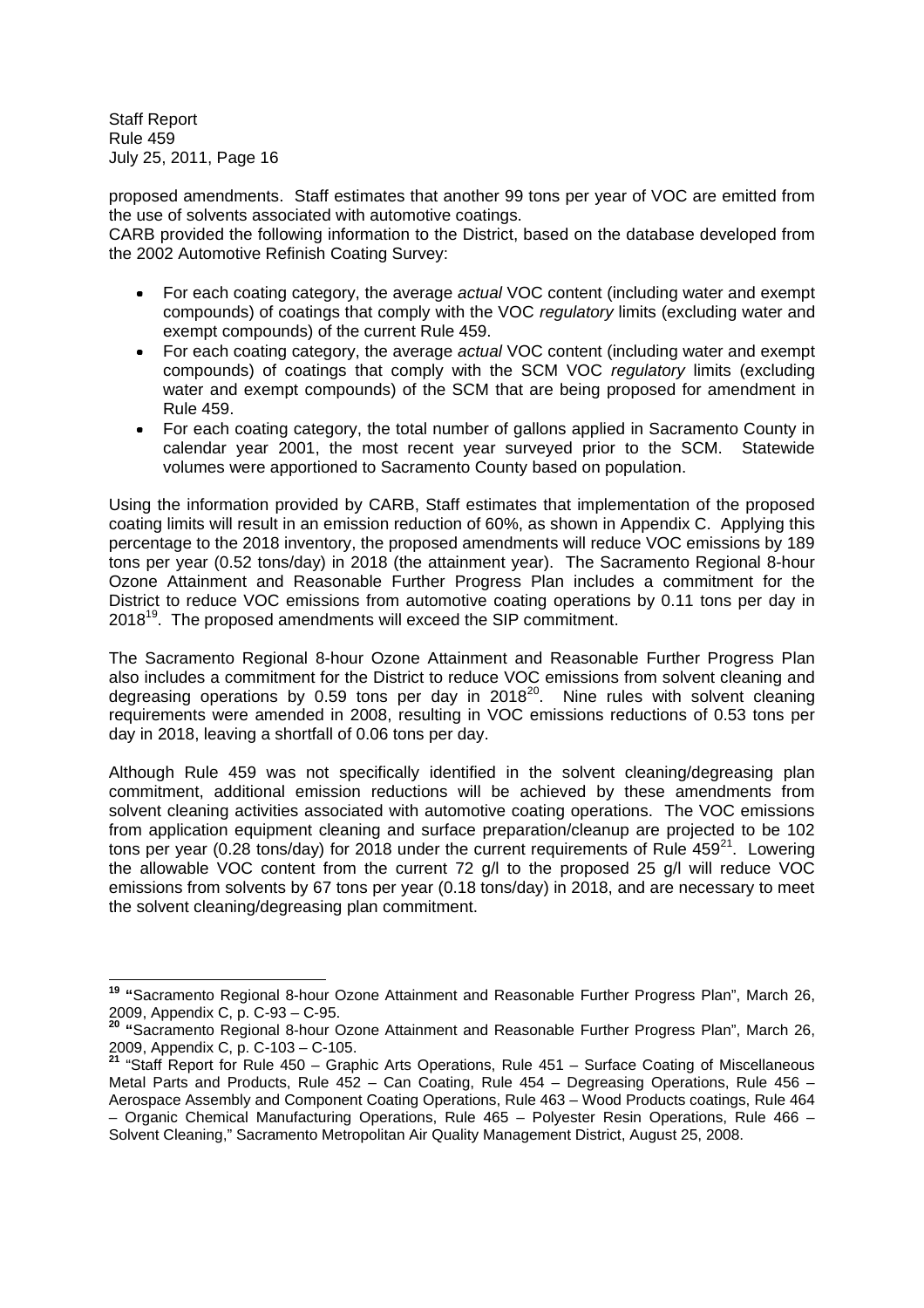Assuming that the effective date of the proposed amendments is six months after date of adoption, the emission inventory and reductions for the implementation year (2012), the milestone years (2014 and 2017) and the attainment year (2018) are shown in the following table:

|                              | VOC Emission Inventory (Inv.) and Emission Reductions (Red.)<br>Tons per Day |      |      |      |      |      |      |      |
|------------------------------|------------------------------------------------------------------------------|------|------|------|------|------|------|------|
|                              |                                                                              | 2012 | 2014 |      | 2017 |      |      | 2018 |
|                              | Inv.                                                                         | Red. | Inv. | Red. | Inv. | Red. | Inv. | Red. |
| Automotive Coatings*         | 0.83                                                                         | 0.50 | 0.84 | 0.51 | 0.86 | 0.52 | 0.86 | 0.52 |
| <b>Associated Solvents**</b> | 0.27                                                                         | 0.18 | 0.27 | 0.18 | 0.28 | 0.18 | 0.28 | 0.18 |
| Total                        | 1.10                                                                         | 0.68 | 1.11 | 0.69 | 1.14 | 0.70 | 1.14 | 0.70 |

\* Emission inventory for automotive coatings for Sacramento non-attainment area is from the CARB Ozone SIP Planning Inventory, Version 1.06. The reduction is calculated by multiplying the inventory by 60%, the emission reductions achieved by the proposed amendments, as shown in Appendix C.

\*\* Emission inventory for solvents associated with automotive coating operations was from the Staff Report for Rule 450 – Graphic Arts Operations, Rule 451 – Surface Coating of Miscellaneous Metal Parts and Products, Rule 452 – Can Coating, Rule 454 – Degreasing Operations, Rule 456 – Aerospace Assembly and Component Coating Operations, Rule 463 – Wood Products coatings, Rule 464 – Organic Chemical Manufacturing Operations, Rule 465 – Polyester Resin Operations, Rule 466 – Solvent Cleaning. The inventory was for year 2010 and was grown at the same rate as the inventory for automotive coatings for 2012, 2014, 2017 and 2018.

## **COST IMPACT**

Section 40703 of the California HSC requires that the District consider and make public its findings relating to the cost effectiveness of implementing an emission control measure.

Rule 459 applies to those who supply, sell, offer for sale, manufacture, distribute, use, or solicit the use or application of automotive coatings and solvents for use within the District. According to the staff report to the SCM, CARB concluded that most automotive refinishing facilities and coating manufacturers would be able to absorb the cost to comply with requirements of the SCM with no significant adverse impact on their profitability. Furthermore, CARB expected that the cost incurred by the coating manufacturers and automotive refinishing facilities would be passed on to consumers. As a result, most of the impact would be in the form of increased insurance premiums and only consumers who have their vehicle repaired or refinished are impacted<sup>22</sup>.

Since CARB adopted the SCM in 2005, economic times have changed, therefore, Staff evaluated the potential cost impacts from the proposed amendments to Rule 459. A cost impact was analyzed in a socioeconomic report (included in Appendix E) prepared by Eastern Research Group (ERG). According to the cost analysis, adoption of the proposed amendments is not expected to result in increased costs for coating manufacturers because coating products have already been developed to meet the proposed limits. Distributors will not incur additional cost because the cost would be passed on to automotive coating facilities. As such, automotive

**<sup>22</sup> "**Staff Report for the Proposed Suggested Control Measure for Automotive Coatings" CARB, October 2005, p. VII-1 – VII-2.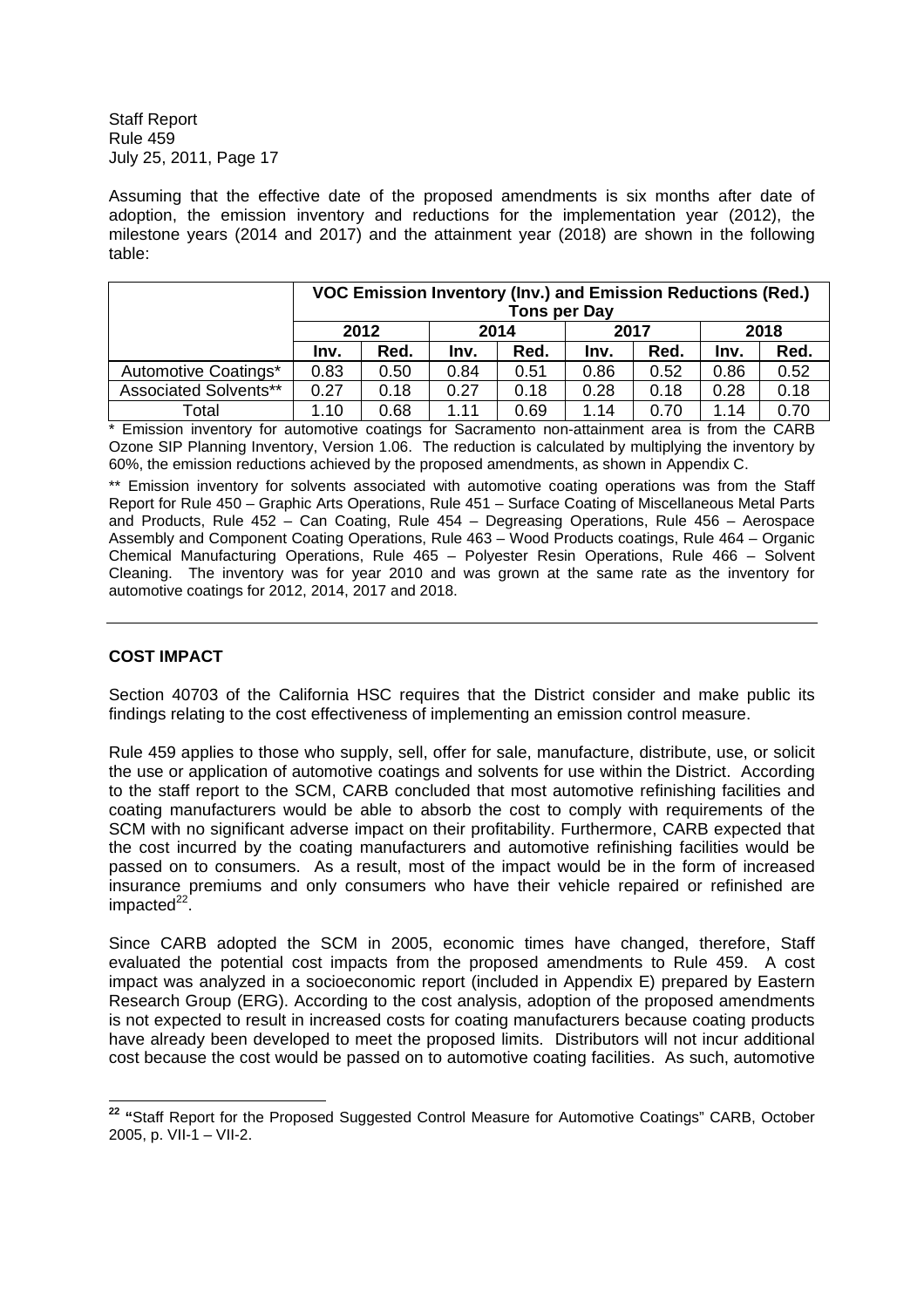coating facilities will incur some cost increases to comply with the proposed amendments. Costs for automotive coating facilities are discussed below:

Equipment Costs: Compliance with the proposed VOC limits for color coating is expected to require waterborne coatings. Coating manufacturers recommend autobody facilities use enhanced air movement and heating systems to accelerate the drying time of waterborne coatings. In CARB's Staff Report, CARB listed several options for enhanced air movement and heating systems, which range from small hand held devices to fully integrated air movement systems. CARB estimated that these systems cost ranges from \$1,600 to \$60,000. CARB also estimated other equipment cost such as replacing mixing bank lids, upgrading spray gun equipment, purchasing spray gun tip air pressure gauges, and upgrading waste disposal equipment to be approximately \$1,500 per facility. Total equipment cost per facility to comply with the SCM ranged from \$3,100 to \$61,500 $^{23}$  .

After several site visits from Staff and conversation with coating manufacturers, compliance with the proposed VOC limits did not require as much equipment as CARB had anticipated. Handheld dryers were sufficient equipment to achieve desirable coating results according to ERG. Prices for air movement equipment ranged from \$80 for a hand-held dryer to \$1,026 for a stand with two blower guns, air gauge and air-drying desiccants. Since hand-held dryers are the minimum equipment needed to comply with the proposed VOC limits, ERG used the average cost of \$160 for a hand-held dryer.

In addition, other equipment needed to comply with the proposed VOC limits were new spray guns and spray gun cleaning kits. Prices for new spray guns ranged from \$99 to \$586, with an average price of \$368; and prices for spray gun cleaning kits ranged from \$11 to \$31, with an average price of \$21.

ERG assumes that a facility purchases one hand-held dryer, one spray gun, and one spray gun cleaning kit per spray booth. Therefore, the average equipment cost per facility to comply with the proposed amendments ranges from \$550 for a facility with one spray booth to \$2,200 for a facility with four spray booths $^{24}$ .

Training Costs: According to CARB's Staff Report, there are non-recurring costs associated with the change from solvent-based to waterborne technology, including employee training and material loss. These non-recurring costs range from \$3,500 to \$6,500, depending on the size of the facility $25$ .

The proposed new VOC limits are not effective until six months after the date of adoption. This will allow facilities to use up existing coatings, minimizing any costs associated with material loss. Therefore, Staff assumes that there would no costs associated with material loss. However, Staff expects facilities to incur some costs to train their employees to use waterborne coatings.

**<sup>23</sup> "**Staff Report for the Proposed Suggested Control Measure for Automotive Coatings" CARB, October 2005, p. C-3 – C-4.<br> $^{2005}$ , p. C-3 – C-4.

**<sup>24</sup>** "Socioeconomic Impact Analysis for SMAQMD Rule 459 Amendments, Final Report" ERG, July 7, 2011, p. 4 – 5.

**<sup>25</sup> "**Staff Report for the Proposed Suggested Control Measure for Automotive Coatings" CARB, October 2005, p.  $C-3 - C-4$ .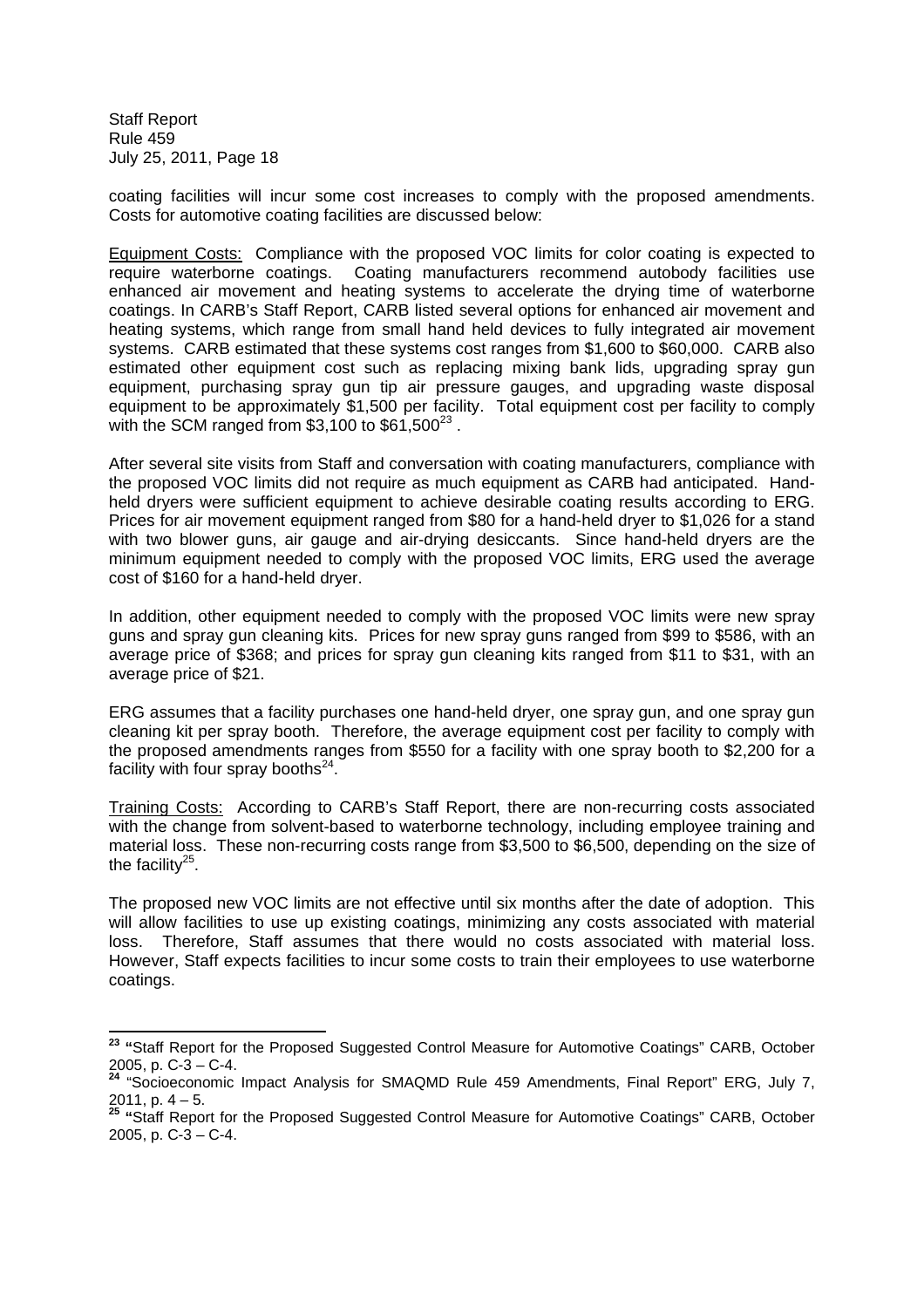Waterborne coatings are applied differently than solvent based coatings. As such, coating manufacturers offer training to facilities to demonstrate the proper application of waterborne coatings. Training is usually free and provided by the coating manufacturers as incentive for facilities to use their coating products. Manufacturers often provide on-site training to shops with sufficient volume in material purchases. For low-volume businesses, manufacturers provide off-site, one-day training. The training class may be offered for free or as much as \$250 per person.

For the purpose of the analysis, ERG used a conservative assumption and assumed all training is done off site and costs \$250 per person. ERG also assumed that the facility would send one employee per facility and incur the cost to pay the wages of the employee. The costs include 8 hours of training at \$21.61 per hour or \$172.88 per employee. ERG estimates the total training cost per facility to be approximately  $$423^{26}$ . Larger facilities with more than one painter were assumed to train their "lead painter," who then trains other employees (no additional cost for other painters).

Combined One-time Costs: The one-time cost (including additional equipment and training for one person) to comply with the proposed amendments is presented in the following table.

| Description    | Spray Gun | Hand-held<br>Spray Gun |       | Training | Total   |
|----------------|-----------|------------------------|-------|----------|---------|
|                |           | <b>Cleaning Kit</b>    | Drver |          |         |
| 1 Spray Booth  | \$368     | \$21                   | \$160 | \$423    | \$972   |
| 2 Spray Booths | \$737     | \$42                   | \$320 | \$423    | \$1,522 |
| 3 Spray Booths | \$1,105   | \$63                   | \$480 | \$423    | \$2,071 |
| 4 Spray Booths | \$1,473   | \$85                   | \$640 | \$423    | \$2,621 |

Coating Costs: Coating manufacturers have stated that it is very difficult to compare the cost between solvent based coatings and waterborne coatings. Factors that affect cost differences include the differences in coating mixing ratios and coating coverage rates. Some coating manufacturers have stated that waterborne coatings may be more expensive on a price per gallon basis but require less material for a coating job than solvent base coatings $^{27,28}$ .

According to CARB's Staff Report, CARB assumed that the increase in coating costs ranged from \$378 per year to \$2,367 per year, depending on the production of the autobody facility<sup>29</sup>.

Staff received coating cost data from four coating manufacturers for the coatings that comply with the current rule and the coatings that will comply with the proposed amendments. One coating manufacturer provided coating cost differences with adjustments to reflect the coverage rate showing an overall cost savings of 11% from waterborne coatings. The other three comparisons showed an increase in coating cost ranging from 6% to 12% that did not account for coating coverage. For the analysis, ERG assumed zero cost increase where there was a cost savings in order not to underestimate of the cost impacts to facilities affected by the proposed amendments. Therefore, recurring cost from increased coating cost may increase

<sup>&</sup>lt;sup>26</sup> "Socioeconomic Impact Analysis for SMAQMD Rule 459 Amendments, Final Report" ERG, July 7,  $2011, p. 4 - 5.$ 

<sup>27</sup> E-mail correspondence with Michael A. Veney, Sherwin-Williams Automotive Finishes, June 3, 2011.

<sup>&</sup>lt;sup>28</sup> E-mail correspondence with Emily Taylor, DuPont Performance Coatings, May 23, 2011.

<sup>&</sup>lt;sup>29</sup> "Staff Report for the Proposed Suggested Control Measure for Automotive Coatings" CARB, October 2005, p.  $C-3 - C-4$ .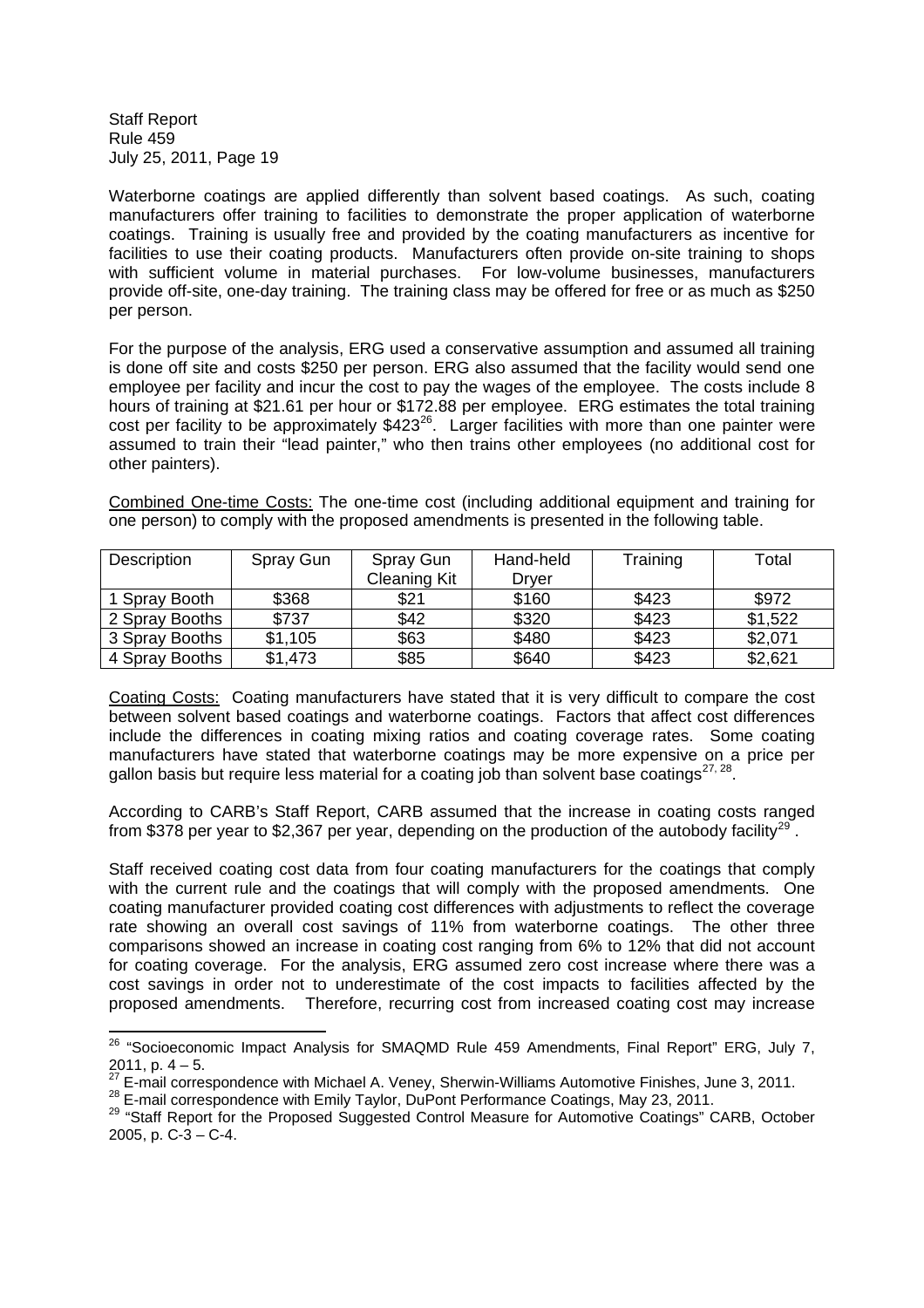from 0% to 12%. This is equivalent to an increase in coating costs from \$0 per gallon to \$25.17 per gallon<sup>30</sup>.

ERG used the coating usage records from 2009 or 2010 field inspection reports for permitted facilities that have not converted to waterborne coatings. Fifty-one permitted facilities had coating usage records, and the coating usage records ranged from 12 gallons per year to 1,596 gallons per year. ERG categorized all 71 permitted facilities that have not converted to waterborne coatings into six categories based on the facilities' revenue as listed on Dun & Bradstreet Million Dollar Database. ERG calculated the median annual coating usages from the permitted facilities for each facility revenue size. Where a permitted facility did not have annual coating usage records, ERG used the median annual coating usages determined for its corresponding facility size category as shown in the following table. For facilities that do not spray enough coatings to require a permit, ERG used the average of the lowest 10 percent of the coating usage data from the 51 permitted sources, 18.4 gallons per year<sup>31</sup>, to estimate the coating usages for unpermitted facilities.

| <b>Facility</b> | <b>Facility Size</b><br>(Revenues) | <b>Annual Coating Usages</b><br>(gallons/year) |
|-----------------|------------------------------------|------------------------------------------------|
| Permitted       | Unknown                            | 108                                            |
|                 | $<$ \$250,000                      | 108                                            |
|                 | \$250,000 - \$500,000              | 232                                            |
|                 | \$500,000 - \$750,000              | 210                                            |
|                 | \$750,000 - \$1,000,000            | 204                                            |
|                 | > \$1,000,000                      | 388                                            |
| Unpermitted     | Αll                                | 18.4                                           |

The total increase in coating cost ranges from \$0 per year to \$40,171 per year, depending on the production of the facility. However, if waterborne coatings have higher coating coverage, then the coating cost increases will be less than noted above.

Solvent Costs: Currently, Rule 459 requires that spray guns be cleaned with a solvent containing no more than 72 g/l VOC, or cleaned within an enclosed gun cleaner. ERG reviewed the changes in costs of surface preparation and cleaning of application equipment that might result from changing from 72 g/l VOC to 25 g/l VOC. ERG compared the prices for 72 g/l surface cleaners to cleaners that contain 25 g/l VOC or less. For all four manufacturers contacted, the cleaners meeting the 25 g/l limit were less expensive than the 72 g/l cleaners.

Typically, facilities that use solvent based coatings use high VOC solvents such as lacquer thinner to clean spray guns within an enclosed gun cleaner. Lacquer thinner can be purchased for approximately \$15/gallon in 5-gallon containers<sup>32</sup> and \$9/gallon in 55-gallon drums<sup>33</sup>. The cleaning solvent is recirculated within the system until it contains too much paint waste to be effective. At that point, the spent solvent is drained out and the gun cleaning system is refilled with fresh solvent. At the majority of shops, the spent solvent is put into a drum for disposal as

**<sup>30</sup>** "Socioeconomic Impact Analysis for SMAQMD Rule 459 Amendments, Final Report" ERG, July 7,  $2011, p. 5 - 6.$ 

 $\frac{1}{1}$  Ibid, p. 5 – 6.

**<sup>32</sup>** TrueValue, www.truevalue.com (accessed on 7/22/2011)

**<sup>33</sup>** The Nelson Paint Company, www.nelsonpaint.com/lacquer-thinner.html (accessed on 7/22/2011)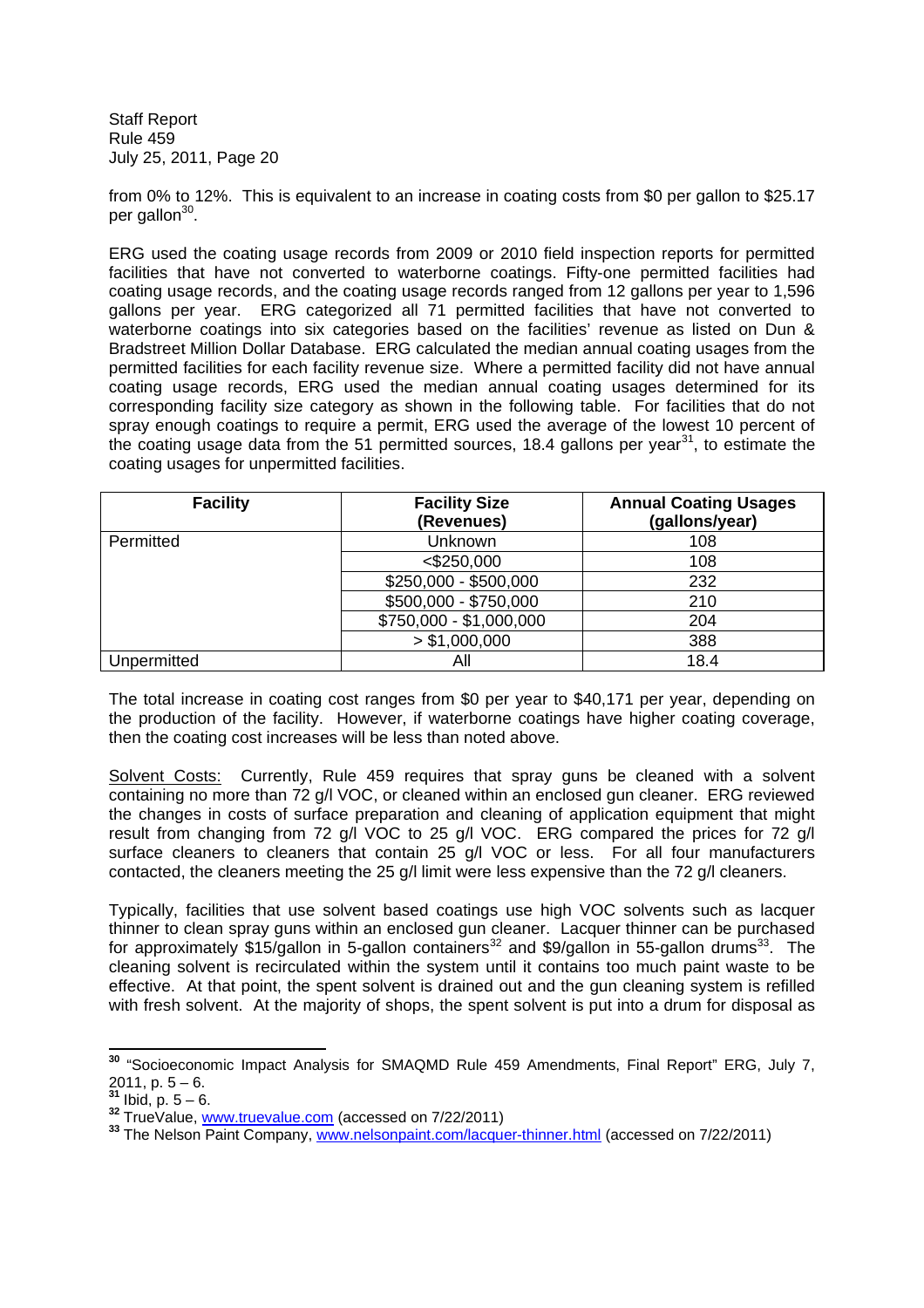hazardous waste. Disposal costs approximately \$2 to \$3 per gallon<sup>34</sup>. Many shops contract with a service to maintain the gun cleaning systems and haul away hazardous waste. Some of the shops have solvent recycling systems, which allow recovery of a portion of the solvent from the paint solids by evaporation. With the recycling systems, there is a disposal cost associated with the paint solids, as well as a cost for fresh makeup solvent. However, the proposed VOC limit of 25 g/l would likely preclude the use of recycled solvent because an initially compliant solvent would gain VOC content from the coatings as they are cleaned from the spray guns. The material and disposal costs of discontinuing solvent recycling, however, may be offset by a decrease in the amount of cleanup material used to clean water based spray equipment, as discussed below.

In the proposed amendments, solvents used to clean application equipment must contain no more than 25 g/l VOC. For water based coatings, a spray gun can be cleaned primarily using only a few ounces of tap water (virtually no cost) followed by a final rinse with acetone from a squirt bottle. Acetone can be purchased for approximately \$16/gallon in 5-gallon containers and  $$12$ /gallon in 55-gallon drums<sup>35</sup>. The spent cleaning solution is disposed as hazardous waste. Some shops may choose to use flocculants that settle and separate the paint solids so that the cleaning solution can be reused several times before disposal. Flocculants can be purchased for approximately \$63 for a 2 kg container, which can treat 150 gallons of water<sup>36</sup>.

In 2008, the Institute for Research and Technical Assistance (IRTA) conducted a study of cleaning solvents and other materials used in the autobody industry $37$ . One case study involved a facility that had recently converted from solvent based coatings to water based coatings. Prior to conversion, the total annual cost for application equipment cleaning, including material and disposal costs, was \$1,832. After conversion to water based coatings, the cost decreased to  $$407<sup>38</sup>$ . Most of the reduced cost was due to the fact that a much lower volume of cleaning material was required to be purchased and disposed during the cleanup of water based spray guns.

Based on the analysis above, ERG concluded that the proposed amendments would result in a cost savings for solvent cleaning and associated disposal, and therefore, included no cost impacts for solvent cost.

## Cost Effectiveness

The one-time cost for a facility depends on the number of spray booths, and the annual cost is the increased coating cost based on the facilities' coating usages. ERG used the information from the District permits, inventory, and inspection reports to determine the number of spray booths and annual coating usages for each permitted facility. Where a permitted facility did not have annual coating usage records, ERG used the median annual coating usages determined for its corresponding facility size category. Unpermitted facilities were assumed to have a single spray booth, train one person to use waterborne coatings, and use 18.4 gallons per year. A

**<sup>35</sup>** Wood Finisher Depot, http://woodfinishersdepot.com/solvents-additives-36/ (accessed on 7/22/2011)

**<sup>34</sup>** "Safer Alternative Thinners, Cleanup Materials, Coatings and Sanding Methods in the Autobody Industry," Katy Wolfe, Institute for Research and Technical Assistance, May 2008.

**<sup>36</sup>** Restockit.com, www.restockit.com (accessed on 7/21/2011)

**<sup>37</sup>** "Safer Alternative Thinners, Cleanup Materials, Coatings and Sanding Methods in the Autobody Industry," Katy Wolfe, Institute for Research and Technical Assistance, May 2008.

**<sup>38</sup>** Ibid, p. 22.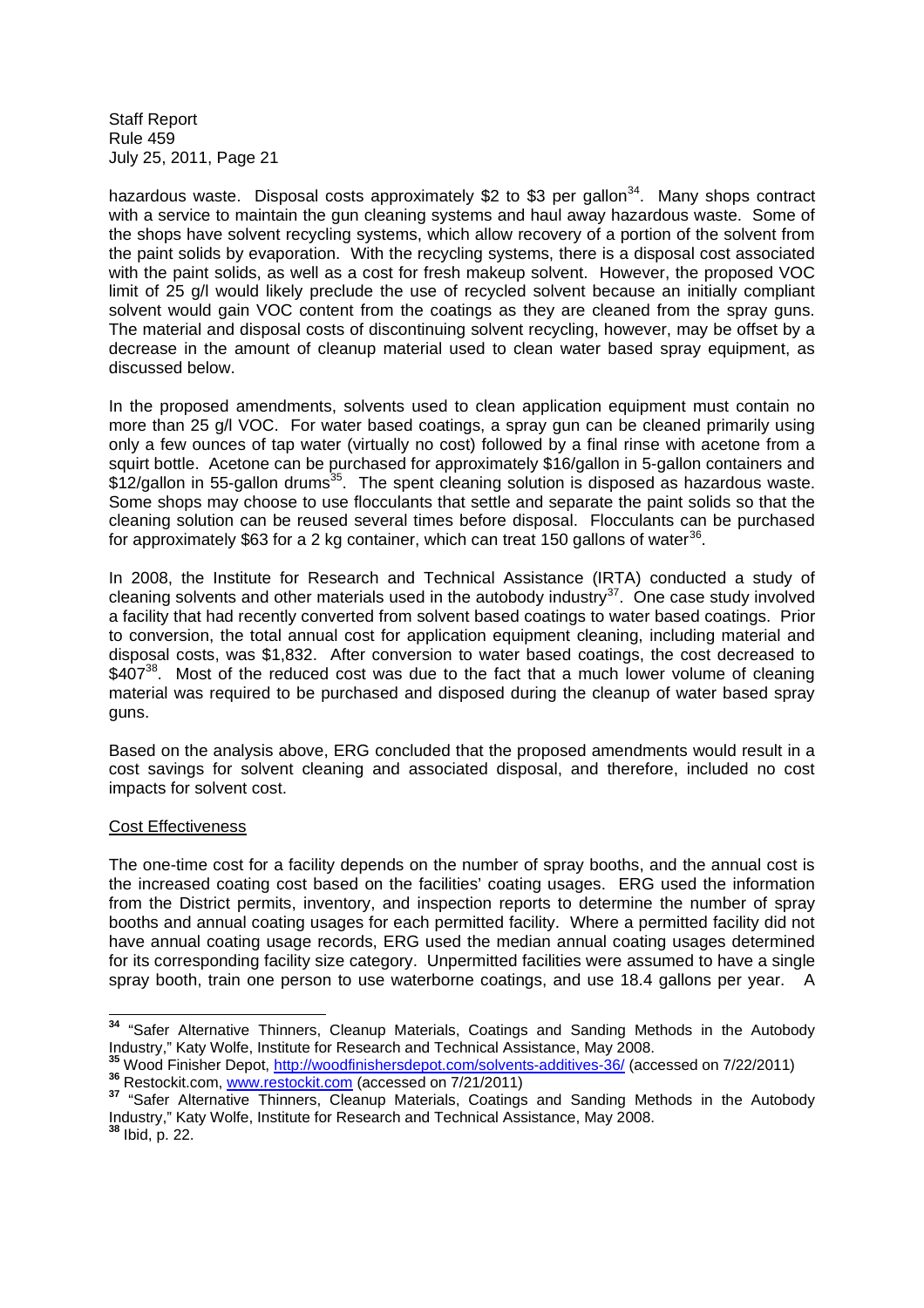total of 302 facilities will be impacted by the proposed amendments. Sixty-three facilities have already converted or partially converted to waterborne coatings. Partially converted facilities are those that have already installed the necessary equipment and are using waterborne color coating, but may not yet be using primers and/or clear coat that meet the proposed VOC limits. Three coating manufacturers provided price data for clear coats and primer sealer that comply with the proposed limits, as well as the coatings that meet the current VOC limits but not the proposed limits. For the clear coats, the costs ranged from an increase of 0.2% to a cost savings of nearly 15 percent. For the primer sealers, there was a cost savings for all three manufactures, ranging from 3% to 7%. Therefore, converted and partially converted facilities will not incur additional costs from the adoption of the amendments. The remaining 239 facilities will incur additional costs to convert their operations to comply with the proposed amendments. The following table summarizes the costs for the 239 facilities:

| <b>Facility Size</b><br>(Revenues) | No. of<br><b>Facilities</b> | One-time<br>Cost | Annual<br>Cost | <b>Annualized</b><br>Cost <sup>*</sup> |
|------------------------------------|-----------------------------|------------------|----------------|----------------------------------------|
| <b>Unknown</b>                     | 13.                         | \$11,640         | $$0 -$         | $$1,656-$                              |
|                                    |                             |                  | \$32,217       | \$36,133                               |
| $<$ \$250,000                      | 161                         | \$159,470        | $$0 -$         | $$22,680-$                             |
|                                    |                             |                  | \$127,701      | \$159,397                              |
| \$250,000 - \$500,000              | 32                          | \$32,140         | $$0 -$         | $$4,570-$                              |
|                                    |                             |                  | \$71,281       | \$80,854                               |
| \$500,000 - \$750,000              | 12                          | \$13,290         | $$0 -$         | $$1,888-$                              |
|                                    |                             |                  | \$53,803       | \$59,462                               |
| \$750,000 - \$1,000,000            | 7                           | \$7,340          | $$0 -$         | $$1,043-$                              |
|                                    |                             |                  | \$42,990       | \$47,044                               |
| > \$1,000,000                      | 14                          | \$16,330         | $$0 -$         | $$2,324-$                              |
|                                    |                             |                  | \$181,927      | \$196,987                              |
| Total                              | 239                         | \$240,210        | $$0 -$         | $$34,161-$                             |
|                                    |                             |                  | \$509,919      | \$579,877                              |

\*Annualized cost is the one-time cost annualized over 10 year equipment life and 7% interest rate plus the annual cost.

The total annualized cost is \$34,161 to \$579,877. Using the reductions achieved on implementation in 2012 (0.68 tons per day), the cost effectiveness of the rule amendments is \$0.07 to \$1.17 per pound of VOC reduced. In comparison, previously adopted District rules have cost effectiveness figures for VOC reductions, in 2010 dollars, ranging from \$1.12 per pound of VOC reduced (for the 8/21/1990 adoption of Rule 452, Can Coating) to as much as \$19.80 per pound of VOC reduced (for the 12/17/1991 adoption of Rule 449, Transfer of Gasoline into Vehicle Fuel Tanks).

## **INCREMENTAL COST EFFECTIVENESS**

The District is required to identify one or more potential control options that achieve the emission reduction objective for the regulation<sup>39</sup>.

**<sup>39</sup>** California Health and Safety Code, Section 40920.6.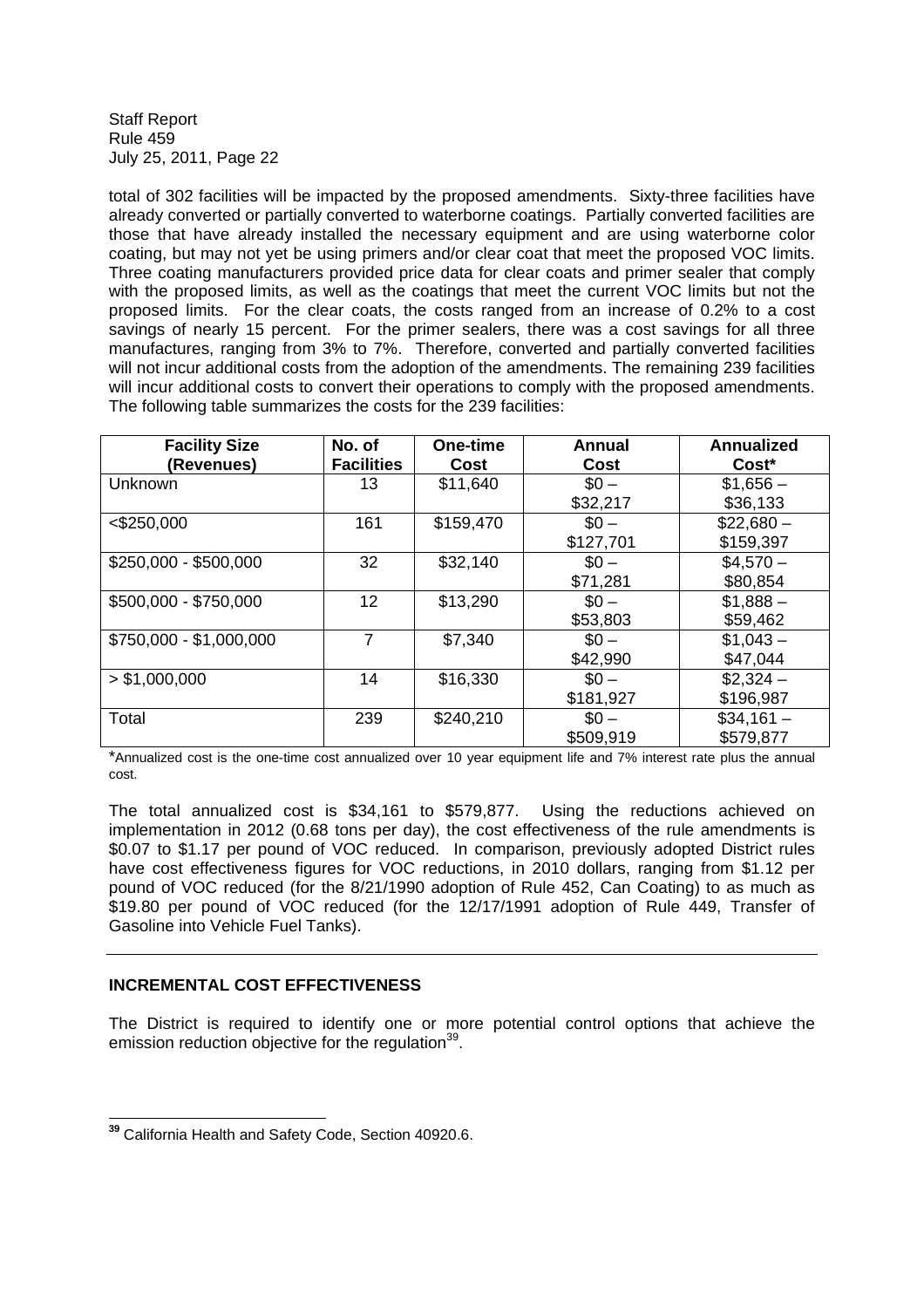The incremental cost effectiveness analysis performed for Rule 459 is based on the Discounted Cash Flow cost analysis method to the annualized costs of the proposed rule over a 10-year period (the assumed equipment lifetime), using a 7% interest rate.

The next most stringent alternative control option is to set limits achievable with add-on controls rather than the use of compliant, lower VOC coatings. The Best Available Control Technology for a spray booth is a control system that uses adsorption or catalytic incineration achieving an overall emission reduction of at least 85%. The capital cost to purchase and retrofit one spray booth with such a system, based on information from CAPCOA's 2003 Engineering Symposium, is estimated to be \$178,000 in 2010 dollars. Annual maintenance and operational costs are assumed to be 10% of the capital cost, or \$17,800. With the capital cost annualized at 7% interest over 10 years, the annual cost (capital plus operation and maintenance) to retrofit and operate a single booth is \$43,100. The total annualized cost for all 376 spray booths in the District is estimated to be \$16,205,600. With the use of the add-on control device with an assumed 85 percent control efficiency, the emission reduction for coatings for implementation year 2012 is approximately 258 tons per year. The overall emission reductions for using an add-on control device for coatings and compliant solvents is approximately 323 tons per year.

Another option is to require both the use of lower VOC coatings and add-on controls. The cost of this option is equal to the sum of the costs of the first two options, and would result in an overall reduction of 351 tons per year.

| <b>Control Option</b>                                                             | <b>Annualized Cost</b><br>(\$/yr) | Annual<br><b>Emission</b><br>Reduction,<br>2012 Basis<br>(tpy) | Cost<br><b>Effectiveness</b><br>(\$/lb) | <b>Incremental Cost</b><br><b>Effectiveness</b><br>(\$/lb) |
|-----------------------------------------------------------------------------------|-----------------------------------|----------------------------------------------------------------|-----------------------------------------|------------------------------------------------------------|
| Compliant<br><b>Material</b><br>(Proposed)                                        | $$350,635-$<br>\$1,064,350        | 248                                                            | $$0.07 - $1.17$                         |                                                            |
| Capture/Control<br>System<br>(Alternative 1)                                      | \$16,205,600                      | 323                                                            | \$25.07                                 | $$104.16 - $107.80$                                        |
| Compliant<br><b>Material Plus</b><br>Capture/Control<br>System<br>(Alternative 2) | $$16,556,235-$<br>\$17,269,950    | 351                                                            | $$23.16 - $23.94$                       | $$0.62 - $10.59*$                                          |

The cost effectiveness and incremental cost effectiveness of the three control options (2010 dollars) are shown in the following table.

\* ICE of control alternative 2 compared to control alternative 1. The ICE of control alternative 2 compared to the proposed control is \$79.14 per pound.

## **SOCIOECONOMIC IMPACT ANALYSIS**

HSC Section 40728.5 requires a district to perform an assessment of the socioeconomic impacts before adopting, amending, or repealing a rule that will significantly affect air quality or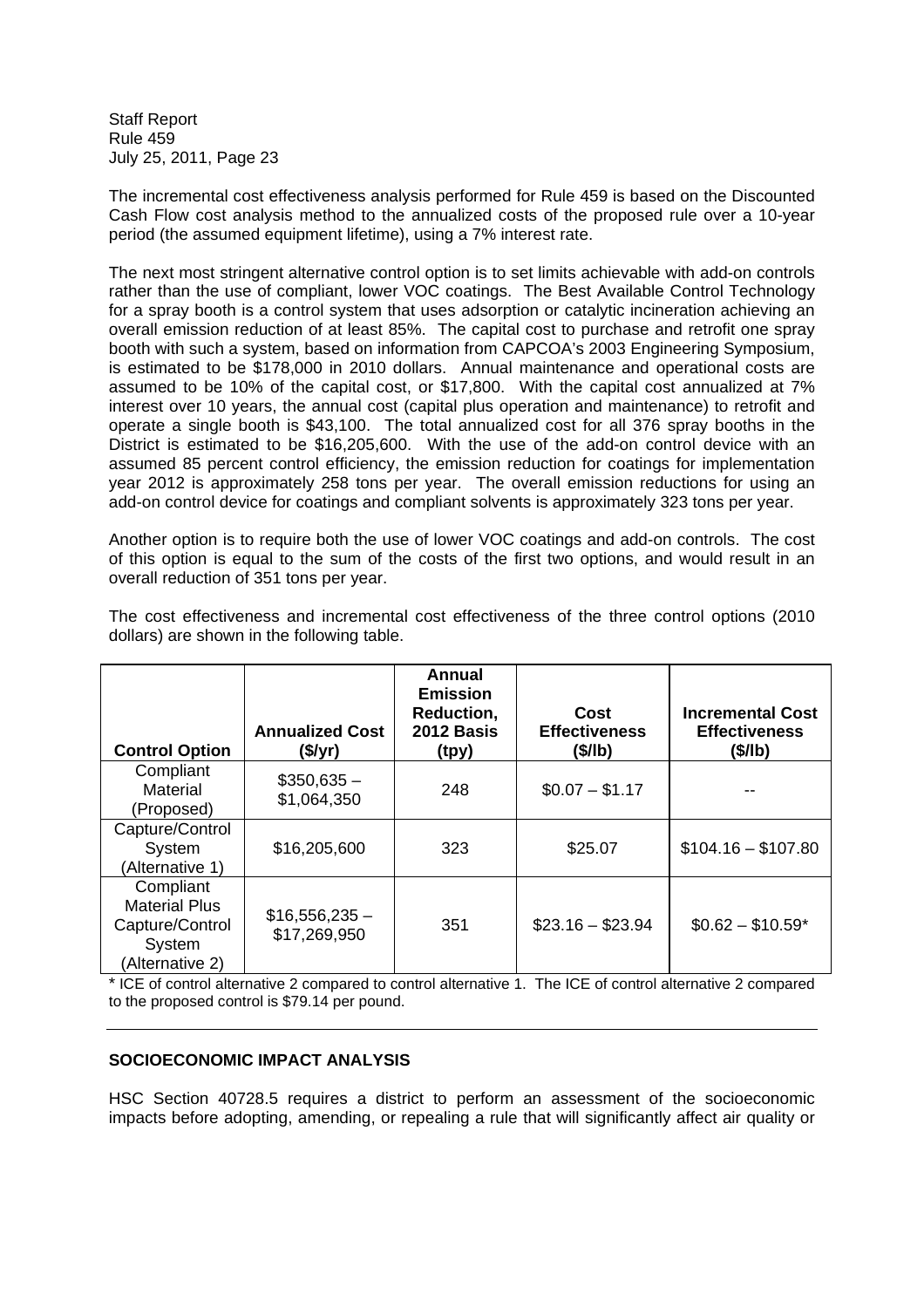emission limitations. The District Board is required to actively consider the socioeconomic impacts of the proposal and make a good faith effort to minimize adverse socioeconomic impacts.

HSC Section 40728.5 defines "socioeconomic impact" as follows:

- 1. The type of industries or business, including small business, affected by the rule or regulations.
- 2. The impact of the proposed rule or regulations on employment and the economy of the region affected by the adoption of the rule or regulation.
- 3. The range of probable costs, including costs to industry or business, including small business, of the rule or regulation.
- 4. The availability and cost-effectiveness of alternatives to the rule or regulation being proposed or amended.
- 5. The emission reduction potential of the rule or regulation.
- 6. The necessity of adopting, amending, or repealing the rule or regulation to attain state and federal ambient air standards.

Type of industry or business, including small business, affected by the proposed rule: Rule 459 applies to manufacturers and sellers or distributors of automotive coatings and solvents and to any person/business that performs coating of motor vehicles, mobile equipment, or their associated parts or components. The proposed amendments have the potential to affect coating manufacturers, coating distributors, government entities that paint/repaint vehicles, educational institutions that teach vehicle painting, businesses that paint/repaint their own vehicles as a part of a larger business activities, businesses whose primary business is vehicle painting/repainting and consumers who need/want a vehicle painted/repainted. The majority businesses affected by this rule are the businesses whose primary business is vehicle painting/repainting, most of which are small businesses<sup>40</sup>.

A review of District permit records shows there are approximately 134 permitted facilities. As of June 2010, 63 permitted facilities were identified as facilities that have converted or partially converted to waterborne coatings. Another 168 unpermitted sources were identified by Dun & Bradstreet Million Dollar Database that are also subject to Rule 459. Therefore, a total of 239 facilities automotive coating facilities will need to invest in waterborne technology to comply with the proposed amendments.

Impact on employment and economy in the District of the proposed rule: Based on 2007 U.S. Census data, there are an estimated 1,396 people employed in the automotive body, paint, and interior repair and maintenance industry and 1,365 people employed in general automotive repair industry in Sacramento County. General automotive repair facilities will experience minimal, if any, impacts because a very small part of their business involves automotive coatings. Businesses that produce air movement equipment for spray booths or provide consulting services to affected businesses may benefit from increased industry spending. There are no manufacturers of automotive coatings within the District.

CARB utilized the "return-on-owner's-equity" (ROE) method as an indicator of the SCM's potential impacts on business profitability, as documented in CARB's staff report. ROE is

<sup>&</sup>lt;sup>40</sup> The U.S. Small Business Administration defines an autobody shop (NAICS Code 811121) as small business if it has less than \$7 million in annual revenues.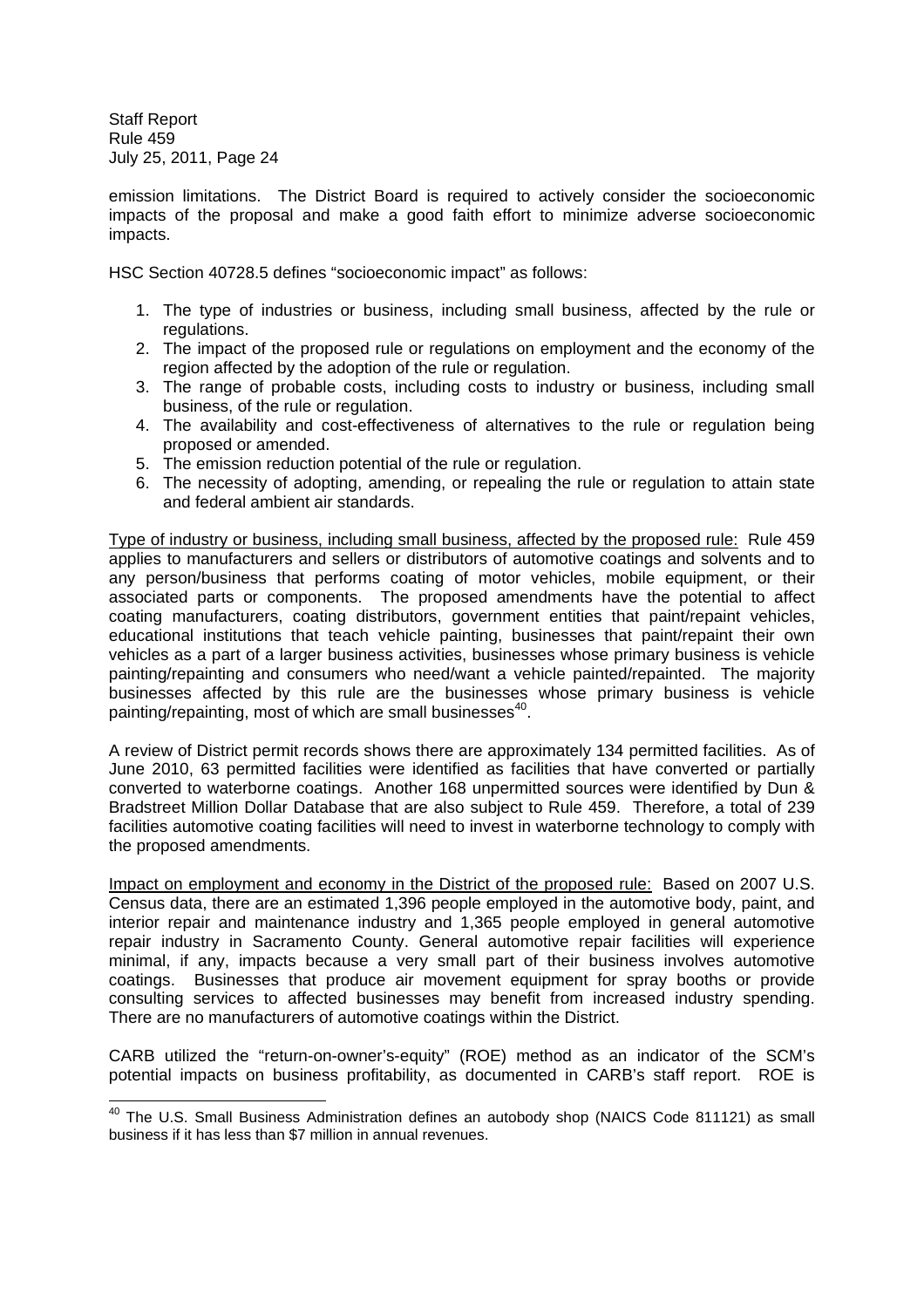calculated by dividing the net profit by the net worth. The adjusted cost was then subtracted from the net profit data. The results were used to calculate an adjusted three-year average ROE. The adjusted ROE was then compared with the ROE before the subtraction of the adjusted cost to determine the potential impact on the profitability of the businesses. CARB considers a reduction of more than 10 percent in ROE indicates a potential for significant adverse economic impacts. CARB estimated an average decline in businesses' ROE of about 0.07 percent for coating manufacturers, and about 15 percent for automotive coating facilities. Using CARB's impact criteria, automotive coating facilities would be adversely impacted by the SCM. Therefore, CARB expected that automotive coating facilities will pass on the some of the costs from the SCM to consumers rather than absorbing all of the cost impacts on their profitability. If entire costs of the SCM were passed on to consumers, the average price for a repair or refinish would increase by \$11, which represents an increase in cost of about 0.5 percent for a typical repair of \$2,200. Because the price increase is small, the cost is expected to be passed to consumers. CARB concluded that the requirements of the SCM will have minimal impact on employment<sup>41</sup>.

ERG's socioeconomic report (Appendix E) also concluded that coating manufacturers and distributors will pass through all increased costs to the automotive coating facilities, and will not be impacted by the proposed amendments. If the automotive coating facilities absorbed all costs to comply with the proposed amendments, ERG estimated a decline in profitability ranging from 0.3 percent to 5.7 percent. This change in ROE is less than CARB's criteria for being a significant adverse impact.

For automotive coating facilities whose primary business is vehicle painting/repainting, ERG believes that the automotive coating facilities may be able to pass some of the additional costs to consumers or their insurance companies. The insurance companies, in turn, distribute the costs among insurance policy holders. Facilities will not be able to pass the cost to an insurance company that reimburses on a fixed fee schedule, unless the insurance company adjusts the fee schedule to account for the additional increased coating cost from the proposed amendments. The fee adjustment may be done after the rule has been adopted and the limits are effective. If the entire costs (assuming only the high end of the cost) of the proposed rule were passed on to consumers, the average price increases ranges from \$4.72 for a mid-sized car to \$25.17 for a large vehicle, which represents an price increase of 0.21 percent to 1.1 percent for an average repair price of \$2,295.

Furthermore, ERG calculated the impact on employment using the Regional Input-Output Modeling System (RIMS II) developed by the U.S. Commerce Department, Bureau of Economic Analysis. ERG estimated that with the added costs to the facilities, it will result in losing 0 to 6 jobs in Sacramento County if all costs were absorbed by the coating facilities<sup>42</sup>.

Range of probable costs, including costs to industry or business, including small business of the proposed rule: As discussed in the Cost Impact section for Rule 459, capital and training costs range from \$972 for a small refinishing facility with one spray booth to \$2,621 for a large facility with four spray booths. Annual increased coating costs range from \$0 per year to \$40,171 per

**<sup>41</sup> "**Staff Report for the Proposed Suggested Control Measure for Automotive Coatings" CARB, October 2005, p. VII-1 – VII-11.

**<sup>42</sup>** "Socioeconomic Impact Analysis for SMAQMD Rule 459 Amendments, Final Report" ERG, July 7, 2011, p. 13 – 19.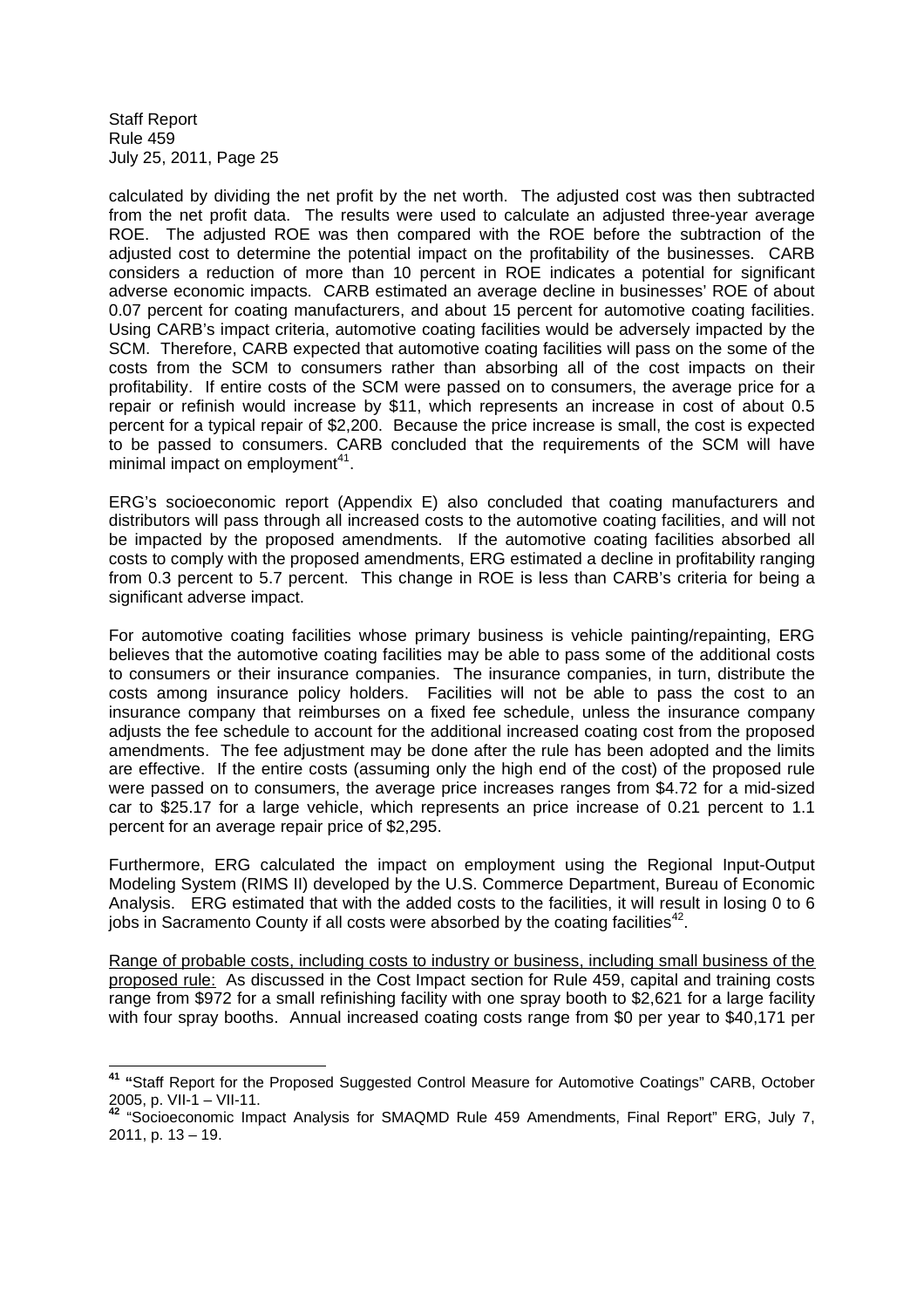year, depending on the coverage rate of the coatings and the production of the facility. Some of these costs may be passed on to consumers.

Availability and cost effectiveness of alternatives to the proposed rule: An alternative to the proposed amendments to the rule is to not adopt them. If the proposed amendments to Rule 459 are not adopted, the District will not fulfill the federal RACT requirements and the commitment in the Sacramento Regional 8-hour Ozone Attainment and Reasonable Further Progress Plan<sup>43</sup>. The proposed standards for Rule 459 have been implemented in other air districts in California. The proposed changes provide substantial, cost effective emission benefits.

As discussed in the Incremental Cost-Effectiveness section, two alternative control options to the proposed Rule 459 were analyzed. This first alternative would reduce VOC emissions by an estimated 323 tons per year at an overall cost effectiveness of \$25.07/lb. The incremental cost effectiveness for the additional 75 tons per year of VOC emissions that would be reduced ranges from \$104.16/lb to \$107.80/lb. The second alternative would reduce VOC emissions by an estimated 351 tons per year at an overall cost effectiveness ranging from \$23.16/lb to \$23.94/lb. The incremental cost effectiveness for the additional 28 tons per year of VOC emissions that would be reduced compared to the first alternative ranges from \$0.62/lb to \$10.59/lb. Compared to the proposed option, the second alternative achieves an additional 103 tons per year of VOC emission reduction at an incremental cost effectiveness of \$79.14/lb.

In conclusion, the alternatives are not recommended at this time because 1) the alternatives do not fulfill the purpose of these amendments to meet state and federal laws and regulations, and 2) the additional alternatives to Rule 459 are significantly higher in cost than the proposed amendments.

Emission reduction potential of the proposed rule: The proposed amendments to Rule 459 are estimated to achieve emission reductions of 190 tons of VOC per year from the use of coatings in 2018, the attainment year. Another 66 tons per year are expected to be reduced from the use of solvents, for a total reduction in VOC emissions of 256 tons per year (see discussion under Emissions Impact).

Necessity of adopting the rule: Staff finds that the proposed amendments to Rule 459 are necessary to meet the requirements of the Health and Safety Code for "all feasible measures"<sup>44</sup> and BARCT<sup>45</sup> and to satisfy a District control measure commitment in the federal 8-hour ozone attainment demonstration plan. In addition, the proposed amendments to Rule 459 are necessary to satisfy the requirements of Section 182(b)(2) of the federal Clean Air Act, which requires the District adopt RACT for CTG source categories<sup>46</sup>.

**<sup>43</sup> "**Sacramento Regional 8-hour Ozone Attainment and Reasonable Further Progress Plan", March 26, 2009, Appendix C, p. C-93 – C-95.

**<sup>44</sup>** Health and Safety Code Section 40914(b)(2).

**<sup>45</sup>** Health and Safety Code Section 40919.

**<sup>46</sup> "**Control Techniques Guidelines for Miscellaneous Metal and Plastic Parts Coatings," EPA-453/R-08- 003, September 2008.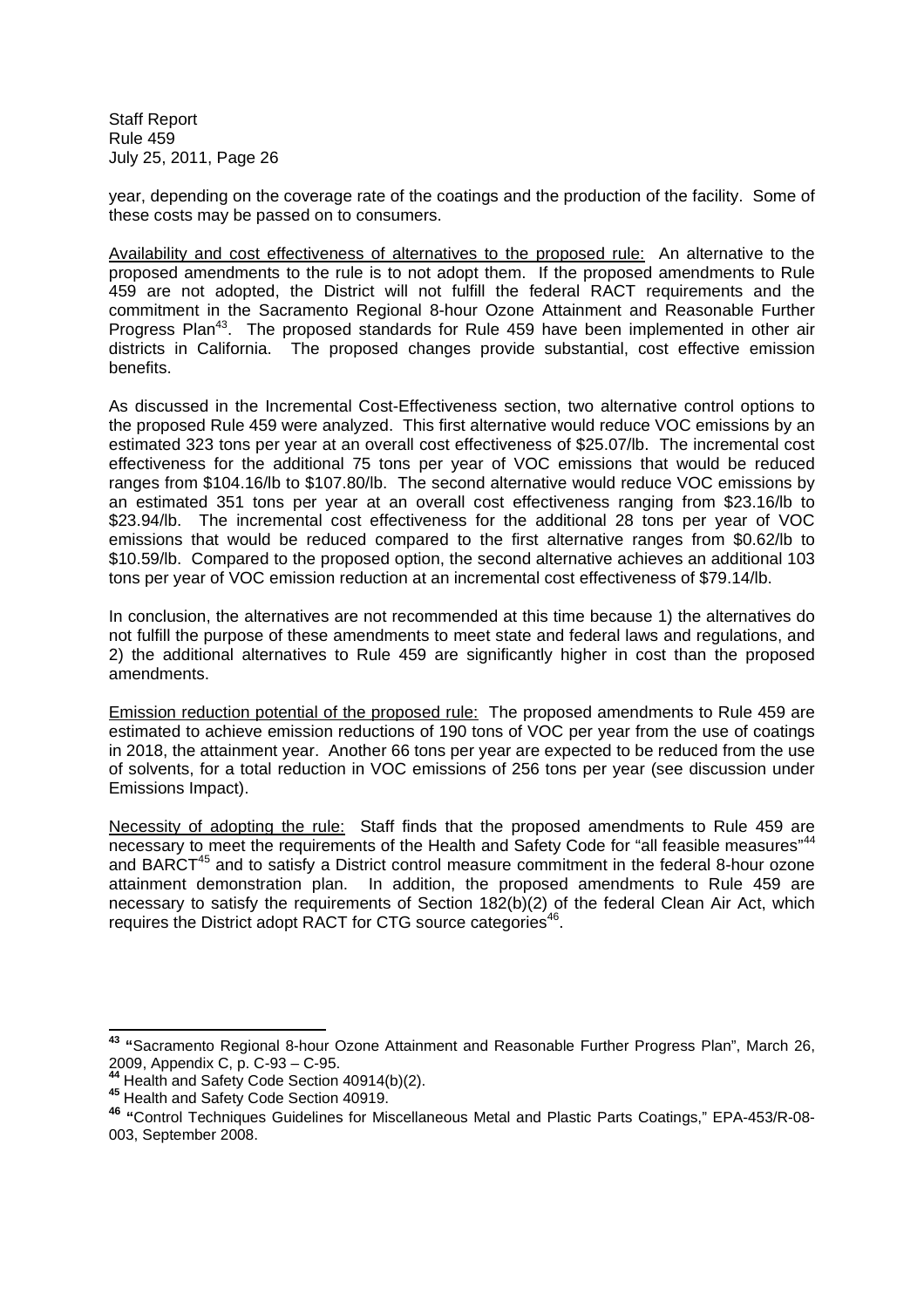## **PUBLIC COMMENTS**

Staff held a public workshop to discuss the proposed amendments on September 16, 2010. A public notice for the workshop was mailed to interested and potentially affected parties, including all permitted stationary sources (except for gas stations and dry cleaners), industry associations, coating manufacturers and suppliers, and all persons who have requested to receive rulemaking notices. The notice was also published in the "Our Region" section of the Sacramento Bee and posted on the District web site. The draft rule and staff report were available for public review prior to the public workshop.

Staff received comments and questions concerning Rule 459 at the workshop, as well as written comments from coating manufacturers and distributors. CARB and EPA reviewed the proposed amendments. CARB responded with a no comment letter. EPA had one comment, which asked the District to include the full title and date of the ASTM test method referenced in the proposed rule. All comments and responses are included in Appendix F.

## **ENVIRONMENTAL REVIEW AND COMPLIANCE**

California Public Resources Code Section 21159 requires an environmental analysis of the reasonably foreseeable methods of compliance. Compliance with the proposed VOC standard for coatings in Rule 459 is expected to be achieved by replacement of currently used coatings with compliant products, including the use of waterborne color coatings and by installation of new heating and air movement equipment or the use of low VOC solvent borne coating products. In the Final Environmental Impact Report (EIR) for the Sacramento Regional Non-Attainment Area 8-Hour Ozone Attainment and Reasonable Further Progress Plan, the report concluded that future compliant coatings will contain less hazardous materials, or nonhazardous materials, as compared to conventional coatings, resulting in a net benefit regarding hazards. The impacts from hazardous materials are expected to be less than significant<sup>47</sup>. For the purpose of complying with the proposed coating standards, TBAc is proposed to be exempted as a VOC when contained in coatings that are applied only within a spray booth. This exemption may increase the use of coatings containing TBAc. CARB has determined that the increased use of TBAc is not expected to contribute to the formation of ozone or contribute to global warming. CARB also concluded that TBAc could pose a potential cancer risk to humans because TBAc metabolizes to t-butyl alcohol (TBA), a potential carcinogen<sup>48</sup>. To ensure the use of TBAc does not adversely impact human health, Staff performed an HRA and determined that the largest permitted automotive coating facility in the District is not likely to cause an adverse impact to nearby receptor if the coatings containing TBAc are applied only within a spray booth. Rule 459 does not exempt TBAc as a VOC when applied outside of a spray booth or when used as or part of a cleaning solvent.

Compliance with the proposed VOC limit for cleaning materials is expected to be achieved by the replacement of current cleaning solvents with compliant products, which may contain higher levels of exempt compounds. Some replacement compounds, such as acetone, may have

**<sup>47</sup> "**Final Environmental Impact Report (EIR), Sacramento Regional Non-attainment Area 8-Hour Ozone Attainment and Reasonable Further Progress Plan" Sacramento Metropolitan Air Quality Management District, December 2008, p. 3-41 – 3-53.

**<sup>48</sup> "**Environmental Impact Assessment of Tertiary-Butyl Acetate" CARB, January 2006, p.13 – 16, 19 – 25.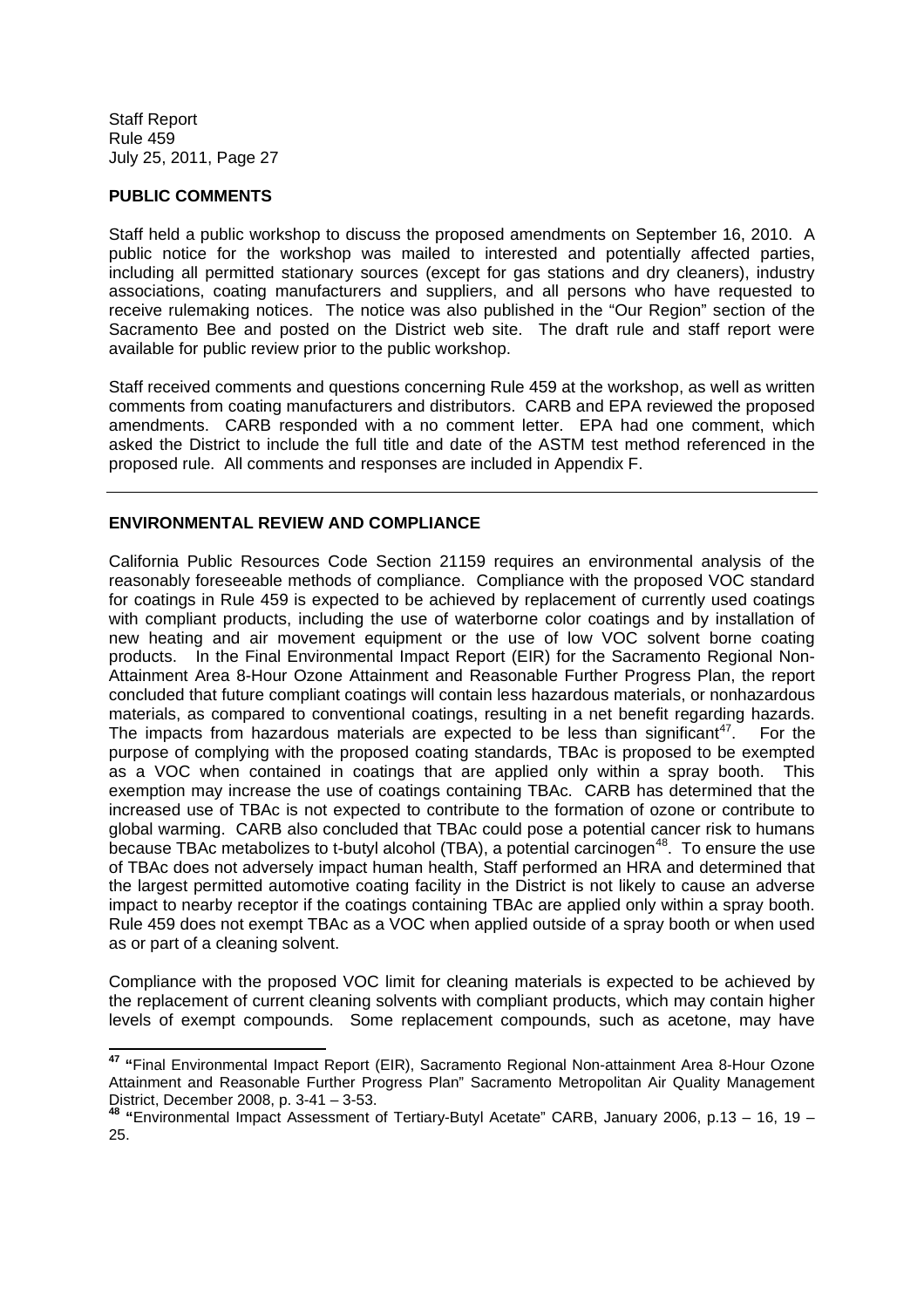greater flammability and lower flash points than currently used materials. These potential impacts were also analyzed in the EIR for the 8-hour ozone plan and found to be less than significant.

In addition, compliance with the proposed VOC limit for cleaning materials will eliminate the use of solvent recycling systems, although ERG concluded that most facilities would switch from solvent cleaners to water based cleaners, reducing disposal. If there were an increase in the disposal of spent solvent, this disposal is governed by state and federal regulations to ensure that toxic waste is not released into the environment.

Staff finds that the proposed rule is exempt from the California Environmental Quality Act as an action by a regulatory agency for protection of the environment<sup>49</sup> and because it can be seen with certainty that there is no possibility that the activity in question may have a significant adverse effect on the environment<sup>50</sup>.

**<sup>49</sup>** State CEQA Guidelines, Section 15308, Class 8 Categorical Exemption.

 $50$  State CEQA Guidelines, Section 15061(b)(3).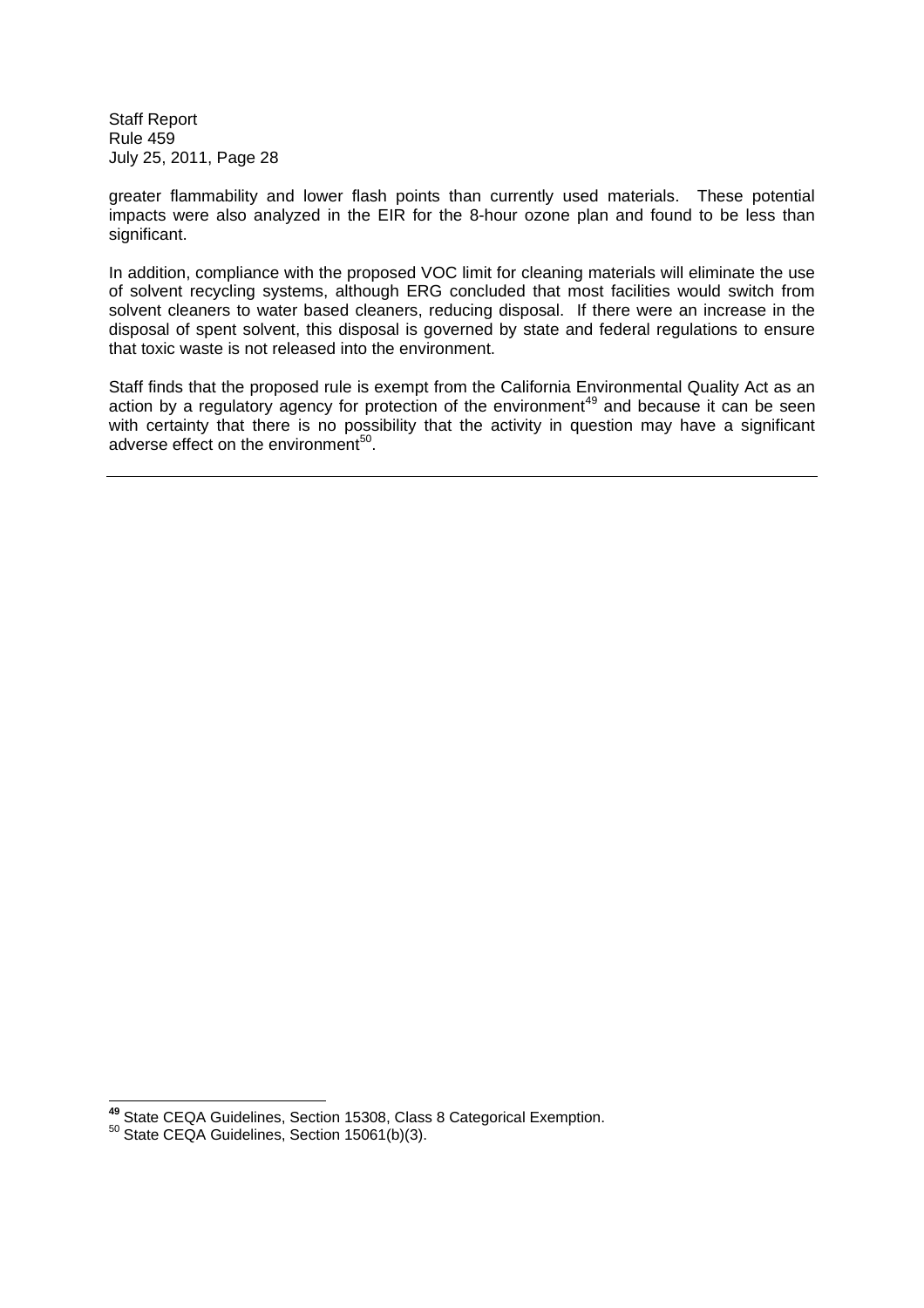## **REQUIRED FINDINGS**

The California Health and Safety Code (HSC), Division 26, Air Resources, requires local districts to comply with a rule adoption protocol as set forth in Section 40727 of the Code. This section contains six findings that the District must make when adopting, amending, or repealing a rule. The findings for the rule and their statutory definitions are listed in the following table.

| <b>Findings Required</b>                                                                                                                                                                                                                                                                                       | <b>Findings</b>                                                                                                                                                                                                                                                                                                                                                                                                                                                                                                                                                                                                                                                                         |
|----------------------------------------------------------------------------------------------------------------------------------------------------------------------------------------------------------------------------------------------------------------------------------------------------------------|-----------------------------------------------------------------------------------------------------------------------------------------------------------------------------------------------------------------------------------------------------------------------------------------------------------------------------------------------------------------------------------------------------------------------------------------------------------------------------------------------------------------------------------------------------------------------------------------------------------------------------------------------------------------------------------------|
| Authority: The District must find that a provision of<br>law or of a state or federal regulation permits or<br>requires the District to adopt, amend, or repeal the<br>rule.                                                                                                                                   | The District is authorized to amend Rule 459 by<br>California Health and Safety Code (HSC) Sections<br>40001, 40702, and 41010. [HSC Section 40727(b)(2)].                                                                                                                                                                                                                                                                                                                                                                                                                                                                                                                              |
| Necessity: The District must find that the rulemaking<br>demonstrates a need exists for the rule, or for its<br>amendment or repeal.                                                                                                                                                                           | It is necessary to adopt the proposed amendments to<br>Rule 459 to comply with the Reasonably Available<br>Control Technology requirements of the federal Clean Air<br>Act Sections 172(c)(1) and 182(b)(2)(A), and BARCT<br>requirements of HSC Section 40919(a)(3). In addition,<br>the VOC emission reductions from the proposed<br>amendments to Rule 459 are necessary to meet the<br>control measure commitment in the 2009 Triennial<br>Report and Plan update and the Sacramento Regional 8-<br>hour Ozone and Reasonable Further Progress Plan,<br>submitted pursuant to 40 CFR 51.908 and Section<br>182(c)(2)(A) of the federal Clean Air Act. [HSC Section<br>40727(b)(1)]. |
| Clarity: The District must find that the rule is written<br>or displayed so that its meaning can be easily<br>understood by the persons directly affected by it.                                                                                                                                               | Staff has reviewed the proposed amendments to the rule<br>and determined that it can be understood by the affected<br>parties. In addition, the record contains no evidence that<br>people directly affected by the rule cannot understand<br>the rule. [HSC Section 40727(b)(3)].                                                                                                                                                                                                                                                                                                                                                                                                      |
| Consistency: The rule is in harmony with, and not in<br>conflict with or contradictory to, existing statutes,<br>court decisions, or state or federal regulations.                                                                                                                                             | The proposed amendments to the rule does not conflict<br>with, and is not contradictory to, existing statutes, court<br>decisions, or state or federal regulations. [HSC Section<br>40727(b)(4)].                                                                                                                                                                                                                                                                                                                                                                                                                                                                                       |
| Non-Duplication: The District must find that either:<br>1) The rule does not impose the same requirements<br>as an existing state or federal regulation; or (2) that<br>the duplicative requirements are necessary or proper<br>to execute the powers and duties granted to, and<br>imposed upon the District. | The proposed amendments to the rule do not duplicate<br>any existing state or federal regulations. [HSC Section<br>40727(b)(5)].                                                                                                                                                                                                                                                                                                                                                                                                                                                                                                                                                        |
| <b>Reference:</b> The District must refer to any statute,<br>court decision, or other provision of law that the<br>District implements, interprets, or makes specific by<br>adopting, amending or repealing the rule.                                                                                          | In adopting the proposed amendments to the rule, the<br>District is implementing the requirements of 40 CFR<br>51.908, Section 182(c)(2)(A) of the federal Clean Air<br>Act and HSC Sections 40919(a)(3). [HSC Section<br>40727(b)(6)].                                                                                                                                                                                                                                                                                                                                                                                                                                                 |
| Additional Informational Requirements: In<br>complying with HSC Section 40727.2, the District<br>must identify all federal requirements and District<br>rules that apply to the same equipment or source<br>type as the proposed rule or amendments.                                                           | Appendix B includes a comparison with federal<br>requirements. [HSC Section 40727.2].                                                                                                                                                                                                                                                                                                                                                                                                                                                                                                                                                                                                   |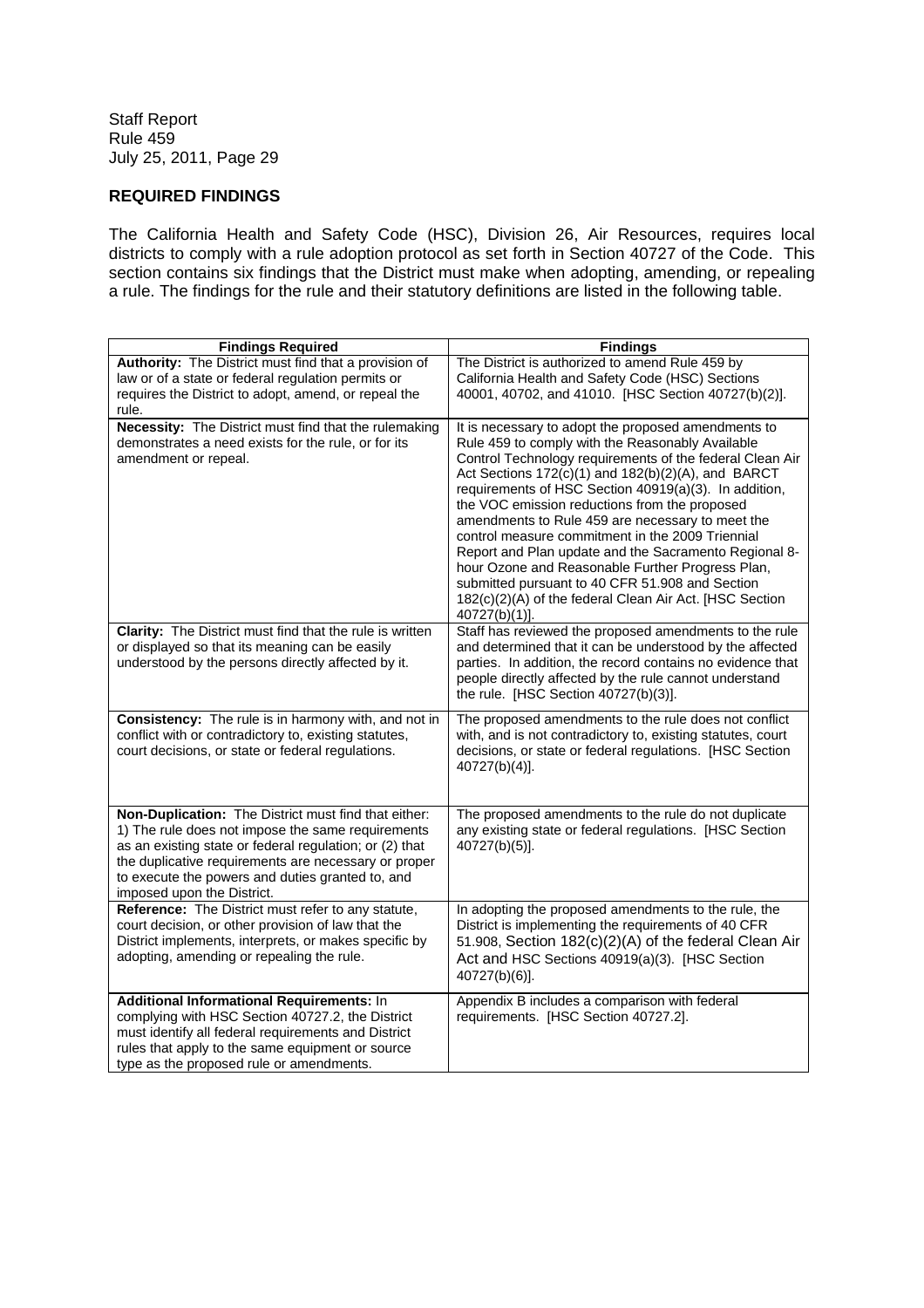## **REFERENCES**

- 1. Bay Area Air Quality Management District, Staff Report for BAAQMD Regulation 8, Rule 45: Motor Vehicle and Mobile Equipment Coating Operations, November 2008
- 2. California Air Resources Board. Draft Report: 2002 Survey of Automotive coatings. June, 2005.
- 3. California Air Resources Board, Environmental Impact Assessment of Tertiary-Butyl Acetate, Staff Report, January 2006.
- 4. California Air Resources Board, Staff Report for the Proposed Suggested Control Measure for Automotive Coatings, California Environmental Protection Agency, Stationary Source Division, Measures Assessment Branch, October 2005. (CARB, 2005A)
- 5. California Air Resources Board, Suggested Control Measure for Automotive Coatings as Approved by the Board on October 20, 2005, California Environmental Protection Agency, Stationary Source Division, Measures Assessment Branch, October 20, 2005. (CARB, 2005B)
- 6. California Autobody Association, telephone conversation between Pete Bezeck, California Autobody Association, and Kevin Williams, SMAQMD, September, 2010
- 7. DuPont Performance Coatings, e-mail from Emily Taylor, DuPont Performance Coatings, to Kevin J. Williams, SMAQMD, May 23, 2011.
- 8. Eastern Research Group, Socioeconomic Impact Analysis for SMAQMD Rule 459 Amendments Final Report, July 7, 2011
- 9. El Dorado County Air Quality Management District, Feather River Air Quality Management District, Placer County Air Pollution Control District, Sacramento Metropolitan Air Quality Management District, Yolo-Solano Air Quality Management District, Sacramento Regional 8 hour Ozone Attainment and Reasonable Further Progress Plan, March 26, 2009.
- 10. Institute for Research and Technical Assistance, Safer Alternative Thinners, Cleanup Materials, Coating and Sanding Methods in the Autobody Industry, May 2008
- 11. Sacramento Metropolitan Air Quality Management District, 2009 Triennial Report and Plan Revision, January 28, 2010
- 12. Sacramento Metropolitan Air Quality Management District, Final Environmental Impact Report: Sacramento Regional Non-Attainment Area 8-Hour Ozone Attainment and Reasonable Further Progress Plan. State Clearinghouse No. 2006102136, December 2008.
- 13. Sacramento Metropolitan Air Quality Management District, Staff Report for Rule 450 Graphic Arts Operations, Rule 451 – Surface Coating of Miscellaneous Metal Parts and Products, Rule 452 – Can Coating, Rule 454 – Degreasing Operations, Rule 456 – Aerospace Assembly and Component Coating Operations, Rule 463 – Wood Products coatings, Rule 464 – Organic Chemical Manufacturing Operations, Rule 465 – Polyester Resin Operations, Rule 466 – Solvent Cleaning, August 25, 2008.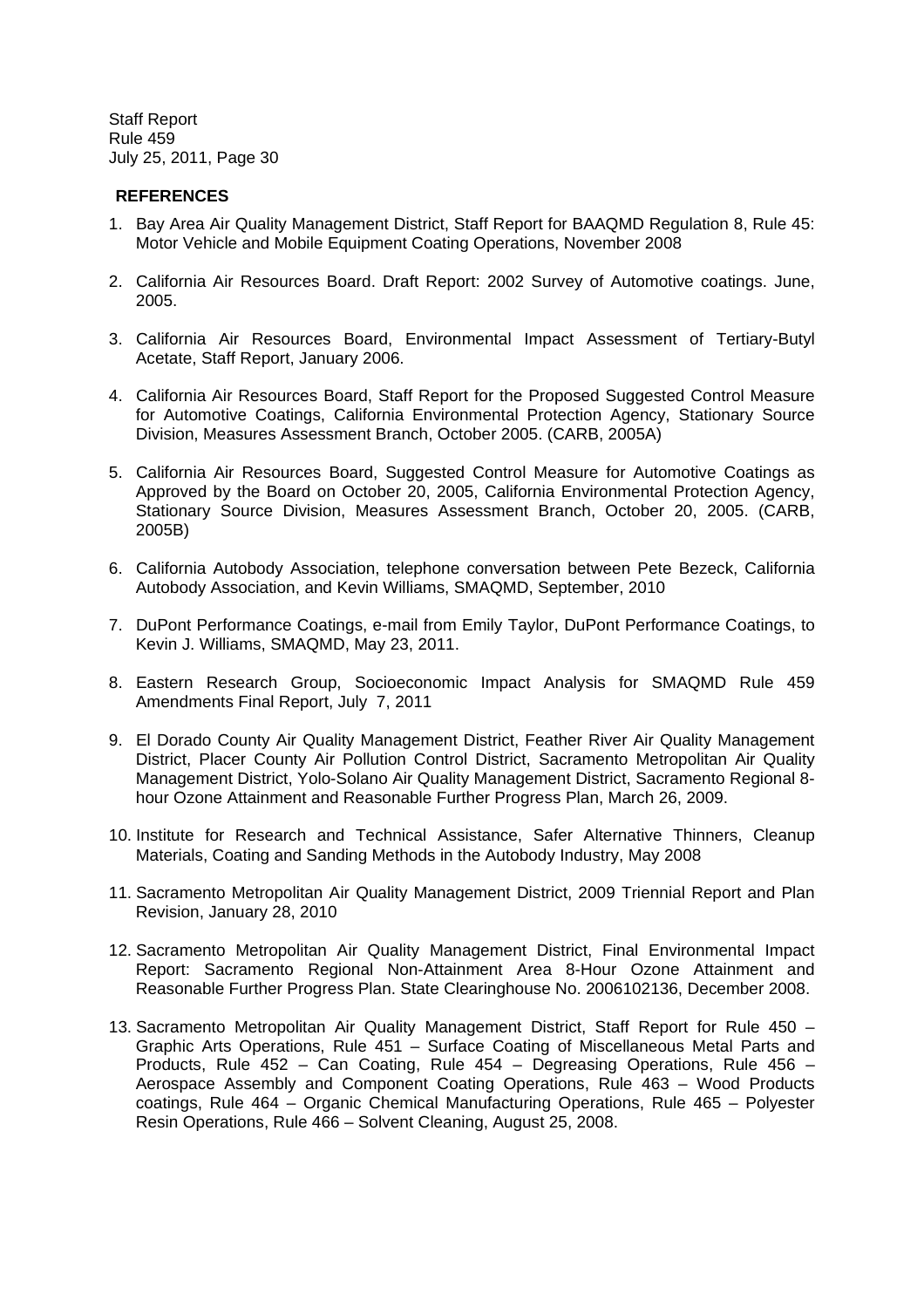- 14. San Joaquin Valley Air Pollution Control District. Final Draft Staff Report for Proposed Amendments to Rule 4602, Motor Vehicle and Mobile Equipment Coating Operations, and Rule 4612, Motor Vehicle and Mobile Equipment Coating Operations – Phase II, August 2006.
- 15. San Joaquin Valley Unified Air Pollution Control District. Final Draft Staff Report: Proposed Amendments to Rule 1020 (Definitions). December 18, 2008
- 16. Sherwin-Williams Automotive Finishes, e-mail from Michael A. Veney, Sherwin-Williams Automotive Finishes to David Yang, SMAQMD, June 6, 2011.
- 17. South Coast Air Quality Management District, Final Staff Report for: Proposed Amended Rule 1151 – Motor Vehicle and Mobile Equipment Non-Assembly Line Coating Operations. December, 2005.
- 18. U.S. Census Bureau. Online query of industry statistics. http://www.census.gov/. June, 2011.
- 19. U.S. Environmental Protection Agency. Air Quality Criteria for Ozone and Related Photochemical Oxidants, (EPA 600/R-05/004aF), February 2006.
- 20. U.S. Environmental Protection Agency. Control Techniques Guidelines for Automobile and Light-Duty Truck Assembly Coatings. (EPA-453/R-08-006), September 2008.
- 21. U.S. Environmental Protection Agency. Control Techniques Guidelines for Miscellaneous Metal and Plastic Parts Coatings. (EPA-453/R-08-003), September, 2008.
- 22. U.S. Environmental Protection Agency. Guidance Document for Correcting Common VOC & Other Rule Deficiencies, Amended August 21, 2001.
- 23. U.S Environmental Protection Agency. Revision to Definition of Volatile Organic Compounds – Exclusion of t-Butyl Acetate. 69FR69298, November 29, 2004.
- 24. U.S. Environmental Protection Agency 40 CFR Part 59, Subpart B: National Volatile Organic Compound Emission Standards for Automobile Refinish Coatings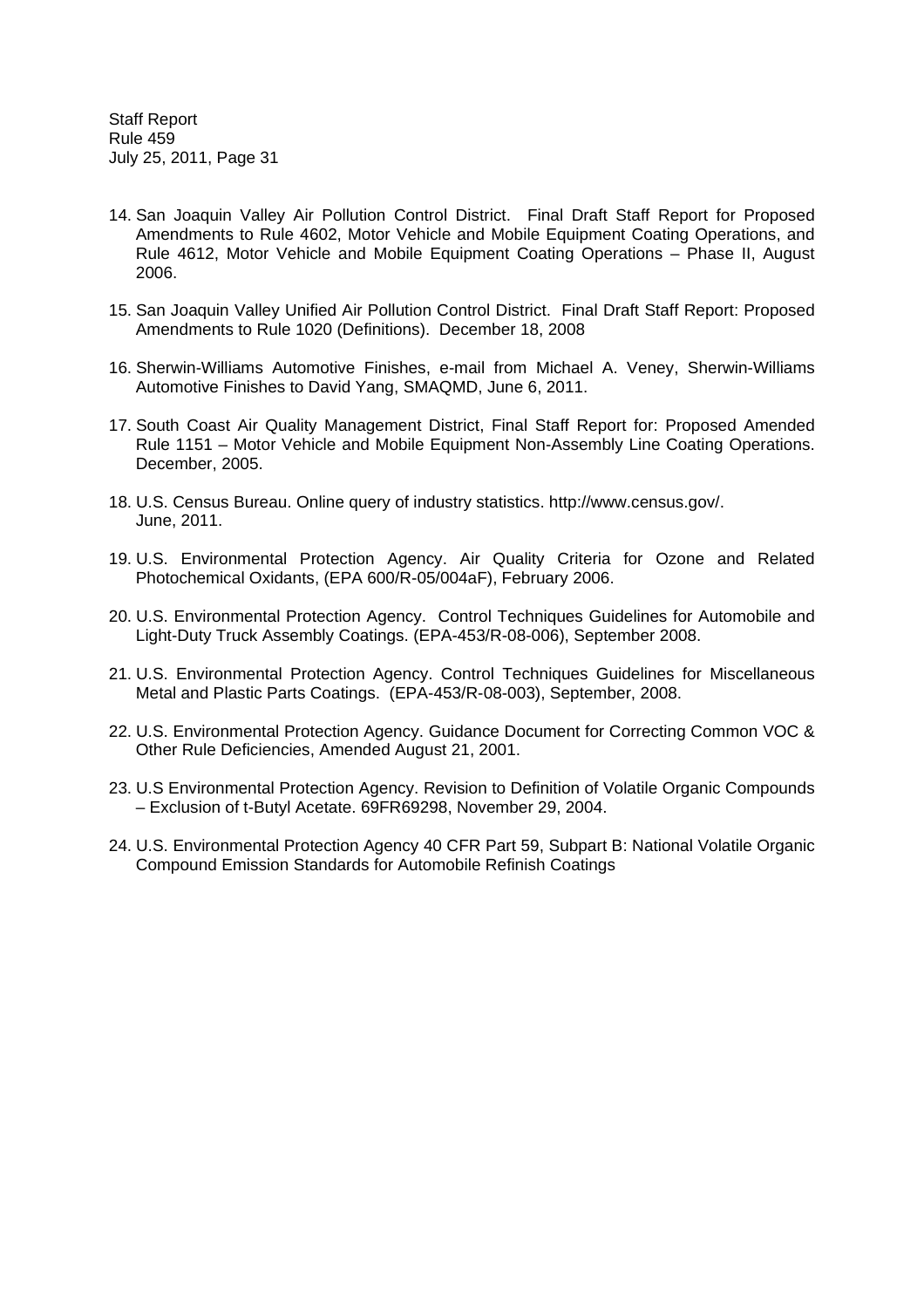Staff Report Staff Report<br>Rule 459<br>July 25, 2011, Page A-1 July 25, 2011, Page A-1

## **APPENDIX A**

# 40727.2 Matrix for Proposed Amendments to Rule 459 Automotive, Mobile Equipment and Associated Parts and<br>Components Coating Operations **40727.2 Matrix for Proposed Amendments to Rule 459 Automotive, Mobile Equipment and Associated Parts and Components Coating Operations**

|                          | NESHAP: Paint Stripping and<br>Coating at Area Sources<br>Miscellaneous Surface              | Subpart HHHHHH<br>40 CFR Part 63, | mobile equipment containing the<br>target HAP (Cr, Pb, Mn, Ni, and<br>the removal of dried paint from<br>wood, metal, plastic, and other<br>coatings to motor vehicles and<br>methylene chloride (MeCl) for<br>Perform paint stripping using<br>Perform spray application of<br>substrates.<br>ಕ                                                                                     | Surface coating or paint stripping<br>by the Armed Forces of the US,<br>installations owned or operated<br>activities; covered by another<br>individuals on their personal<br>NASA, or NNSA; military<br>munitions; performed by<br>vehicles & possessions;<br>research and laboratory<br>activities; quality control<br>performed: on site at<br><b>ANESHAP</b> |                                     |                                                                        |                                   |
|--------------------------|----------------------------------------------------------------------------------------------|-----------------------------------|--------------------------------------------------------------------------------------------------------------------------------------------------------------------------------------------------------------------------------------------------------------------------------------------------------------------------------------------------------------------------------------|------------------------------------------------------------------------------------------------------------------------------------------------------------------------------------------------------------------------------------------------------------------------------------------------------------------------------------------------------------------|-------------------------------------|------------------------------------------------------------------------|-----------------------------------|
|                          | National Volatile Organic Compound<br>Emission Standards for Automobile<br>Refinish Coatings | 40 CFR Part 59, Subpart B         | manufactured for sale or distribution in<br>Automobile refinish coatings and<br>coating components that are<br>the US.                                                                                                                                                                                                                                                               | manufactured before the compliance<br>components, or touch-up coatings.<br>Original Equipment Manufacturing<br>Aerosol, lacquer topcoats or their<br>Coatings or coating components<br>For sale outside the U.S<br>date of the rule                                                                                                                              | 840 g/l<br>Specialty Coatings       | 630 g/l<br>600 g/l<br>Topcoats of 3 or more stages<br>2-Stage Topcoats | 680 g/l<br>Multi-colored Topcoats |
| Comparative Requirements | <b>Control Technology</b><br>Best Available<br>(BACT)                                        |                                   | <b>SCM</b> Considered<br><b>BACT</b>                                                                                                                                                                                                                                                                                                                                                 | coatings; use outside<br>than one fluid ounce<br>Application Methods<br>underbody coatings,<br>arts, or coating less<br>Aerosol containers;<br>coatings, graphic<br>for the following:<br><b>OEM Assembly</b><br>Lines; touch-up<br>truck bed liner<br>the District;                                                                                             | Same as proposed<br>rule            | Same as proposed<br>elp                                                | Same as proposed                  |
|                          | Proposed<br>Rule 459                                                                         |                                   | automotive coating or associated solvent<br>any person who supplies, sells, offers for<br>for use within the District, as well as any<br>person who uses, applies, or solicits the<br>ot <i>A</i> dde<br>coating or associated solvent within the<br>sale, manufactures, or distributes any<br>use or application of any automotive<br>The provisions of this rule shall<br>District | Lines; touch-up coatings; use outside the<br>truck bed<br>coating<br>District; Application methods for the<br>Aerosol containers; OEM Assembly<br>following: underbody coatings,<br>iner coatings, graphic arts, or<br>ess than one fluid ounce                                                                                                                  | 540 g/l<br>Adhesion Promoter        | 250 g/l<br>Clear Coating                                               | 420 g/l<br>Color Coating          |
|                          | Comparison<br>Elements of                                                                    |                                   | Applicability                                                                                                                                                                                                                                                                                                                                                                        | Exemptions                                                                                                                                                                                                                                                                                                                                                       | <b>VOC Content</b><br>Standards for | Automotive<br>Coatings<br>Refinish                                     |                                   |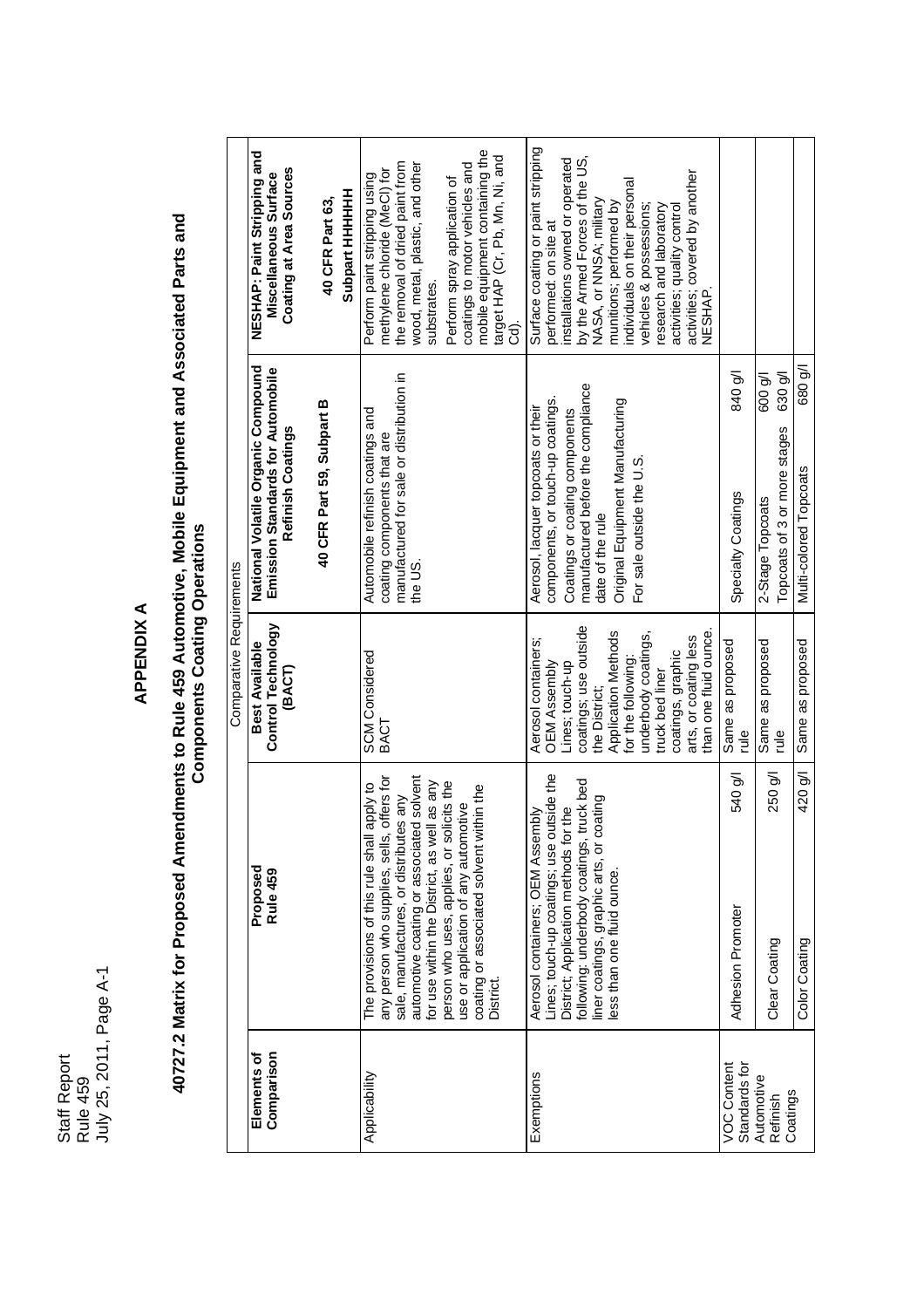Staff Report Staff Report<br>Rule 459<br>July 25, 2011, Page A-2 July 25, 2011, Page A-2

|                          | NESHAP: Paint Stripping and<br>Coating at Area Sources<br>Miscellaneous Surface              | <b>Subpart HHHHHH</b><br>40 CFR Part 63, |                                                         |                                       |                                 |                                         |                                 |                                        |                                    |                                   |                                   |                                   | demonstrated to achieve transfer<br>efficiency comparable to one of<br>Air-assisted airless spray gun<br>the above listed spray gun<br>Or equivalent technology<br>Electrostatic application<br>Airless spray gun<br>technologies<br>HVLP       |
|--------------------------|----------------------------------------------------------------------------------------------|------------------------------------------|---------------------------------------------------------|---------------------------------------|---------------------------------|-----------------------------------------|---------------------------------|----------------------------------------|------------------------------------|-----------------------------------|-----------------------------------|-----------------------------------|-------------------------------------------------------------------------------------------------------------------------------------------------------------------------------------------------------------------------------------------------|
|                          |                                                                                              |                                          | 600 g/l<br>630 g/l                                      | 680 g/l                               | 780 g/l                         | 550 g/l<br>580 g/l                      | 600 g/l                         |                                        | <b>No 018</b>                      | <b>No 018</b>                     | <b>No 018</b>                     | 840 g/l                           |                                                                                                                                                                                                                                                 |
|                          | National Volatile Organic Compound<br>Emission Standards for Automobile<br>Refinish Coatings | 40 CFR Part 59, Subpart B                | Topcoats of 3 or more stages<br>Single/2-Stage Topcoats | Multi-colored Topcoats                | Pretreatment Wash Primer        | Primer/Primer Surfacer<br>Primer Sealer | Single Topcoats                 | ⋚                                      | Specialty Coatings                 | Specialty Coatings                | Specialty Coatings                | Specialty Coatings                |                                                                                                                                                                                                                                                 |
| Comparative Requirements | Control Technology<br>Best Available<br>(BACT)                                               |                                          | elp                                                     | Same as proposed<br>plp               | Same as proposed<br>rule        | Same as proposed<br>$\frac{1}{2}$       | Same as proposed<br>rule        | Same as proposed<br>$\frac{1}{2}$      | Same as proposed<br>elp.           | Same as proposed<br>$\frac{1}{2}$ | Same as proposed<br>e<br>Tule     | Same as proposed<br>elp.          | method that achieves<br>application methods<br>a transfer efficiency<br>Brush, dip or roller<br>Electrostatic spray<br>equivalent to, or<br>higher than the<br>Any alternative<br>above listed<br>HVLP                                          |
|                          | Proposed<br>Rule 459                                                                         |                                          |                                                         | 520 or 680 g/l<br>Multi-Color Coating | 660 g/l<br>Pretreatment Coating | 250 g/l<br>Primer/Primer Sealer         | 340 g/l<br>Single Stage Coating | 60 g/l<br>Temporary Protective Coating | 200 g/l<br>Truck Bed Liner Coating | 430 g/l<br>Underbody Coating      | 540 g/l<br>Uniform Finish Coating | 250 g/l<br>Any Other Coating Type | transfer efficiency equivalent to, or higher<br>flow coat<br>Any alternative method that achieves a<br>Electrostatic application equipment<br>than the above listed application<br>Brush/roll coating, dip coat, or<br>nethods.<br>LVLP<br>HVLP |
|                          | Comparison<br>Elements of                                                                    |                                          |                                                         |                                       |                                 |                                         |                                 |                                        |                                    |                                   |                                   |                                   | Application<br>Methods                                                                                                                                                                                                                          |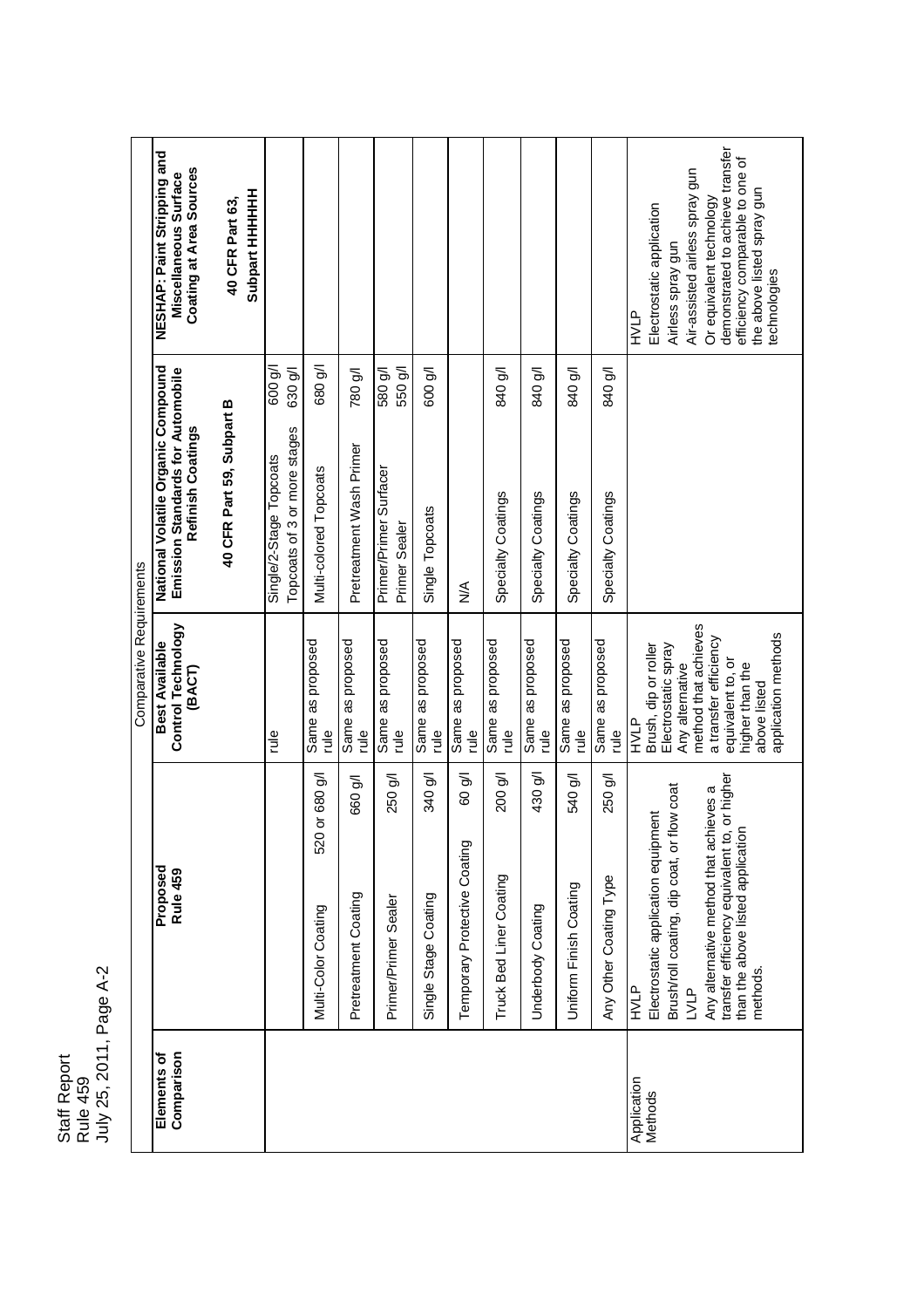Rule 459<br>July 25, 2011, Page A-3 July 25, 2011, Page A-3 Staff Report Staff Report

NESHAP: Paint Stripping and demonstrated to achieve at least demonstrated to achieve at least **NESHAP: Paint Stripping and** minimization plan on site for the station or mobile enclosure with 98% capture of paint overspray. operations uses more than one deviation from the requirements notification sections, and record evaporative emissions of MeCIoperation are required to certify station or mobile enclosure with 98% capture of paint overspray. minimization plan on site for the deviation from the requirements notification sections, and record evaporative emissions of MeCl-<br>containing solvents. Each motor vehicle and mobile operation are required to certify Each motor vehicle and mobile operations uses more than one paint stripping operation if the **Coating at Area Sources** applied in a spray booth, prep **Coating at Area Sources** applied in a spray booth, prep paint stripping operation if the training; all coatings must be Miscellaneous Surface of any assessment of source **Miscellaneous Surface** Practices require minimizing of any assessment of source training; all coatings must be Practices require minimizing operations, records of paint all painters have completed all painters have completed mandatory filter technology requirements for amount of operations, records of paint ton of MeCl, records of any equipment surface coating mandatory filter technology requirements for amount of ton of MeCl, records of any Booths/prep stations have equipment surface coating No performance testing is<br>required. general requirements and **40 CFR Part 63,** Booths/prep stations have strippers containing MeCI, **Subpart HHHHHH** strippers containing MeCl, No performance testing is required. No performance testing is in the general provisions, general requirements and in the general provisions, record of current MeCI For the paint stripping record of current MeCl For the paint stripping containing solvents. compliance. compliance.closure. National Volatile Organic Compound<br>Emission Standards for Automobile **National Volatile Organic Compound Emission Standards for Automobile** Each container must be labeled with Each container must be labeled with No performance testing is required. 40 CFR Part 59, Subpart B day, month and year on which the **40 CFR Part 59, Subpart B** day, month and year on which the Refinish Coatings **Refinish Coatings** product was manufactured. product was manufactured. Comparative Requirements Comparative Requirements **Control Technology** vapor-tight<br>containers; spray gun **Control Technology** Solvents less than 25 Solvents less than 25 containers; spray gun in closed, vapor-tight in closed, vapor-tight and solvents stored **Best Available** and solvents stored Same as proposed rule<br>besodoud se eureS **Best Available** Same as proposed Same as proposed containers; waste g/l VOC; coatings cleaning inside a g/l VOC; coatings containers; waste stored in closed, cleaning inside a stored in closed, **(BACT)** closed system rule and solvents stored in closed, vapor-tight Test methods specified in Section 504 of<br>rule End users: List of materials; product data and solvents stored in closed, vapor-tight End users: List of materials; product data Test methods specified in Section 504 of required for end users detailing coatings Solvents less than 25 g/l VOC; coatings sheets for each material, usage records required for end users detailing coatings use category and VOC content; Product use category and VOC content; Product Records of noncompliant materials sold and solvents used; usage and purchase and solvents used; usage and purchase Solvents less than 25 g/l VOC; coatings sheets for each material, usage records Records of noncompliant materials sold manufacturers: Labels with applicable data sheets for each coating, coating component, or ready to spray mixture; component, or ready to spray mixture; manufacturers: Labels with applicable data sheets for each coating, coating continuous compliance if emissions removal with a regulated consumer to sources outside the District or to continuous compliance if emissions removal with a regulated consumer vapor-tight containers; bug and tar to sources outside the District or to containers; waste stored in closed, containers; waste stored in closed, vapor-tight containers; bug and tar records.; records to demonstrate records.; records to demonstrate sources with emissions control sources with emissions control Vendors, repackagers, and Vendors, repackagers, and **Proposed Rule 459** equipment; product Recordkeeping **Elements of Comparison** Recordkeeping **Requirements** Work Practice Monitoring/ Monitoring/ Testing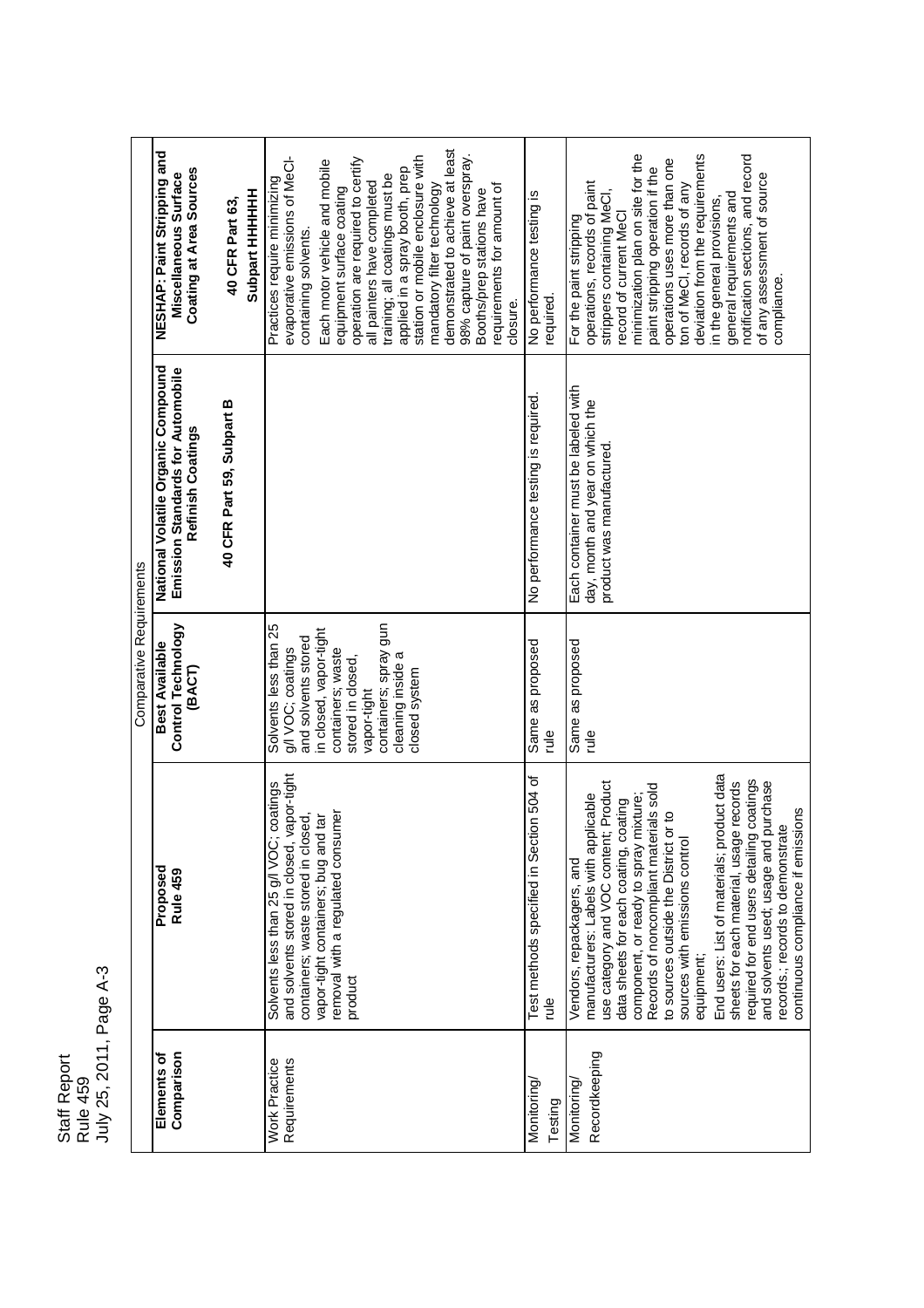Staff Report Staff Report<br>Rule 459<br>July 25, 2011, Page A-4 July 25, 2011, Page A-4

|                           |                            | Comparative Requirements             |                                                                         |                                                                      |
|---------------------------|----------------------------|--------------------------------------|-------------------------------------------------------------------------|----------------------------------------------------------------------|
| Comparison<br>Elements of | Proposed<br>Rule 459       | Control Technology<br>Best Available | National Volatile Organic Compound<br>Emission Standards for Automobile | NESHAP: Paint Stripping and<br>Miscellaneous Surface                 |
|                           |                            | (BACT)                               | Refinish Coatings                                                       | Coating at Area Sources                                              |
|                           |                            |                                      | 40 CFR Part 59, Subpart B                                               | 40 CFR Part 63,                                                      |
|                           |                            |                                      |                                                                         | <b>Subpart HHHHH</b>                                                 |
|                           | control equipment is used. |                                      |                                                                         | For the motor vehicle and mobile                                     |
|                           |                            |                                      |                                                                         | surface coating operation.                                           |
|                           |                            |                                      |                                                                         | certification for each painter who                                   |
|                           |                            |                                      |                                                                         | has completed the required                                           |
|                           |                            |                                      |                                                                         | training, documentation of filter                                    |
|                           |                            |                                      |                                                                         | efficiency, documentation from                                       |
|                           |                            |                                      |                                                                         | the spray gun manufacturer that                                      |
|                           |                            |                                      |                                                                         | shows the spray gun is                                               |
|                           |                            |                                      |                                                                         | equivalent in transfer efficiency                                    |
|                           |                            |                                      |                                                                         | equivalent to that of an HVLP                                        |
|                           |                            |                                      |                                                                         | spray gun, copies of any                                             |
|                           |                            |                                      |                                                                         | required notifications, and                                          |
|                           |                            |                                      |                                                                         | records of any deviation from the                                    |
|                           |                            |                                      |                                                                         | requirements in the general                                          |
|                           |                            |                                      |                                                                         | provisions, general requirements                                     |
|                           |                            |                                      |                                                                         | and notification sections.                                           |
|                           |                            |                                      |                                                                         |                                                                      |
|                           |                            |                                      |                                                                         | Records are required to be                                           |
|                           |                            |                                      |                                                                         | maintained for at least five years<br>after the date of each record. |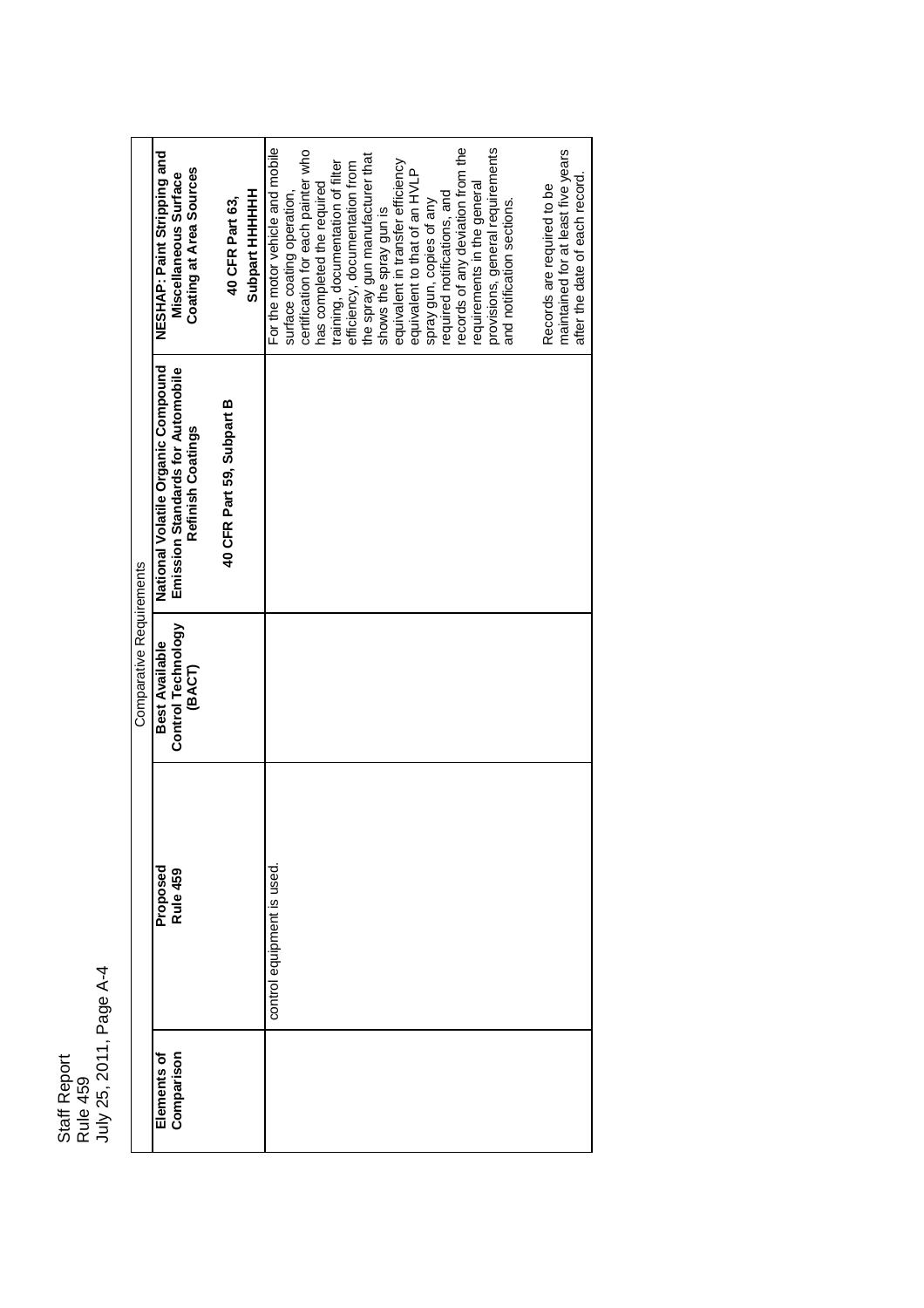## **APPENDIX B LIST OF CHANGES TO RULE**

## **Rule 459, Automotive, Mobile Equipment and Associated Parts and Components Coating Operations**

| <b>NEW</b><br><b>SECTION</b><br><b>NUMBER</b> | <b>EXISTING</b><br><b>SECTION</b><br><b>NUMBER</b> | <b>PROPOSED CHANGES</b>                                                                                                                                                                                                                                                                                                               |
|-----------------------------------------------|----------------------------------------------------|---------------------------------------------------------------------------------------------------------------------------------------------------------------------------------------------------------------------------------------------------------------------------------------------------------------------------------------|
| N/A                                           | N/A                                                | Title changed from "Automotive, Truck and Heavy Equipment<br>Refinishing Operations" to "Automotive, Mobile Equipment, and<br>Associated Parts and Components Coating Operations."                                                                                                                                                    |
| 101                                           | Same                                               | Revised purpose consistent with the SCM.                                                                                                                                                                                                                                                                                              |
| 102                                           | Same                                               | Amended applicability language of the rule to apply to automotive<br>coatings or associated solvents, consistent with the SCM and current<br>rule applicability.                                                                                                                                                                      |
| 110                                           | Same                                               | Added sunset date, six months after date of adoption, for exemption<br>for restoration of special interest vehicles and street rod vehicles.<br>The SCM does not contain such an exemption, nor do any other<br>California district rules. This exemption will be removed from the<br>rule when the rule is republished.              |
| 111                                           | Same                                               | Revised exemption for aerosol coating products, consistent with the<br>SCM.                                                                                                                                                                                                                                                           |
| 112                                           | N/A                                                | Added exemption from the application method requirements when<br>applying underbody coatings, truck bed liners, coatings under one<br>fluid ounce, or graphic arts operations, consistent with the SCM.                                                                                                                               |
| 113                                           | N/A                                                | Added an exemption for an assembly line at original equipment<br>manufacturing plant, consistent with the intent of the SCM while<br>maintaining applicability of current rule language.                                                                                                                                              |
| N/A                                           | 112                                                | Eliminated exemption for "stencil coatings."<br>Exemption from<br>application method requirements still included under new Section<br>112.                                                                                                                                                                                            |
| 114                                           | 113                                                | Added sunset date, six months after date of adoption for the<br>exemption for "radiators, drive train, differential, and engine<br>components." These parts will be subject to Rule 459 as associated<br>parts and components, consistent with the SCM. This exemption will<br>be removed from the rule when the rule is republished. |
| N/A                                           | 114                                                | Eliminated exemption for "recordkeeping requirements." No longer<br>applicable because current Section 501 is being deleted.                                                                                                                                                                                                          |
| 115                                           | Same                                               | Decreased the allowable container volume for exempt touch-up<br>coating from two ounces to one-half ounce, consistent with the SCM.<br>This change will be effective six months after the date of adoption.                                                                                                                           |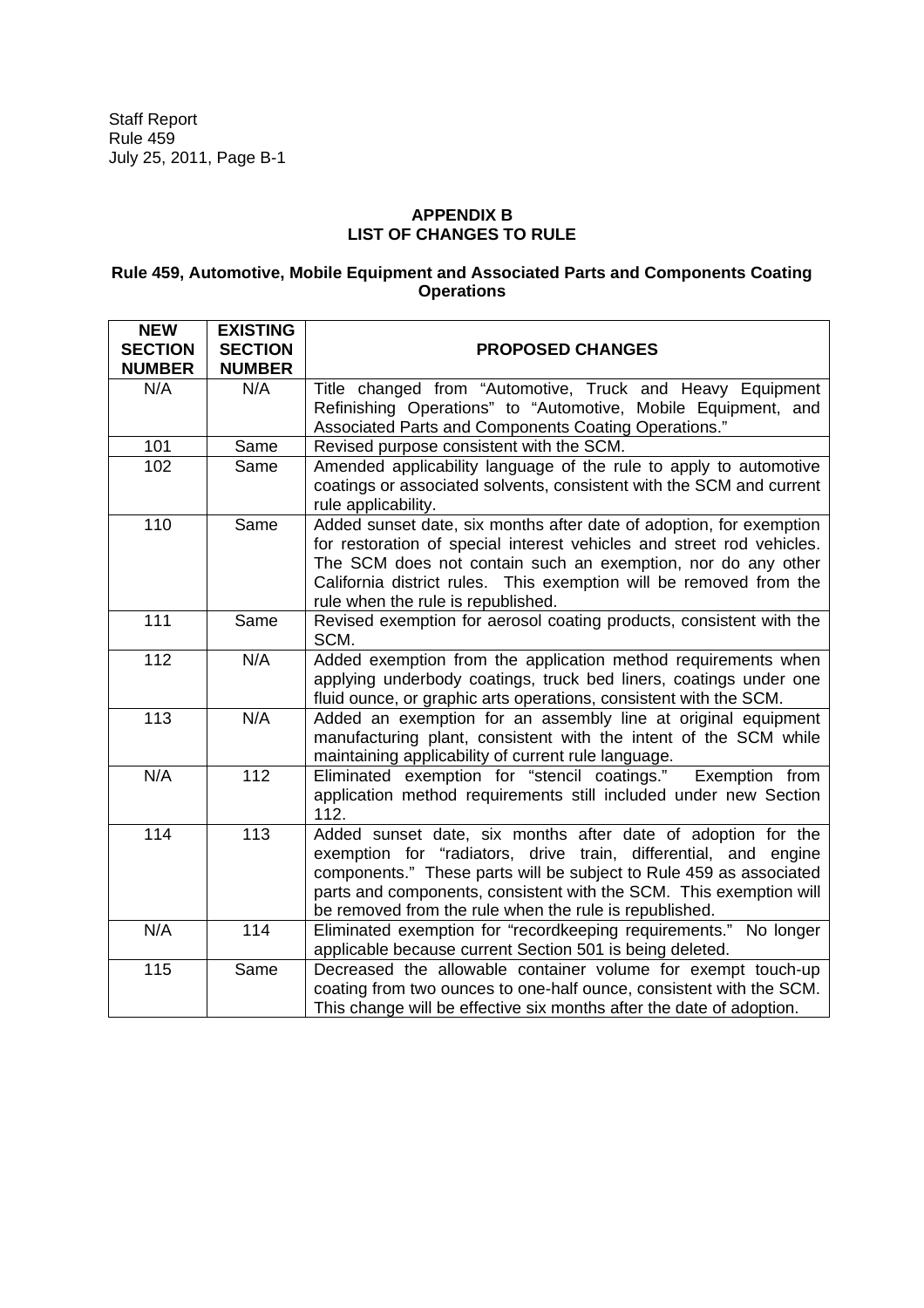$\mathbf{r}$ 

| <b>NEW</b><br><b>SECTION</b><br><b>NUMBER</b> | <b>EXISTING</b><br><b>SECTION</b><br><b>NUMBER</b> | <b>PROPOSED CHANGES</b>                                                                                                                                                                                                                                                                                                                                                                                                                                                                                                                                                                                                          |
|-----------------------------------------------|----------------------------------------------------|----------------------------------------------------------------------------------------------------------------------------------------------------------------------------------------------------------------------------------------------------------------------------------------------------------------------------------------------------------------------------------------------------------------------------------------------------------------------------------------------------------------------------------------------------------------------------------------------------------------------------------|
| 116                                           | N/A                                                | Added an exemption for application of materials for vehicles for<br>sources with actual emissions from specific coatings and coating<br>operations less than 2.7 tons of VOC per 12-month rolling period,<br>consistent with the 2008 CTG (EPA-453/R-08-003) that includes<br>motor vehicle materials in Section 303. Facilities who uses this<br>exemption is required to substantiate with usage or purchase<br>records that the actual emissions from the specific coatings and<br>coating operations are less than 2.7 tons per 12-month rolling<br>period.<br>This section references Rule 468, which has not been adopted. |
|                                               |                                                    | Definitions were added in order to clearly define the coating<br>miscellaneous plastic parts<br>for<br>and<br>products,<br>operations<br>transportation and business machine plastic part, and pleasure craft.<br>These definitions are effective prior to the adoption of Rule 468.<br>Upon adoption of Rule 468, these definitions will no longer apply and<br>will sunset.                                                                                                                                                                                                                                                    |
| 117                                           | 116                                                | Section renumbered.                                                                                                                                                                                                                                                                                                                                                                                                                                                                                                                                                                                                              |
| 201.1                                         | 201                                                | Added sunset date to existing definition of "adhesion promoter."                                                                                                                                                                                                                                                                                                                                                                                                                                                                                                                                                                 |
| 201.2                                         | N/A                                                | Added new definition of "adhesion promoter," consistent with the<br>SCM, effective six months after the date of adoption.                                                                                                                                                                                                                                                                                                                                                                                                                                                                                                        |
| 202                                           | Same                                               | Revised definition of "aerosol coating product," consistent with the<br>SCM while maintaining applicability to current rule language.                                                                                                                                                                                                                                                                                                                                                                                                                                                                                            |
| 203                                           | Same                                               | Added language to sunset this definition on (six months after date of<br>adoption). It will no longer be in the specialty category, consistent<br>with the SCM. This definition will be removed from the rule when the<br>rule is republished.                                                                                                                                                                                                                                                                                                                                                                                   |
| 205                                           | N/A                                                | Added definition of "assembly line," consistent with the SCM.                                                                                                                                                                                                                                                                                                                                                                                                                                                                                                                                                                    |
| 206                                           | N/A                                                | Added definition of "associated parts and components," consistent<br>with the SCM.                                                                                                                                                                                                                                                                                                                                                                                                                                                                                                                                               |
| 207                                           | N/A                                                | Added definition of "automotive coating," consistent with the SCM.                                                                                                                                                                                                                                                                                                                                                                                                                                                                                                                                                               |
| 208                                           | N/A                                                | Added definition of "automotive coating component," consistent with<br>the SCM.                                                                                                                                                                                                                                                                                                                                                                                                                                                                                                                                                  |
| 209                                           | N/A                                                | Added definition of "automotive coating facility," consistent with the<br>SCM.                                                                                                                                                                                                                                                                                                                                                                                                                                                                                                                                                   |
| 210-211                                       | 205-206                                            | Added language to sunset these definitions on (six months after date<br>of adoption) and sections renumbered. Definitions no longer used,<br>consistent with the SCM. These definitions will be removed from the<br>rule when the rule is republished.                                                                                                                                                                                                                                                                                                                                                                           |
| 212                                           | N/A                                                | Added definition of "business machine plastic part," consistent with<br>the CTG.                                                                                                                                                                                                                                                                                                                                                                                                                                                                                                                                                 |
| 213-214                                       | 206-207                                            | Added language to sunset these definitions on (six months after date<br>of adoption) and sections renumbered. Definitions no longer used,<br>consistent with the SCM.                                                                                                                                                                                                                                                                                                                                                                                                                                                            |
| 215                                           | N/A                                                | Added definition of "cavity wax" consistent with the CTG.                                                                                                                                                                                                                                                                                                                                                                                                                                                                                                                                                                        |

 $\overline{\phantom{0}}$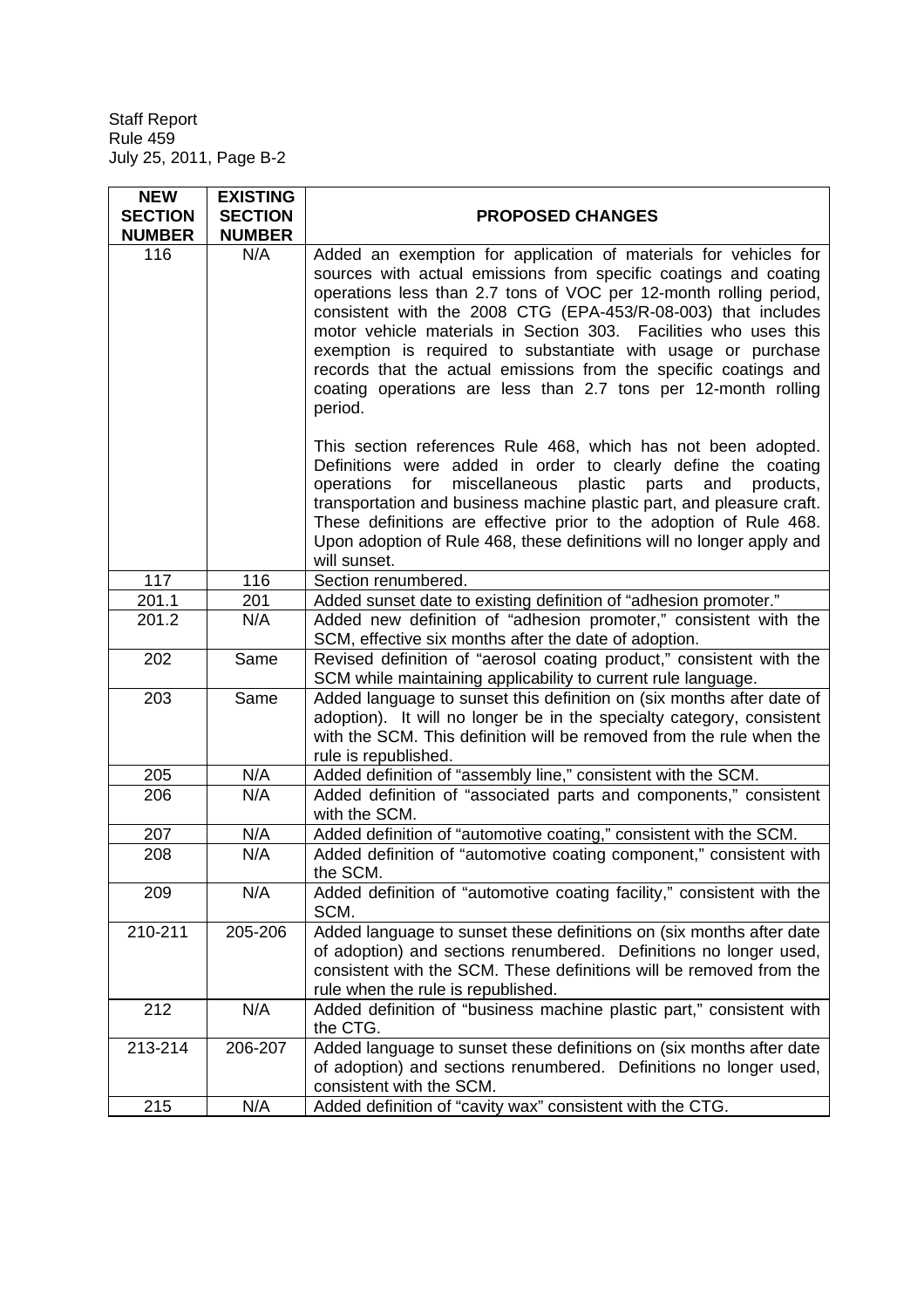| <b>NEW</b><br><b>SECTION</b><br><b>NUMBER</b> | <b>EXISTING</b><br><b>SECTION</b><br><b>NUMBER</b> | <b>PROPOSED CHANGES</b>                                                                                                                                                                                                                                                                                    |
|-----------------------------------------------|----------------------------------------------------|------------------------------------------------------------------------------------------------------------------------------------------------------------------------------------------------------------------------------------------------------------------------------------------------------------|
| 216                                           | 209                                                | Revised the term "cleanup operations" to "cleaning operations," and<br>revised definition consistent with the SCM while maintaining<br>applicability to current rule language.                                                                                                                             |
| 217                                           | 210                                                | Revised the term "clear coat" to "clear coating," and revised<br>definition consistent with the SCM while maintaining applicability to<br>current rule language.                                                                                                                                           |
| 218                                           | 211                                                | Section renumbered.                                                                                                                                                                                                                                                                                        |
| 219                                           | 212                                                | Revised definition of "coating," consistent with the SCM while<br>maintaining applicability to current rule language.                                                                                                                                                                                      |
| N/A                                           | 213                                                | Eliminated "coating component" definition. Definition no longer used,<br>consistent with the SCM. Will be covered by the new term<br>"automotive coating component."                                                                                                                                       |
| 220                                           | 214                                                | Replaced the phrase "surface preparation material or cleanup<br>material" with "solvent" to be consistent with the SCM while<br>maintaining applicability to current rule language. Added language<br>to clarify that material used to clean application equipment is a<br>solvent, not a coating remover. |
| 221                                           | N/A                                                | Added definition of "color coating," consistent with the SCM.                                                                                                                                                                                                                                              |
| 222                                           | 215                                                | Added language to sunset this definition on (six months after date of<br>adoption) and sections renumbered. Definition no longer used,<br>consistent with the SCM. This definition will be removed from the<br>rule when the rule is republished.                                                          |
| 223                                           | N/A                                                | Added definition of "deadener" consistent with the CTG.                                                                                                                                                                                                                                                    |
| 224-225                                       | 216-217                                            | Added language to sunset these definitions on (six months after date<br>of adoption) and sections renumbered. Definitions no longer used,<br>consistent with the SCM. These definitions will be removed from the<br>rule when the rule is republished.                                                     |
| 226                                           | 218                                                | Revised definition of "electrostatic spray application," consistent with<br>the SCM while maintaining applicability to current rule language.                                                                                                                                                              |
| 227                                           | N/A                                                | Added definition of "emission control system," consistent with the<br>SCM.                                                                                                                                                                                                                                 |
| 228                                           | 219                                                | Section renumbered and changed the term "cleanup material" to<br>"solvent." Added language to sunset this definition on (six months<br>after date of adoption). Definition no longer used, consistent with the<br>SCM. This definition will be removed from the rule when the rule is<br>republished.      |
| 229                                           | 220                                                | Removed the terms "surface preparation material" and "cleanup<br>material" and replaced with the term "solvent" consistent with the<br>SCM and section renumbered.                                                                                                                                         |
| 230                                           | 221                                                | Section renumbered.                                                                                                                                                                                                                                                                                        |
| N/A                                           | 222                                                | Eliminated "finishing" definition. Definition no longer used, consistent<br>with the SCM.                                                                                                                                                                                                                  |
| 231                                           | N/A                                                | Added definition of "gasket/gasket sealing material" consistent with<br>the CTG.                                                                                                                                                                                                                           |
| 232                                           | N/A                                                | Added definition of "graphic arts operation," consistent with the SCM.                                                                                                                                                                                                                                     |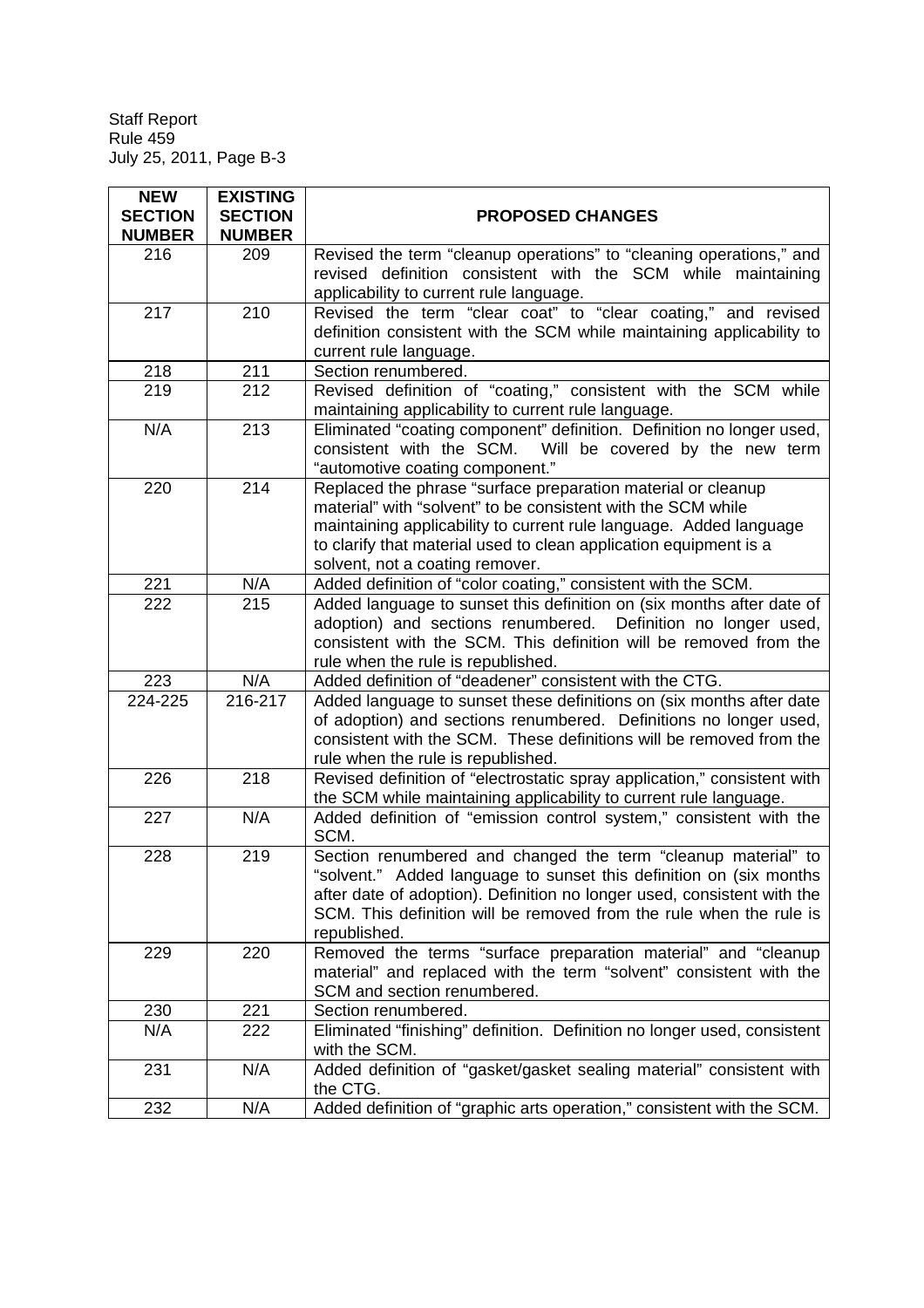| <b>NEW</b>     | <b>EXISTING</b> |                                                                                                                                                                                                                                                        |
|----------------|-----------------|--------------------------------------------------------------------------------------------------------------------------------------------------------------------------------------------------------------------------------------------------------|
| <b>SECTION</b> | <b>SECTION</b>  | <b>PROPOSED CHANGES</b>                                                                                                                                                                                                                                |
| <b>NUMBER</b>  | <b>NUMBER</b>   |                                                                                                                                                                                                                                                        |
| 233-236        | 223-226         | Added language to sunset these definitions on (six months after date                                                                                                                                                                                   |
|                |                 | of adoption) and sections renumbered. Definitions no longer used,                                                                                                                                                                                      |
|                |                 | consistent with the SCM.                                                                                                                                                                                                                               |
| N/A            | 227             | Eliminated "high solids coating" definition. Definition no longer used,                                                                                                                                                                                |
|                |                 | consistent with the SCM.                                                                                                                                                                                                                               |
| 237            | 228             | Revised definition of "high volume low pressure," consistent with the<br>SCM while maintaining applicability to current rule language.                                                                                                                 |
| 238-239        | 229-230         | Added language to sunset these definitions on (six months after date<br>of adoption) and sections renumbered. Definitions no longer used,<br>consistent with the SCM. These definitions will be removed from the<br>rule when the rule is republished. |
| 240            | 231             | Section renumbered.                                                                                                                                                                                                                                    |
| 241            | N/A             | Added definition of "lubricating wax/compound," consistent with the<br>CTG.                                                                                                                                                                            |
| 242            | 232             | Revised the term "metallic/iridescent topcoat" to "metallic/iridescent<br>color coating," consistent with the SCM.                                                                                                                                     |
| 243-244        | 233-234         | Added language to sunset these definitions on (six months after date<br>of adoption) and sections renumbered. Definitions no longer used,<br>consistent with the SCM.                                                                                  |
| 245            | N/A             | Added definition of "miscellaneous plastic parts and products,"<br>derived from the discussion in the CTG.                                                                                                                                             |
| 246            | 235             | Revised definition of "mobile equipment," consistent with the SCM<br>while maintaining applicability to current rule language.                                                                                                                         |
| 247            | N/A             | Added definition of "motor vehicle," consistent with the SCM.                                                                                                                                                                                          |
| 248            | N/A             | Added definition of "multi-color coating," consistent with the SCM.                                                                                                                                                                                    |
| 249            | 236             | Added language to sunset this definition on (six months after date of<br>adoption) and section renumbered. Definition no longer used,<br>consistent with the SCM.                                                                                      |
| 250            | N/A             | Added definition of "original equipment manufacturing plant" to clarify<br>the assembly line exemption.                                                                                                                                                |
| 251            | N/A             | Added definition of "permanently labeled" consistent with SJVAPCD<br>Rule 4612.                                                                                                                                                                        |
| 252            | N/A             | Added definition of "pleasure craft" consistent with the CTG.                                                                                                                                                                                          |
| 253            | 237             | Added language to sunset this definition on (six months after date of<br>adoption) and section renumbered. Definition no longer used,<br>consistent with the SCM.                                                                                      |
| 254            | 238             | Revised the term "pretreatment wash primer" to "pretreatment<br>coating", and revised definition consistent with the SCM while<br>maintaining applicability to current rule language.                                                                  |
| 255            | 239             | Revised definition of "primer," consistent with the SCM while<br>maintaining applicability to current rule language.                                                                                                                                   |
| 256            | 240             | Revised definition of "primer sealer," consistent with the SCM while<br>maintaining applicability to current rule language.                                                                                                                            |
| N/A            | 241-243         | Eliminated unused definitions.                                                                                                                                                                                                                         |
| 257            | N/A             | Added definition of "single-stage coating," consistent with the SCM.                                                                                                                                                                                   |
| 258            | N/A             | Added definition of "solvent," consistent with the SCM.                                                                                                                                                                                                |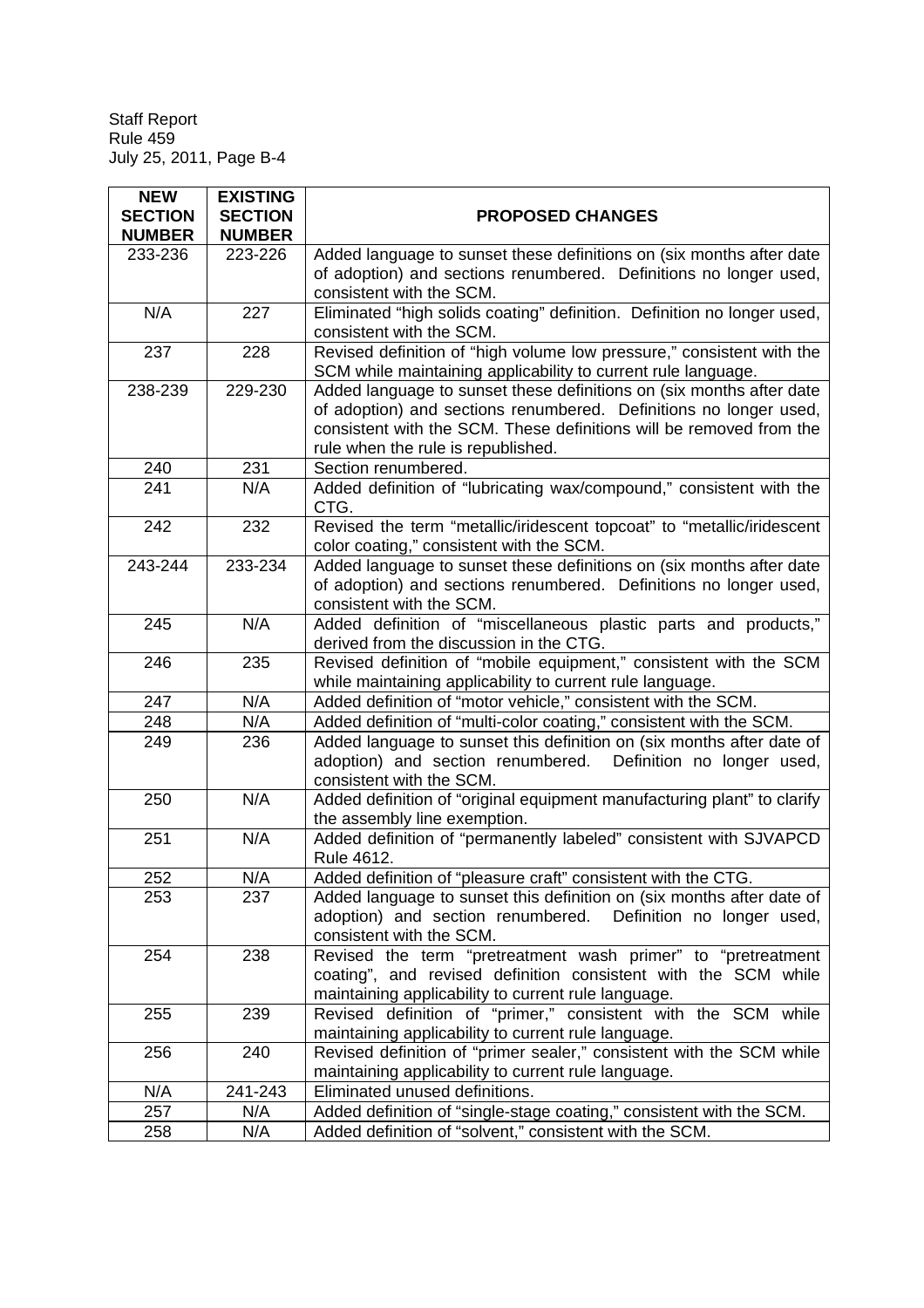| <b>NEW</b>                      | <b>EXISTING</b>                 |                                                                            |
|---------------------------------|---------------------------------|----------------------------------------------------------------------------|
| <b>SECTION</b><br><b>NUMBER</b> | <b>SECTION</b><br><b>NUMBER</b> | <b>PROPOSED CHANGES</b>                                                    |
| 259                             | 244                             | Added language to sunset the definition on (six months after date of       |
|                                 |                                 | adoption), section renumbered and updated references to changed            |
|                                 |                                 | section numbers. This definition will be removed from the rule when        |
|                                 |                                 | the rule is republished.                                                   |
| 260                             | N/A                             | Added definition of "spot repair," consistent with the SCM.                |
| 261                             | N/A                             | Added definition of "spray booth" derived from the parameters used         |
|                                 |                                 | for the health risk assessment.                                            |
| 262                             | 245                             | Section renumbered.                                                        |
| N/A                             | 246                             | Eliminated "stencil coating" definition. Now included under "graphic       |
|                                 |                                 | arts."                                                                     |
| 263                             | 247                             | Added language to sunset the definition on (six months after date of       |
|                                 |                                 | adoption), and section renumbered. Definition no longer used,              |
|                                 |                                 | consistent with the SCM. This definition will be removed from the          |
|                                 |                                 | rule when the rule is republished.                                         |
| 264                             | 248                             | Revised definition of "temporary protective coating," consistent with      |
|                                 |                                 | the SCM. Effective six months after the date of adoption, labeling is      |
|                                 |                                 | required consistent with the SCM.                                          |
| 265                             | 249                             | Added language to sunset the definition on (six months after date of       |
|                                 |                                 | adoption) and section renumbered. Definition no longer used,               |
|                                 |                                 | consistent with the SCM.                                                   |
| 266                             | N/A                             | Added definition of "transfer efficiency," consistent with the SCM.        |
| 267                             | N/A                             | Added definition of "transportation plastic part," consistent with         |
|                                 |                                 | requirements of the CTG. The CTG does not applied to coating               |
|                                 |                                 | operations subject to the National Volatile Organic Compound               |
|                                 |                                 | Emission Standards for Automobile Refinish Coatings or the CTG for         |
|                                 |                                 | Automobile and Light-Duty Truck Assembly Coatings.                         |
| 268                             | N/A                             | Added definition of "truck bed liner coating," consistent with the<br>SCM. |
| 269                             | N/A                             | Added definition of "underbody coating," consistent with the SCM.          |
| 270                             | 250                             | Revised the term "uniform finish blenders" to "uniform finish coating,"    |
|                                 |                                 | and revised definition consistent with the SCM while maintaining           |
|                                 |                                 | applicability to current rule language.                                    |
| 271                             | 251                             | Added language to sunset the definition on (six months after date of       |
|                                 |                                 | adoption) and section renumbered. Definition no longer used,               |
|                                 |                                 | consistent with the SCM. This definition will be removed from the          |
|                                 |                                 | rule when the rule is republished.                                         |
| 272                             | 252                             | Revised term "refinishing" to "coating".                                   |
| 273                             | 253                             | Added language to exclude tertiary butyl acetate as a VOC for the          |
|                                 |                                 | purposes of this rule when contained in an automotive coating or           |
|                                 |                                 | automotive coating component that is applied only within a spray           |
|                                 |                                 | booth.                                                                     |
| 274                             | 254                             | Revised references to changed section numbers.                             |
| 275                             | 255                             | Added language to sunset the definition (six months after date of          |
|                                 |                                 | adoption), and section renumbered. Definition no longer used,              |
|                                 |                                 | consistent with the SCM. This definition will be removed from the          |
|                                 |                                 | rule when the rule is republished.                                         |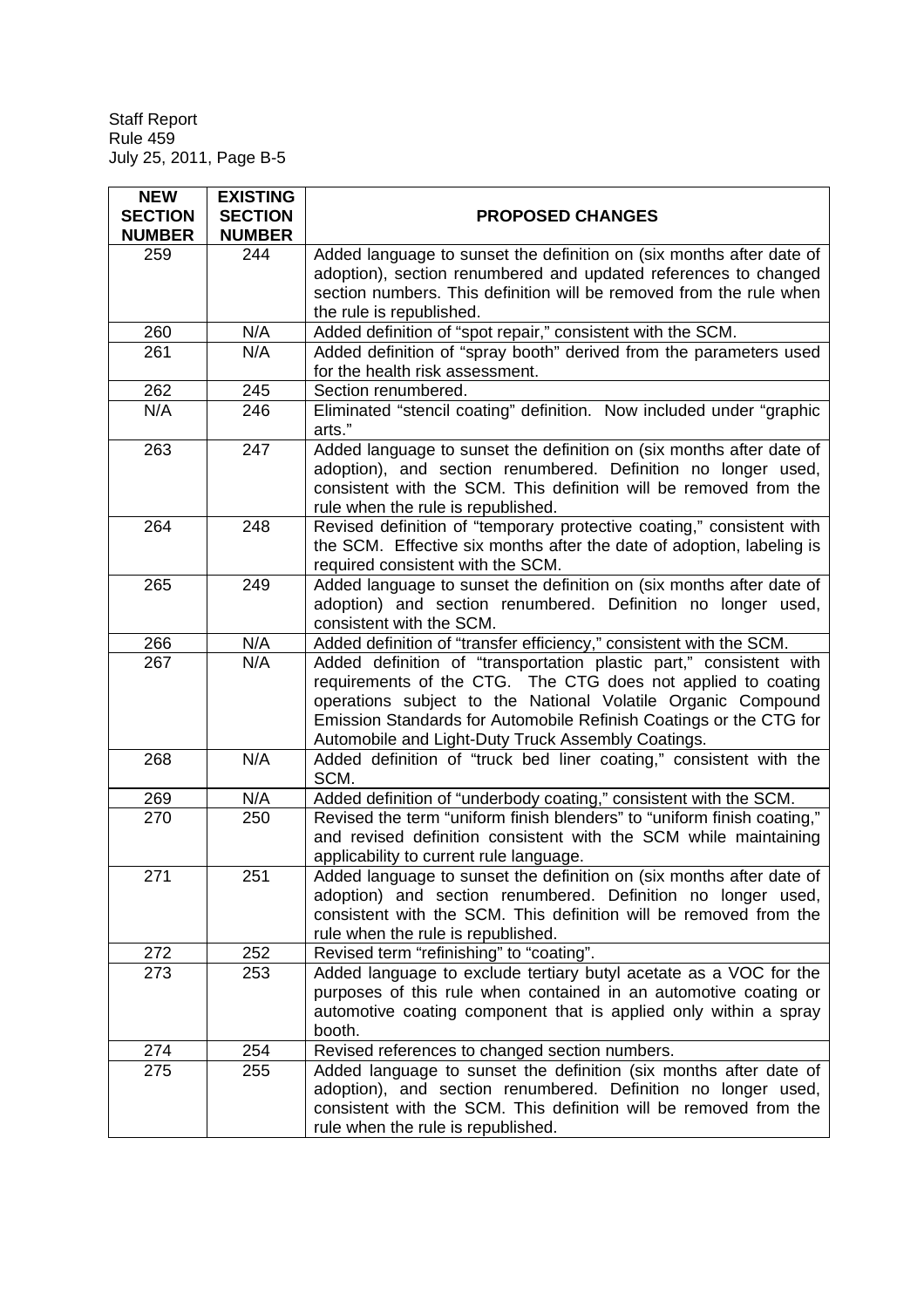| <b>NEW</b><br><b>SECTION</b><br><b>NUMBER</b> | <b>EXISTING</b><br><b>SECTION</b><br><b>NUMBER</b> | <b>PROPOSED CHANGES</b>                                                                                                                                                                                                                                                                                                                                                                                                                                                                   |
|-----------------------------------------------|----------------------------------------------------|-------------------------------------------------------------------------------------------------------------------------------------------------------------------------------------------------------------------------------------------------------------------------------------------------------------------------------------------------------------------------------------------------------------------------------------------------------------------------------------------|
| 301.1                                         | Same                                               | Added sunset date for current VOC limits. Removed limits with<br>expired effective dates. Updated references to changed section<br>numbers. This section will be removed from the rule when the rule is<br>republished.                                                                                                                                                                                                                                                                   |
| 301.2                                         | Same                                               | Added sunset date for current VOC limits. Removed limits with<br>expired effective dates. Updated references to changed section<br>numbers. This section will be removed from the rule when the rule is<br>republished.                                                                                                                                                                                                                                                                   |
| 301.3                                         | Same                                               | Added sunset date for this section. This section won't be necessary<br>because there will no longer be a distinction between Group I and<br>Group II vehicles after the sunset date. This section will be removed<br>from the rule when the rule is republished.                                                                                                                                                                                                                          |
| 302                                           | N/A                                                | Added section with the new requirements for all motor vehicles and<br>mobile equipment, their parts or associated components. These<br>VOC limits for coatings are consistent with the most stringent limit<br>from the SCM or the CTG and will take effect 6 months after the date<br>of adoption.                                                                                                                                                                                       |
| 303                                           | N/A                                                | Added section with the new requirements for gasket/gasket sealing<br>material, cavity wax, deadener, and lubricating wax/compound. The<br>VOC limits for these materials are consistent with the CTG (EPA-<br>453/R-08-003) and will take effect 6 months after the date of<br>adoption.                                                                                                                                                                                                  |
| 304                                           | N/A                                                | Added requirement that the most restrictive VOC limit shall apply to<br>any coating that is represented or recommended for more than one<br>category. This requirement applies to both Sections 301 and 302.<br>For Section 301, this requirement would ensure that coatings with<br>multiple uses are subject to the most restrictive VOC limit, which is<br>consistent with Staff's implementation of the current rule. This<br>requirement for Section 302 is consistent with the SCM. |
| 305                                           | 302                                                | Revised to allow emission control equipment to be used in lieu of the<br>new VOC limits for coatings materials. Added language that control<br>equipment must be maintained and used at all times in proper<br>working condition.                                                                                                                                                                                                                                                         |
| 306.1                                         | 303.1                                              | Added additional options for application equipment, consistent with<br>the SCM and SJVAPCD Rule 4612.<br>Application must be<br>electrostatic, brush, roll, dip, flow, HVLP, LVLP, or demonstrate a<br>minimum transfer efficiency of greater than or equal to HVLP.                                                                                                                                                                                                                      |
| $306.1.b.1 -$<br>306.1.b.2                    | N/A                                                | Added section that required HVLP spray gun to be permanently<br>labeled. If not, then the end user must demonstrate the spray gun<br>meets the definition of HVLP in design and use. This section is<br>consistent with SJVAPCD Rule 4612.                                                                                                                                                                                                                                                |
| 306.1.e                                       | Same                                               | Revised requirement for alternative application methods consistent<br>with the SCM.                                                                                                                                                                                                                                                                                                                                                                                                       |
| N/A                                           | $303.2 -$<br>303.3                                 | Deleted these sections, which became unnecessary as of 1/1/98.                                                                                                                                                                                                                                                                                                                                                                                                                            |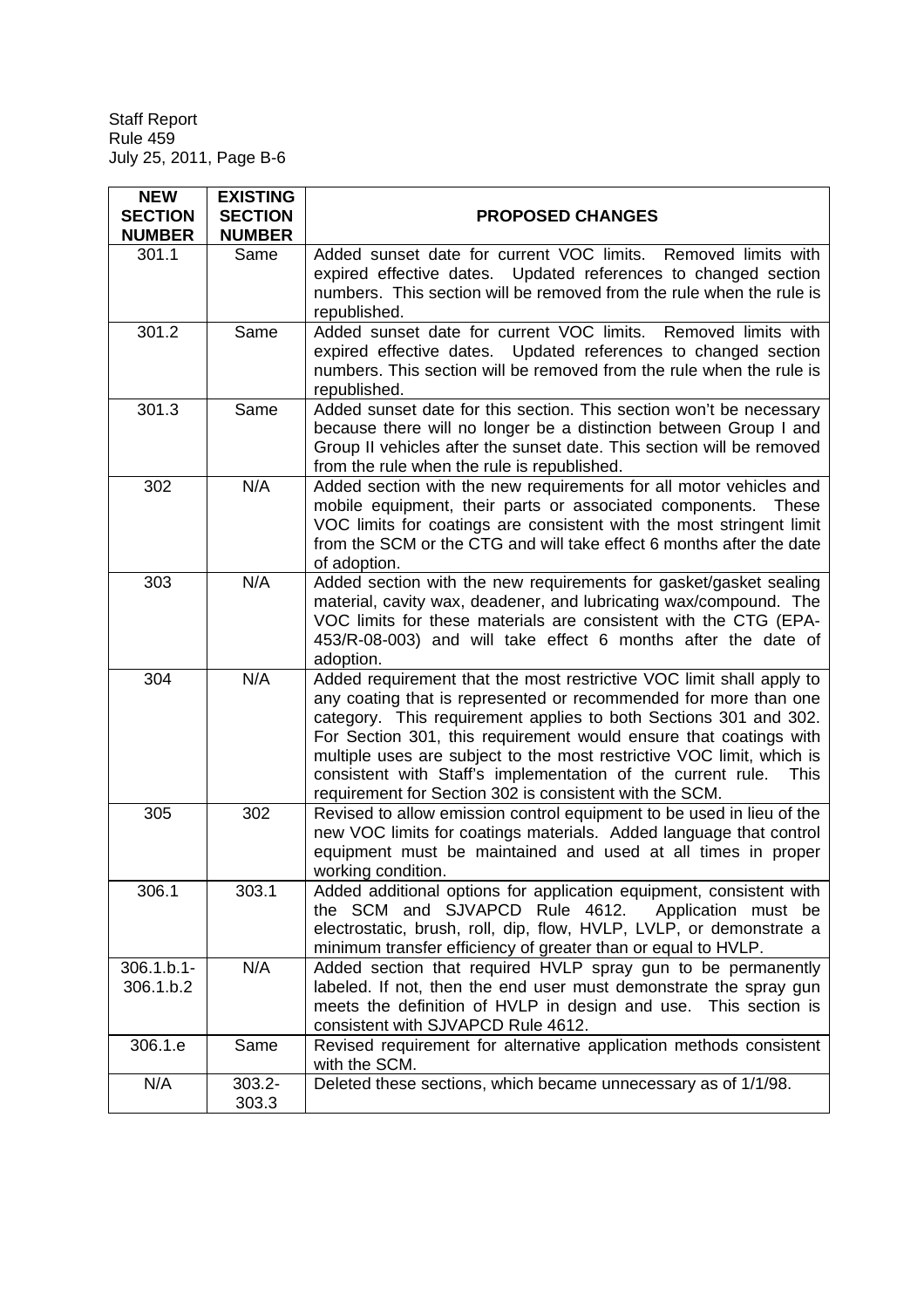| <b>NEW</b><br><b>SECTION</b><br><b>NUMBER</b> | <b>EXISTING</b><br><b>SECTION</b><br><b>NUMBER</b> | <b>PROPOSED CHANGES</b>                                                                                                                                                                                                                                                                                                                                                                                                                                                              |
|-----------------------------------------------|----------------------------------------------------|--------------------------------------------------------------------------------------------------------------------------------------------------------------------------------------------------------------------------------------------------------------------------------------------------------------------------------------------------------------------------------------------------------------------------------------------------------------------------------------|
| 307                                           | 304                                                | Revised prohibition consistent with the SCM and updated terms and<br>removed references to Group I and Group II vehicles.                                                                                                                                                                                                                                                                                                                                                            |
| 308                                           | 305                                                | Added "or manufacture" to reflect revised prohibition of sale or<br>manufacture.                                                                                                                                                                                                                                                                                                                                                                                                     |
| 308.1                                         | 305                                                | Added manufacture, blend, repackage for sale, and distribute within<br>the District to the list of prohibitions, consistent with the SCM.                                                                                                                                                                                                                                                                                                                                            |
| 308.2                                         | N/A                                                | Added new paragraph, to state exceptions for use outside the<br>District or with an emissions control system, consistent with the<br>SCM.                                                                                                                                                                                                                                                                                                                                            |
| 309                                           | 306                                                | Added new paragraph, effective (six months after date of adoption),<br>to prohibit the possession of surface preparation and cleaning<br>operations materials that do not comply with the VOC limits for such<br>material. This section does not apply to a facility when a facility uses<br>emission control equipment that meets the requirement in Section<br>305. This is consistent with the SCM. Also updated to reflect new<br>section numbers containing coating VOC limits. |
| 310-310.1                                     | 307-307.1                                          | Removed terms "surface preparation" and "cleanup" and replaced<br>with "solvent" and "cleaning operations," consistent with SCM and<br>sections renumbered.                                                                                                                                                                                                                                                                                                                          |
| 310.2                                         | 307.2                                              | Added "vapor-tight" requirement except while "adding to or removing<br>them from the containers," consistent with the SCM.                                                                                                                                                                                                                                                                                                                                                           |
| 310.3                                         | 307.3                                              | Added sunset date of (six months after date of adoption) for existing<br>requirements for cleanup of application equipment. This section will<br>be removed from the rule when the rule is republished.                                                                                                                                                                                                                                                                              |
| 310.4                                         | N/A                                                | Added new requirement to use materials containing no greater than<br>25 g/l of VOC for the cleanup of application equipment.<br><b>This</b><br>requirement is effective (six months after date of adoption), and is<br>consistent with the SCM.                                                                                                                                                                                                                                      |
| 310.5                                         | 307.4                                              | Added sunset date of (six months after date of adoption) for existing<br>requirements for surface preparation. The 780 g/l limit for hand-held<br>spray bottles used for removing road tar, engine oil, grease,<br>overspray, or adhesives or used to clean plastic parts will no longer<br>apply. This section will be removed from the rule when the rule is<br>republished.                                                                                                       |
| 310.6                                         | 307.5                                              | Added sunset date of (six months after date of adoption) for the<br>provision that allows the soaking of spray gun nozzles in solvents<br>without a limit on VOC content. This practice is not allowed under<br>the SCM or under the solvent cleaning requirements of SCAQMD<br>Rule 1171. This section will be removed from the rule when the rule<br>is republished.                                                                                                               |
| 310.7                                         | N/A                                                | Added new requirement that for bug and tar removal (effective six<br>months after date of adoption). Only bug and tar removers regulated<br>under California Consumer Products Regulation or materials<br>containing no more than 25 g/l VOC may be used. Consistent with<br>SJVAPCD Rule 4612.                                                                                                                                                                                      |
| 311                                           | 308                                                | Section renumbered.                                                                                                                                                                                                                                                                                                                                                                                                                                                                  |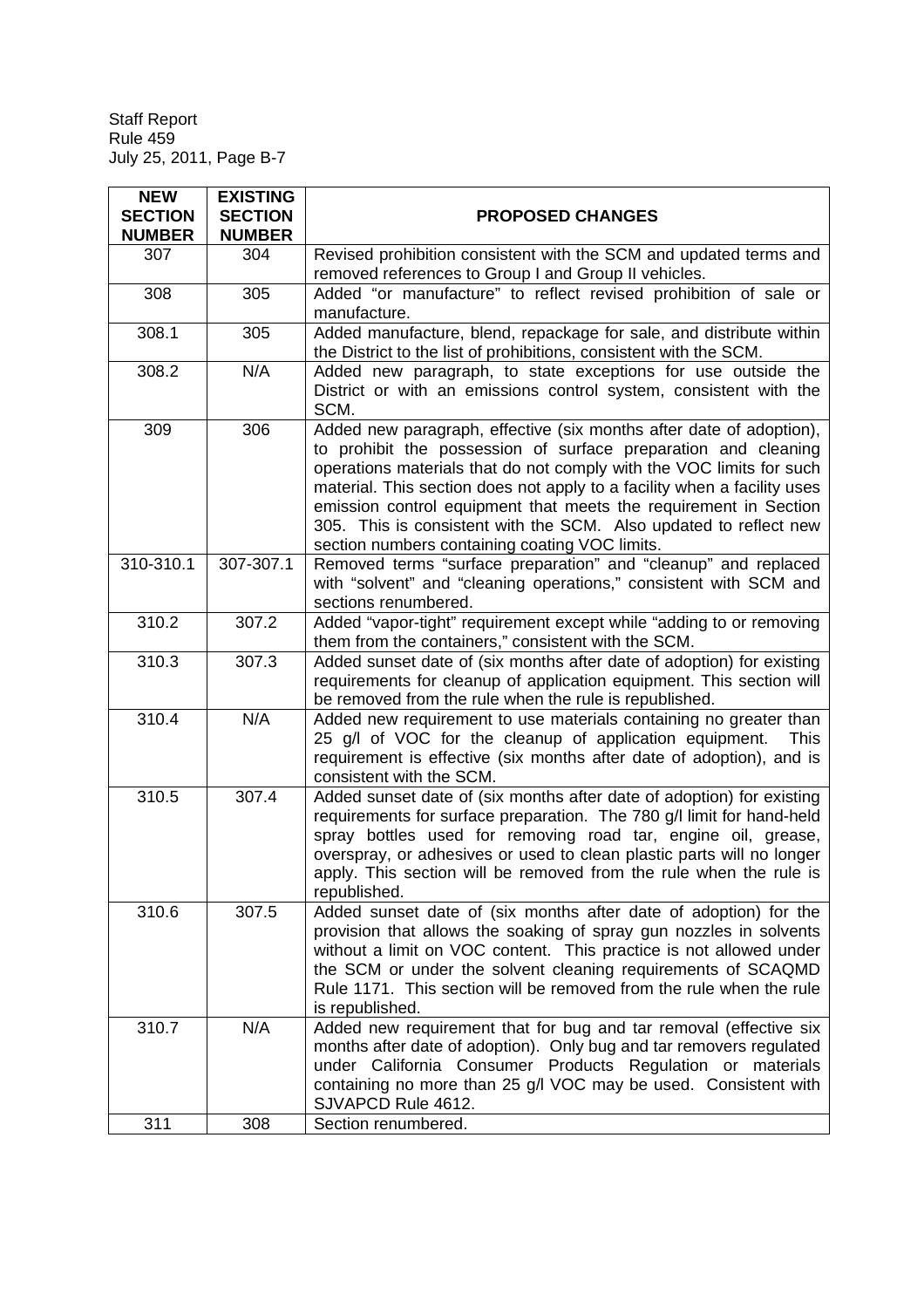| <b>NEW</b><br><b>SECTION</b><br><b>NUMBER</b> | <b>EXISTING</b><br><b>SECTION</b><br><b>NUMBER</b> | <b>PROPOSED CHANGES</b>                                                                                                                                                                                                                                                                                                                                                                                                                                                                                                                                                                                                                                                                                                                                                                                                                                                                                                                                                          |
|-----------------------------------------------|----------------------------------------------------|----------------------------------------------------------------------------------------------------------------------------------------------------------------------------------------------------------------------------------------------------------------------------------------------------------------------------------------------------------------------------------------------------------------------------------------------------------------------------------------------------------------------------------------------------------------------------------------------------------------------------------------------------------------------------------------------------------------------------------------------------------------------------------------------------------------------------------------------------------------------------------------------------------------------------------------------------------------------------------|
| 312                                           | 309                                                | Added sunset date for the limitation on specialty coatings, which will<br>no longer be applicable when new categories and VOC limits take<br>effect. This section will be removed from the rule when the rule is<br>republished.                                                                                                                                                                                                                                                                                                                                                                                                                                                                                                                                                                                                                                                                                                                                                 |
| 313                                           | 310                                                | Added sunset date for the limitation on precoats, which will no longer<br>be applicable when new categories and VOC limits take effect. This<br>section will be removed from the rule when the rule is republished.                                                                                                                                                                                                                                                                                                                                                                                                                                                                                                                                                                                                                                                                                                                                                              |
| 401                                           | Same                                               | Added sunset date for the current product information sheet<br>Replaced "cleanup material(s)" with<br>requirements section.<br>"solvent(s)". Clarified the VOC content, including water and exempt<br>compounds, of temporary protective coatings and all other materials<br>to be also displayed for direct comparison to the limit in Section 301.<br>Section references revised. This section will be removed from the<br>rule when the rule is republished.                                                                                                                                                                                                                                                                                                                                                                                                                                                                                                                  |
| 402                                           | N/A                                                | Added section for product data sheet requirements, consistent with<br>the SCM, effective six months after date of adoption.                                                                                                                                                                                                                                                                                                                                                                                                                                                                                                                                                                                                                                                                                                                                                                                                                                                      |
| 403                                           | N/A                                                | Added section on labeling requirements, consistent with the SCM.                                                                                                                                                                                                                                                                                                                                                                                                                                                                                                                                                                                                                                                                                                                                                                                                                                                                                                                 |
| 404-405                                       | 402-403                                            | Revised section references and section renumbered.                                                                                                                                                                                                                                                                                                                                                                                                                                                                                                                                                                                                                                                                                                                                                                                                                                                                                                                               |
| 406<br>407                                    | N/A<br>404.                                        | Added compliance schedule to comply with the proposed new limits.<br>This section will be removed from the rule when the rule is<br>republished.<br>For existing operations, the facility is required to meet the proposed<br>new limits six months after the date of adoption. For new operations<br>installed after the adoption of the rule, the facility is required to meet<br>the proposed new limits immediately. For existing facilities that<br>modifies their operation after the adoption, these facilities will be<br>subject to Rule 202, New Source Review. Staff expects EPA to<br>approve the latest version of Rule 202, which sets the Best Available<br>Control Technology (BACT) threshold at zero. As a result, any<br>modified facility with increased emissions will have to apply BACT.<br>BACT for an automotive coating facility is to comply with the<br>proposed new VOC limits.<br>Revised the reference to the test method for determining the VOC |
|                                               |                                                    | mass concentration.                                                                                                                                                                                                                                                                                                                                                                                                                                                                                                                                                                                                                                                                                                                                                                                                                                                                                                                                                              |
| 408                                           | 405                                                | Section renumbered.                                                                                                                                                                                                                                                                                                                                                                                                                                                                                                                                                                                                                                                                                                                                                                                                                                                                                                                                                              |
| 409                                           | 406                                                | Revised definition to be aligned with VOC Regulatory consistent with<br>the SCM and updated to reflect changed section numbers.<br>Corrected error in description of Wv.                                                                                                                                                                                                                                                                                                                                                                                                                                                                                                                                                                                                                                                                                                                                                                                                         |
| 410                                           | N/A                                                | Added section to determine VOC Actual, consistent with the SCM.                                                                                                                                                                                                                                                                                                                                                                                                                                                                                                                                                                                                                                                                                                                                                                                                                                                                                                                  |
| 411                                           | 407                                                | Updated to reflect the changed definition of "cleanup" to "cleanup<br>operations" and updated to reflect changed section numbers.<br>Corrected error in description of Wv.                                                                                                                                                                                                                                                                                                                                                                                                                                                                                                                                                                                                                                                                                                                                                                                                       |
| 501                                           | Same                                               | Eliminated the existing sales record requirements. Added<br>requirements for recordkeeping for prohibition of sale or<br>manufacture, consistent with the SCM.                                                                                                                                                                                                                                                                                                                                                                                                                                                                                                                                                                                                                                                                                                                                                                                                                   |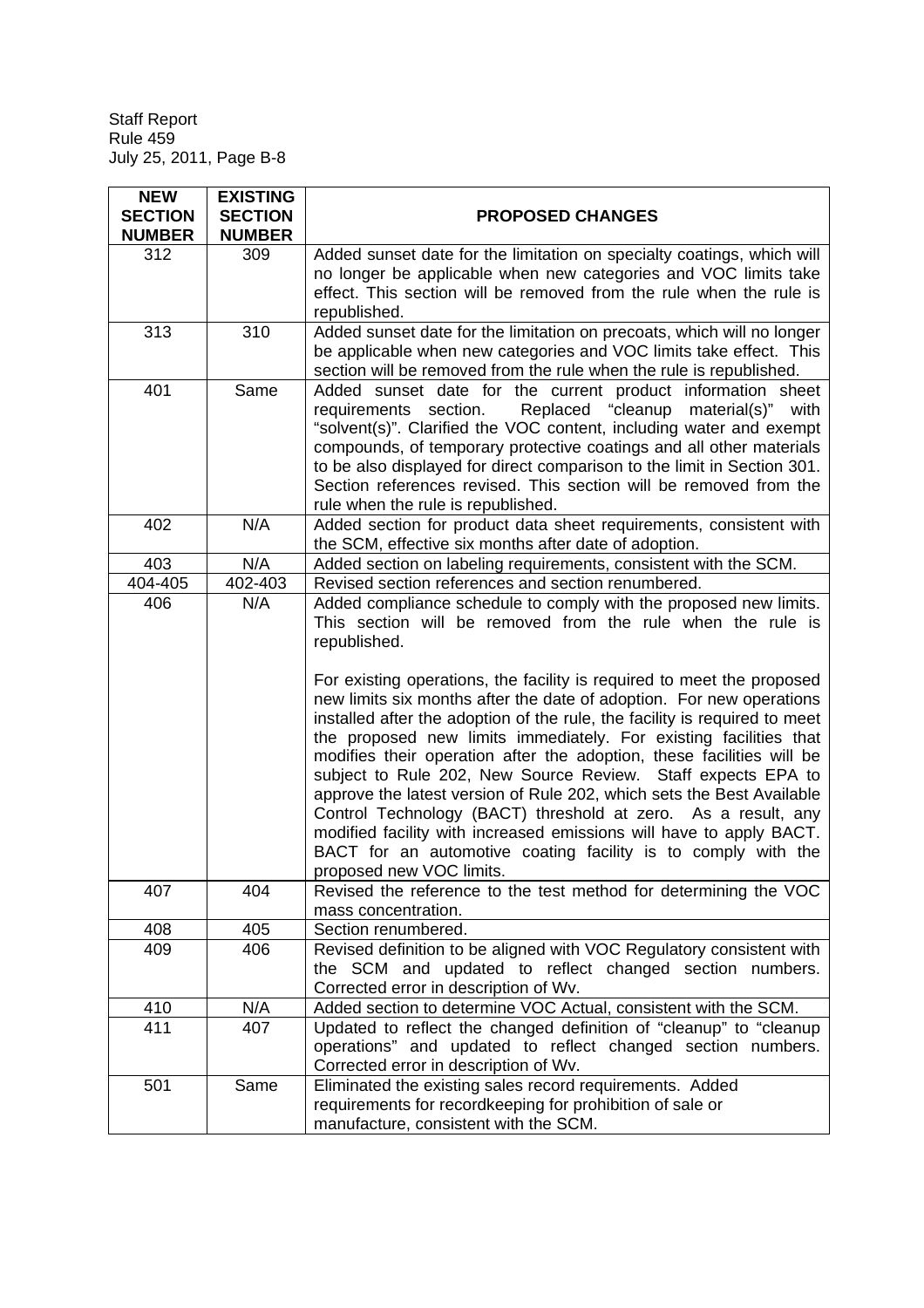| <b>NEW</b>                      | <b>EXISTING</b>                 |                                                                                                                                                                                                                                                                                                                                                                                           |
|---------------------------------|---------------------------------|-------------------------------------------------------------------------------------------------------------------------------------------------------------------------------------------------------------------------------------------------------------------------------------------------------------------------------------------------------------------------------------------|
| <b>SECTION</b><br><b>NUMBER</b> | <b>SECTION</b><br><b>NUMBER</b> | <b>PROPOSED CHANGES</b>                                                                                                                                                                                                                                                                                                                                                                   |
| 502                             | Same                            | Revised language that records must be presented immediately on<br>request.                                                                                                                                                                                                                                                                                                                |
| 502.1                           | Same                            | Updated to reflect new and changed section numbers, updated to<br>reflect changed definitions and added a sunset date for this section.                                                                                                                                                                                                                                                   |
| 502.2                           | N/A                             | Added section specifying information to be kept for each material,<br>consistent with the SCM.                                                                                                                                                                                                                                                                                            |
| 502.3                           | 502.2                           | Updated to reflect new and changed section numbers, updated to<br>reflect changed definitions and added a sunset date for this section.<br>Section 502.4 replaces this section effective (six months after date of<br>adoption). Also, updated to reflect changed section numbers and<br>changed definitions. This section will be removed from the rule when<br>the rule is republished. |
| 502.4                           | N/A                             | Added section for product data sheet requirements, consistent with<br>the SCM.                                                                                                                                                                                                                                                                                                            |
| 502.5                           | 502.3                           | Added sunset date for the records of usage. Updated to reflect new<br>and changed section numbers and updated to reflect changed<br>definition. This section will be removed from the rule when the rule<br>is republished.                                                                                                                                                               |
| 502.6                           | N/A                             | Added new requirement for maintaining material purchase and<br>usage records, consistent with of the SCM.                                                                                                                                                                                                                                                                                 |
| 503                             | 502.4                           | Revised section to require "all records required by this rule" to be<br>maintained on-site for continuous 3 year period and section<br>renumbered.                                                                                                                                                                                                                                        |
| 504.1                           | 503.1                           | Revised language to specify that the VOC content of coatings and<br>solvents shall be determined in accordance with EPA Method 24 and<br>sections 406, 407 and 503.3 of this rule, consistent with the SCM<br>and updated to reflect changed definition of "cleanup."                                                                                                                     |
| 504.2                           | 503.2                           | Updated ASTM method to latest version and updated to reflect<br>changed definition of "pretreatment coating."                                                                                                                                                                                                                                                                             |
| 504.3                           | 503.3                           | Added statement that this method only applies to exempt<br>compounds other than those determined pursuant to section 504.8<br>(methyl acetate, acetone, t-butyl acetate, and PCBTF), for which a<br>new method has been added.                                                                                                                                                            |
| 504.4                           | 503.4                           | Updated test methods to latest versions.                                                                                                                                                                                                                                                                                                                                                  |
| 504.5                           | 503.5                           | Section renumbered.                                                                                                                                                                                                                                                                                                                                                                       |
| 504.6                           | 503.6                           | Updated SCAQMD test method to latest version.                                                                                                                                                                                                                                                                                                                                             |
| 504.7                           | N/A                             | Added ASTM method for determination of methyl acetate, acetone, t-<br>butyl acetate, and PCBTF, consistent with the SCM.                                                                                                                                                                                                                                                                  |
| 504.8                           | 503.7                           | Updated test methods to latest versions.                                                                                                                                                                                                                                                                                                                                                  |
| 504.9                           | N/A                             | Added SCAQMD method for determining the transfer efficiency of<br>spray equipment, consistent with the SCM.                                                                                                                                                                                                                                                                               |
| 504.10                          | N/A                             | Added section allowing use, upon approval, of alternative test<br>methods, consistent with the SCM.                                                                                                                                                                                                                                                                                       |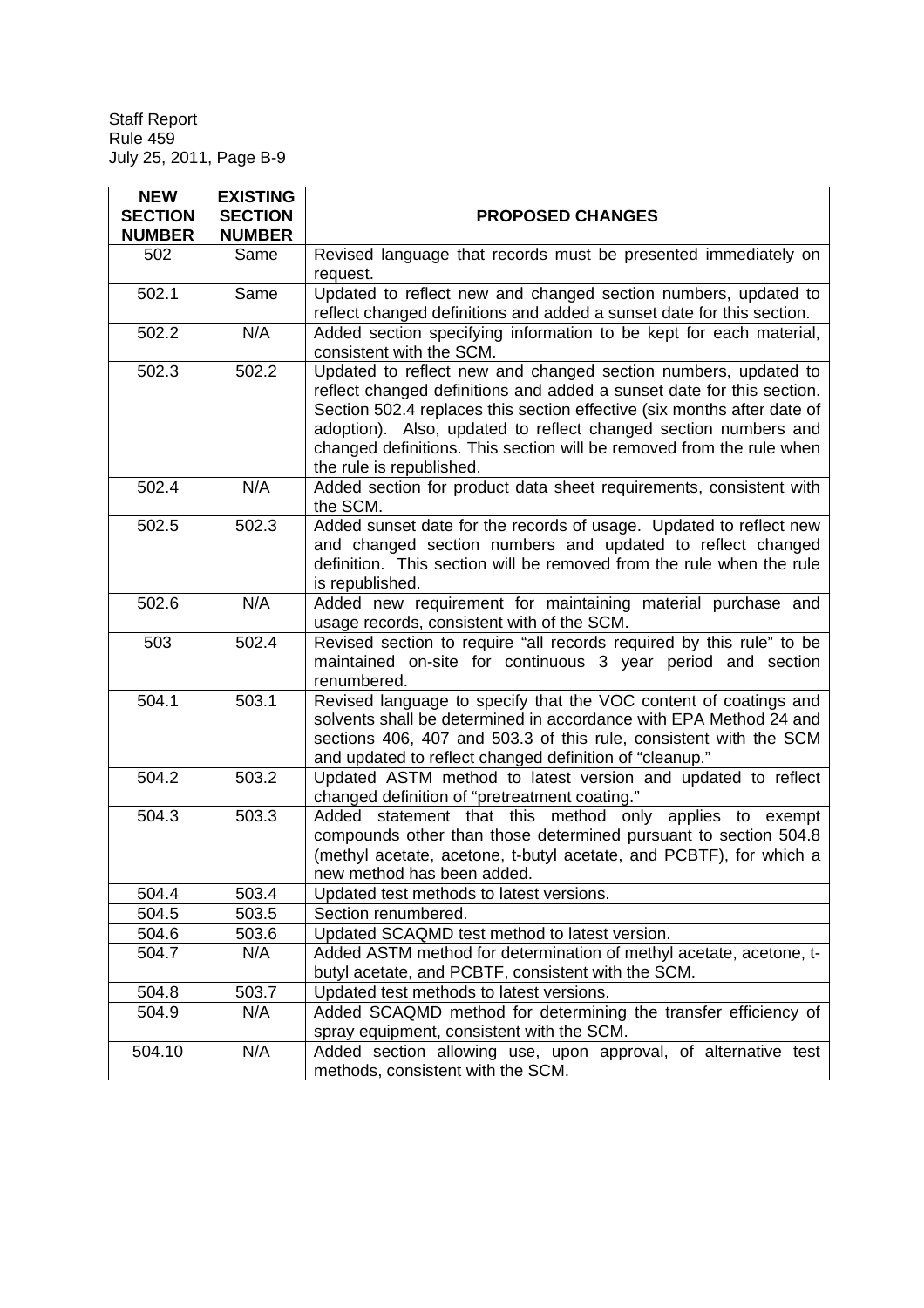| <b>NEW</b><br><b>SECTION</b><br><b>NUMBER</b> | <b>EXISTING</b><br><b>SECTION</b><br><b>NUMBER</b> | <b>PROPOSED CHANGES</b>                                                                                                                                                                                                         |
|-----------------------------------------------|----------------------------------------------------|---------------------------------------------------------------------------------------------------------------------------------------------------------------------------------------------------------------------------------|
| 504.11                                        | N/A                                                | To address U.S. EPA concerns about enforceability, added<br>paragraph stating that where multiple test methods are specified, a<br>violation established by any one of the test methods constitutes a<br>violation of the rule. |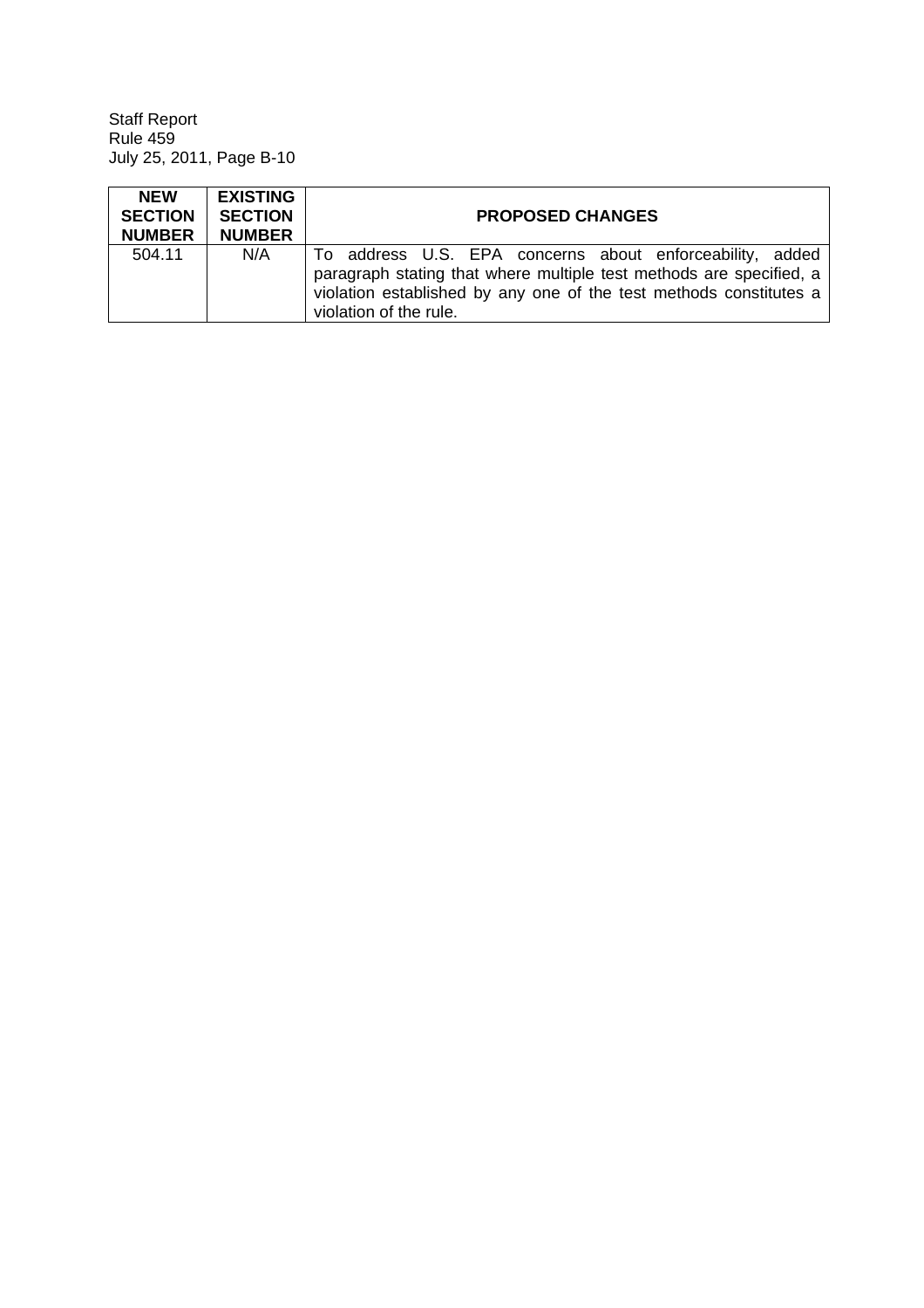Staff Report Staff Report<br>Rule 459<br>July 25, 2011, Page C-1 July 25, 2011, Page C-1

## APPENDIX C<br>EMISSION REDUCTIONS BASED ON 2002 CARB SURVEY **EMISSION REDUCTIONS BASED ON 2002 CARB SURVEY**

|                                                  | SMAQMD                       |                                                                         |                                 |                                     |                    |           | SMAQMD<br>2001         | Emissions,<br>2001 | Emissions,<br>2001 |
|--------------------------------------------------|------------------------------|-------------------------------------------------------------------------|---------------------------------|-------------------------------------|--------------------|-----------|------------------------|--------------------|--------------------|
|                                                  | voc                          |                                                                         |                                 | <b>SCO<br/>SOLE</b><br>SOLE<br>GOLE | VOC <sub>act</sub> |           | Total                  | Current            | Proposed           |
|                                                  |                              |                                                                         |                                 |                                     | <b>SCM</b>         | Percent   | Volume                 |                    | Limits             |
| SMAQMD Category                                  | Limits<br>(g/l) <sup>1</sup> | $\begin{bmatrix} \text{VOC}_{\text{act}} \ \text{SMAQMD} \end{bmatrix}$ | <b>SCM Category</b>             |                                     | $(yI)^2$           | Reduction | (gallons) <sup>3</sup> | Limits<br>(lb/yr)  | (hbyr)             |
| Plastic Prime                                    | 840                          | 763                                                                     | Adhesion Promoter               | 540                                 | 167                | 78%       | 134                    | 853                | 187                |
| Adhesion Promoter                                |                              |                                                                         |                                 |                                     |                    |           |                        |                    |                    |
| Clear Coat                                       | 420                          | თ<br>ა                                                                  | Clear Coat                      | 250                                 | 157                | 49%       | 22,421                 |                    |                    |
| Elastomeric Clear                                |                              |                                                                         |                                 |                                     |                    |           |                        | 58,002             | 29,375             |
| Metallic/Iridescent                              | 520                          |                                                                         |                                 |                                     |                    |           |                        |                    |                    |
| Camouflage                                       | 760                          | 631                                                                     |                                 | 420                                 | 204                | 68%       | 64,085                 |                    | 109,097            |
| Color Coat and Multi-<br>Stage Color Coat        | 780                          |                                                                         | Color Coat                      |                                     |                    |           |                        | 337,452            |                    |
| Pretreatment Wash<br>Primer                      | 780                          | 716                                                                     | Pre-treatment Coating           | 660                                 | 285                | 60%       | 1,645                  | 9,831              | 3,912              |
| Primer and Primer<br>Surfacer                    | 250                          |                                                                         |                                 |                                     |                    |           |                        |                    |                    |
| Primer Sealer and<br>Ground Coat                 | 420                          | <b>225</b>                                                              | Primer                          | 250                                 | 130                | 42%       | 19,167                 | 35,988             | 20,793             |
| Precoat                                          | 600                          |                                                                         |                                 |                                     |                    |           |                        |                    |                    |
| Flexible Primer                                  | 840                          |                                                                         |                                 |                                     |                    |           |                        |                    |                    |
| Single Stage Color                               | 420                          | 331                                                                     | Single Stage Coating            | 340                                 | 216                | 35%       | 17,786                 | 49,128             | 32,060             |
| Temporary Protective<br>Coating                  | 80                           | $\frac{6}{5}$                                                           | Temporary Protective<br>Coating | 80                                  | $\frac{6}{5}$      | 5%        | 25                     | ო                  | ω                  |
| (Specialty Coatings)<br><b>Truck Bed Coating</b> | 840                          | <b>278</b>                                                              | Truck Bed Liner Coating         | 310                                 | 278                | 8%        | $\frac{1}{2}$          | 23                 | 23                 |
| Underbody Coating                                | 540                          | 266                                                                     | Underbody Coating               | 430                                 | 240                | 10%       | 52                     | 115                | 104                |
| Uniform Finish Coating                           | $\frac{6}{3}$                | 63                                                                      | Uniform Finish Coating          | 540                                 | 258                | 63%       | 369                    | 2.133              | 794                |
|                                                  |                              |                                                                         |                                 |                                     |                    |           | Total                  | 493,529            | 196,349            |

1. VOC regulatory limit is calculated as grams per liter, excluding water and exempt compound.

Emission Reduction: 60.2%

Emission Reduction: 60.2%

VOC regulatory limit is calculated as grams per liter, excluding water and exempt compound.<br>Supplied by CARB, this is the average actual VOC content, including water and exempt compound, of coatings that comply 2. Supplied by CARB, this is the average actual VOC content, including water and exempt compound, of coatings that comply with the corresponding regulatory limit. with the corresponding regulatory limit.  $\div$   $\alpha$ 

Total volume is based on calendar year 2001 as documented in CARB's 2002 Automotive Refinish Coatings Survey Report, 3. Total volume is based on calendar year 2001 as documented in CARB's 2002 Automotive Refinish Coatings Survey Report, and apportioned to Sacramento County based on population data. and apportioned to Sacramento County based on population data. $\ddot{\mathrm{c}}$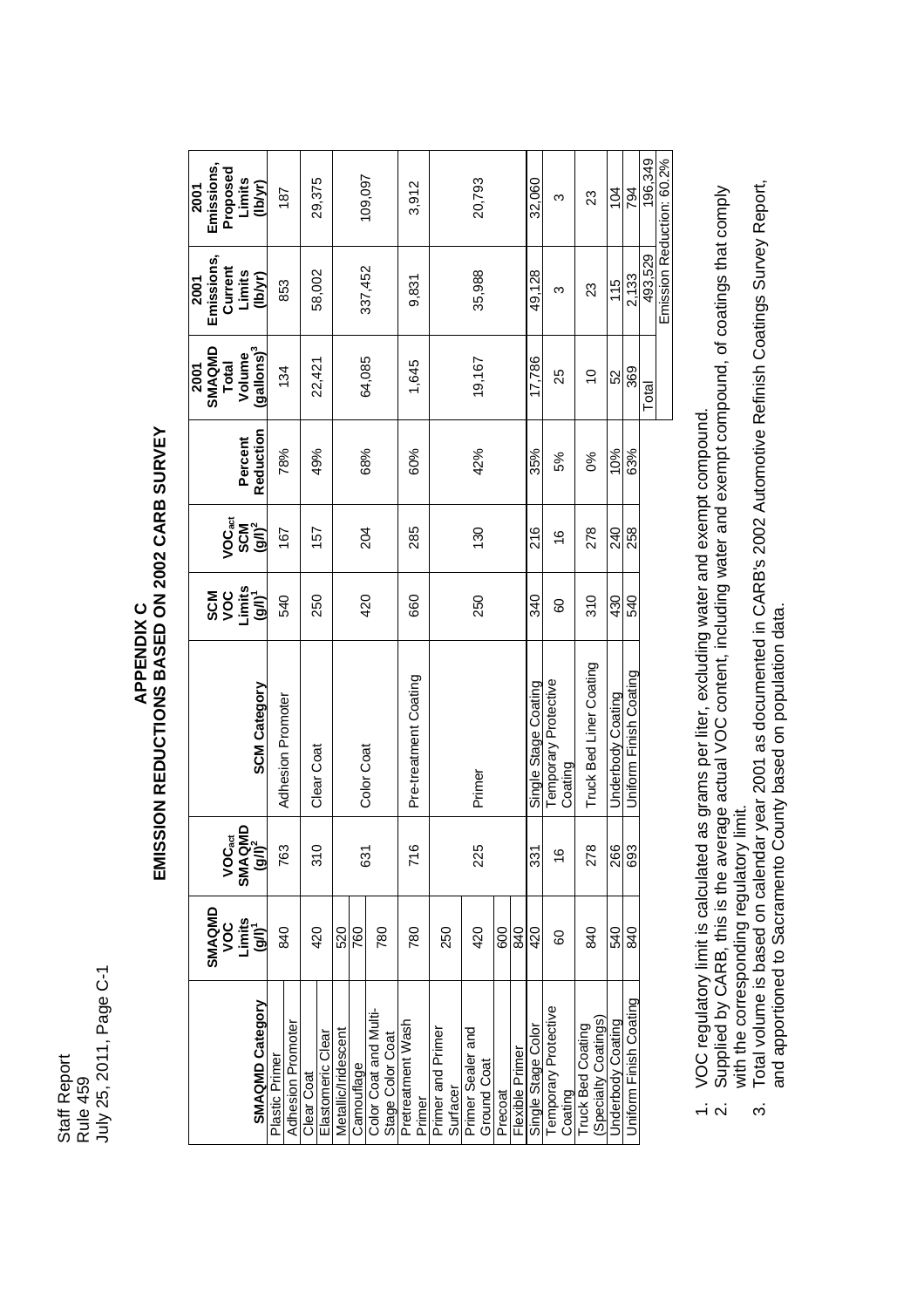## **APPENDIX D HEALTH RISK ASSESSMENT**

## Point Source Modeling Parameters

| <b>Emission Rate:</b>   | 1 gram per second            |
|-------------------------|------------------------------|
| Release Type:           | Default                      |
| Stack Height:           | 20 feet                      |
| Stack Temperature:      | 140° Fahrenheit              |
| <b>Exit Diameter:</b>   | 2.83 feet                    |
| Exit Velocity:          | 31.8 feet per second         |
| Flow Rate:              | 12,000 cubic feet per minute |
| <b>Building Height:</b> | 14 feet                      |
| Land:                   | Urban                        |
|                         |                              |

## Point Source BEEST for Windows Output

Max Annual Concentration: 95.09  $(ug/m^3)/(g/s)$ 

Volume Source Modeling Parameters

| <b>Emission Rate:</b>       | 1 gram per second                                     |
|-----------------------------|-------------------------------------------------------|
| <b>Building Dimensions:</b> | 24 feet x 24 feet x 12 feet (length x width x height) |
| Release Height:             | 10 feet                                               |
| Horizontal Dim:             | 5.58 feet (length/4.3)                                |
| Vertical Dim:               | 5.58 feet (height/2.15)                               |
| Elevation:                  | 0 feet                                                |
| Land:                       | Urban                                                 |

Volume Source BEEST for Windows Output

Max Annual Concentration: 1,878  $(ug/m^3)/(g/s)$ 

## Cancer Risk Equation

Cancer Risk = Inhalation Unit Risk Factor (ug/m<sup>3</sup>)<sup>-1</sup> \* Concentration (ug/m<sup>3</sup>)/(g/s) \* Emission Rate (g/s)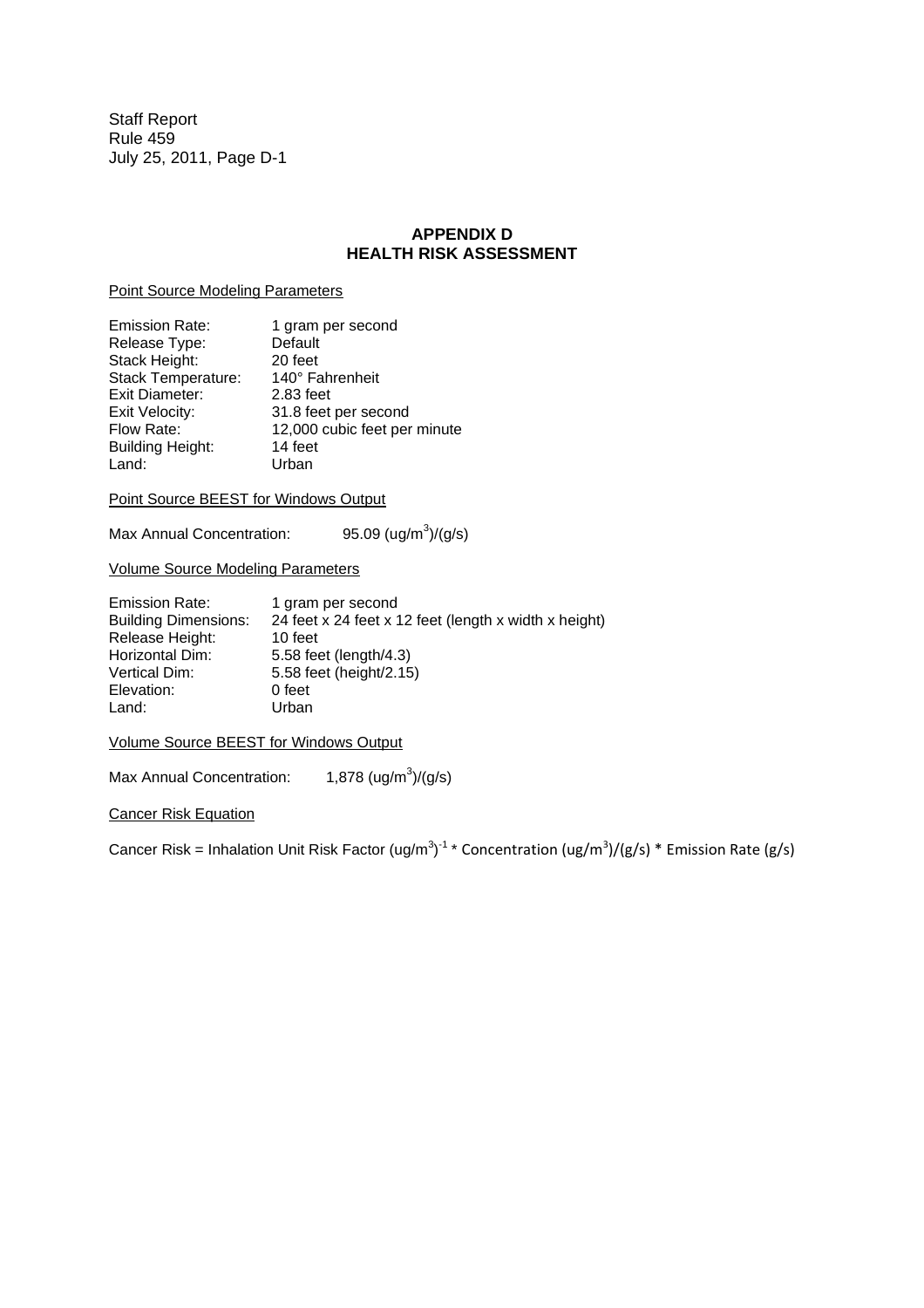## **Tertiary Butyl Acetate**

Density of TBAc: 7.18 lb/gal Inhalation Unit Risk Factor (URF) =  $4 \times 10^{-7}$  (ug/m<sup>3</sup>)<sup>-1</sup>

Calculating the maximum emission from a point source to have a cancer risk of less than 10 in a million:

ER = Cancer Risk/(URF\*Annual Conc) ER =  $(10 \times 10^{-6})/(4 \times 10^{-7} \text{ (ug/m}^3)^{-1} * 95.09 \text{ (ug/m}^3)/(g/s))$  $ER = 0.26$  g/s Annual Emission = ER  $*$  0.0022 lb/g  $*$  3600 s/hr  $*$  8 hr/day  $*$  5 days/wk  $*$  52 wk/yr

Annual Emission =  $0.26$  g/s  $*$   $0.0022$  lb/g  $*$  3600 s/hr  $*$  8 hr/day  $*$  5 days/wk  $*$  52 wk/yr Annual Emission = 4340 lb/year

Calculating the maximum emission from a volume source to have a cancer risk of less than 10 in a million:

ER = Cancer Risk/(URF\*Annual Conc) ER =  $(10 \times 10^{-6})/(4 \times 10^{-7} \text{ (ug/m}^3)^{-1}$  \* 1,878 (ug/m<sup>3</sup>)/(g/s))  $ER = 0.01$  g/s

Annual Emission = ER \* 0.0022 lb/g \* 3600 s/hr \* 8 hr/day \* 5 days/wk \* 52 wk/yr Annual Emission = 0.01 g/s \* 0.0022 lb/g \* 3600 s/hr \* 8 hr/day \* 5 days/wk \* 52 wk/yr Annual Emission = 220 lb/year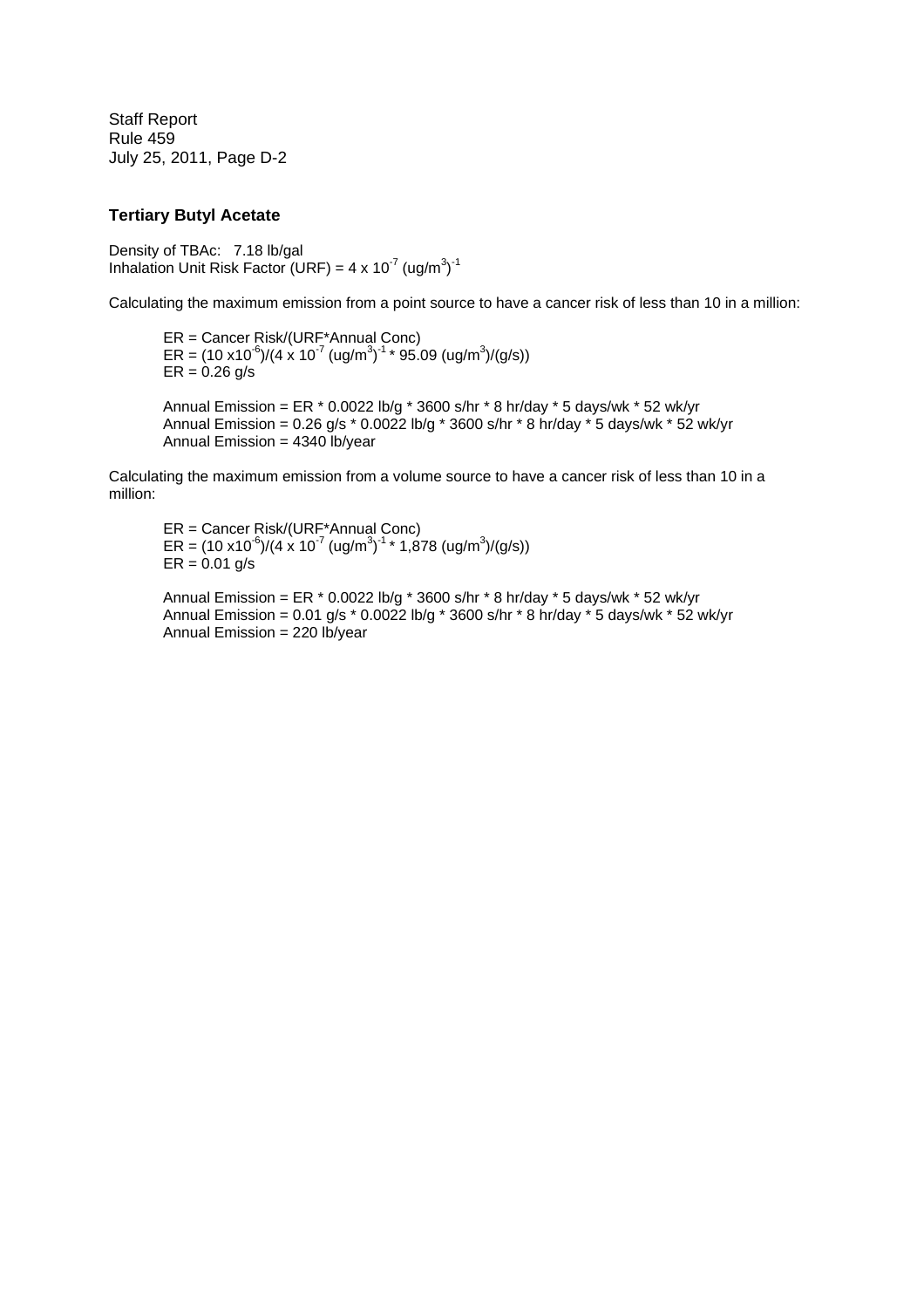## **APPENDIX E EASTERN RESEARCH GROUP FINAL REPORT SOCIOECONOMIC IMPACT ANALYSIS FOR SMAQMD RULE 459 AMENDMENTS**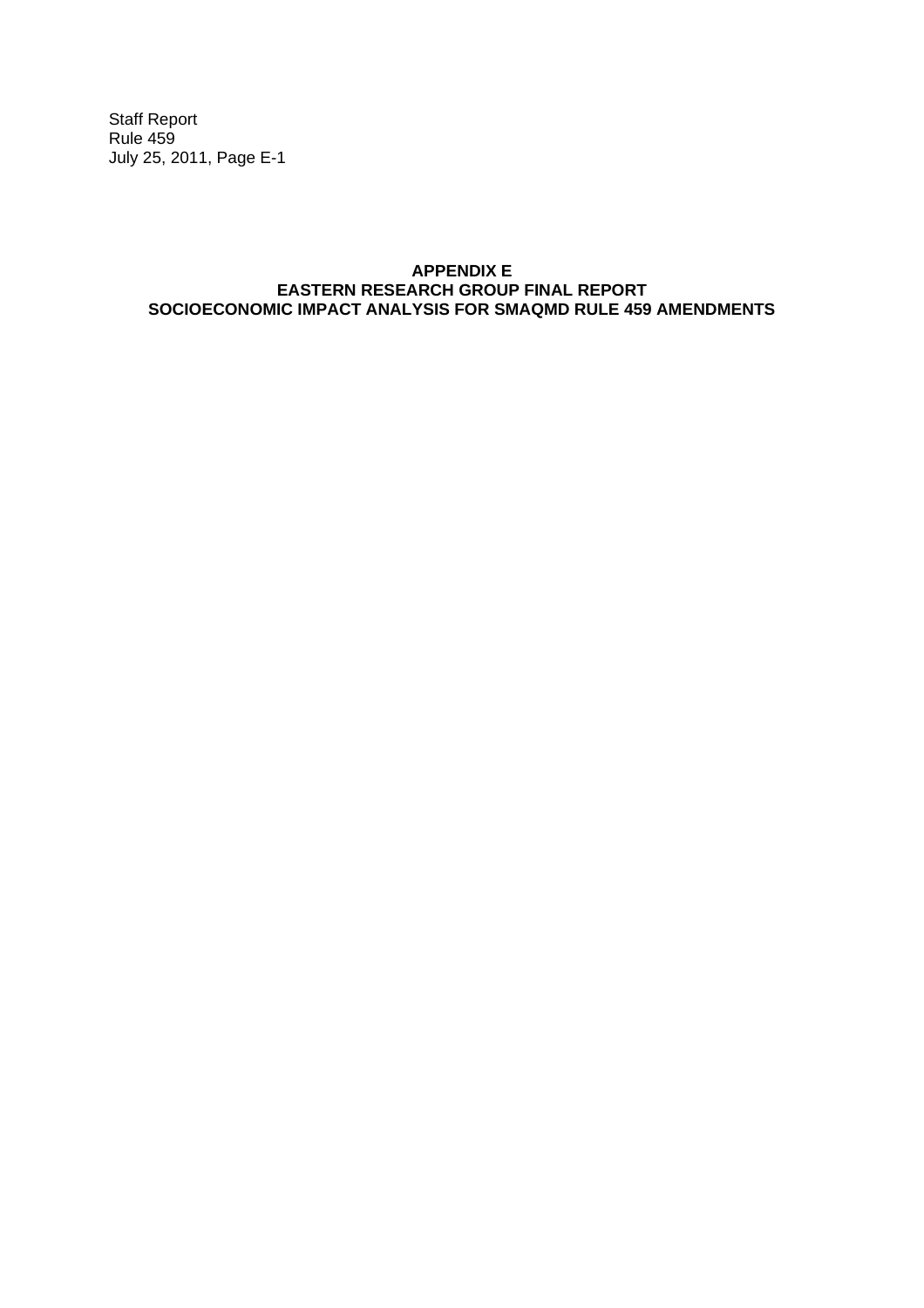## **APPENDIX F COMMENTS AND RESPONSES**

## **Public Workshop for Rules 101, 451 and 459**

September 16, 2010, 2:00 PM

## Attendees:

| Allen Cripe, CalTrans                          | Josh Cox, Jerry's Paint                           |
|------------------------------------------------|---------------------------------------------------|
| Brad Gacke, SMUD                               | June Livingston, BERC                             |
| Brett Hayes, Hayes Brothers Collision          | Kelly Hitt, Nestle Waters North America           |
| Brittany Marcotte, Nestle Waters North America | Kendall McCane, Jerry's Paint                     |
| Bryon Theis, 3M                                | Kevin Holley, MAC's Distribution                  |
| Cerlut Fre, Sherwin Williams                   | Kevin Thompson, Thompson Sales                    |
| Clifford Waters, Sherwin-Williams              | Larry Medrano, PBE Inc                            |
| Dale Schell, Jims Color Corner                 | Lisa Dobeck, Caltrans                             |
| Dan Porreau, Lyondell Basell                   | Mark McCleskey, Jerry's Paint                     |
| Danny Nunez, Finish Masters                    | Mark Tavianini, CARB                              |
| Dave Fisher, Morrison Paint Supply             | Matt Stevens, Shanahan's Autobody                 |
| Dave Harshbarger, MAC's Distribution           | Mike Veney, Sherwin Williams                      |
| David Luer, MAC's Distribution                 | Pat Newcomb, Jerry's Paint                        |
| David McClune, California Autobody Association | Pat Stickle, Angel Warehouse                      |
| David Roznowski, Lyondell Basell               | Peter Bezeck, California Autobody Association     |
| Debra Wynne, Original Paint                    | Phil Brown, PPG Industries                        |
| Dennis Barkman, Colors On Parade               | Rich Mott, Jerry's Paint                          |
| Deran Berggne, Terry's Paint                   | Rick Hays, MAC's Distribution                     |
| Eric Cooc, Precision Autobody                  | Robert Blair, Finish Master                       |
| George Contos, Blomberg Window                 | Shane Whitcomb, Ellis & Ellis Sign Systems        |
| Glenn Galbaugh, DuPont Company                 | Stan Brecetu, 3M                                  |
| Grey Calhorn, Finish Master                    | Steve Nesbitt, PCL                                |
| Jason Kowen, Spies Hecker                      | Terry Klemin, Matrix                              |
| Jeanette Duncan, Ellis & Ellis Sign Systems    | Todd Everitt, Valspar Refinish                    |
| Jeremy Tiner, Warehouse Paint                  | Tom Walther, Jims Color Corner                    |
| Jim Brett, CalTrans                            | Vern Heffner, City of Sacramento Fleet Management |
| Jim Cropper, CARB                              |                                                   |

## **Oral Comments from the Public Workshop**

Note: A combined workshop was held for proposed amendments to Rule 451, Rule 101 and Rule 459. Only comments pertaining to the proposed amendments to Rule 459 are shown below.

- Comment #1 Why is Rule 459 not being proposed nationwide? Why is it just California?
- Response: California has some of the worst air quality areas in the nation. Sacramento County, in particular, has been designated as "severe" nonattainment for ozone. To improve air quality, the District is required to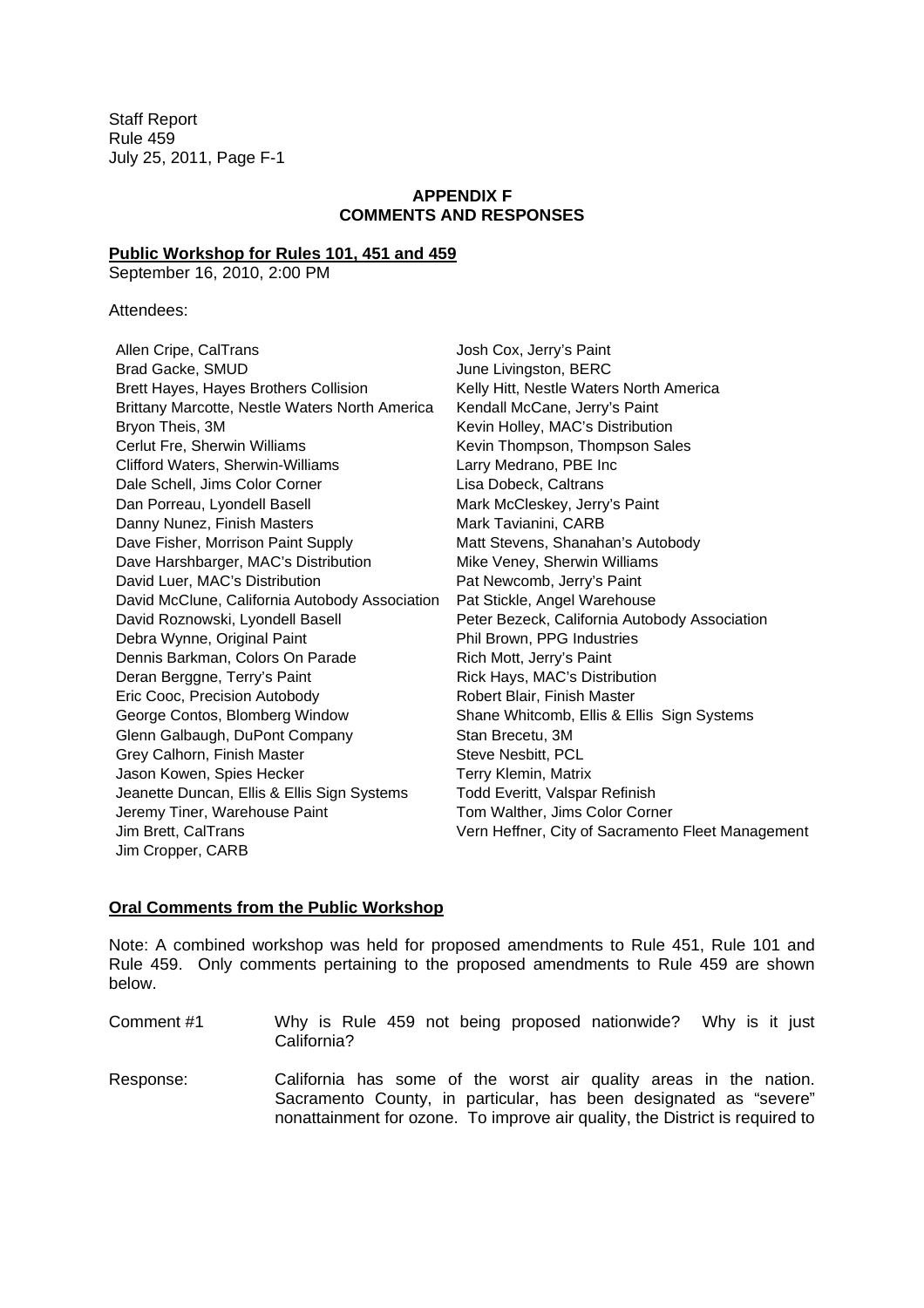> implement control measures to reduce the ozone precursor pollutants, NOx and VOCs.

- Comment #2 Is the cost shown for Rule 459 an additional fee to business?
- Response: No. The costs are the capital costs of equipment and additional operational and maintenance costs to comply with the proposed amendments. The District is not proposing additional fees for businesses.
- Comment #3 Lyondell supports the exemption of TBAc in Rule 459 to comply with coating VOC limits.
- Response: Thank you for your comment.
- Comment #4 What year did air quality start to monitor emissions from coating vehicles? AB32 wants to lower our emissions to 1990 levels by 2020. My automobile coating operation was established in the early 1980s and regulations have lowered my emissions below the 1990 levels. We are already doing our part.
- Response: AB32 requires CARB to implement regulations to reduce greenhouse gas emissions to the 1990 levels by 2020. These regulations are not related to the proposed amendments to Rule 459. Proposed amendments to Rule 459 will reduce VOC emissions from automotive coating operations. The proposed amendments are necessary to meet a federal 8-hour ozone plan commitment. See "Legal Mandates" Section in the Staff Report.
- Comment #5 Why is SMAQMD the only district to add recordkeeping for using TBAc? Additional recordkeeping is a burden and very costly (hundreds of thousands of dollars) to the manufacturer to label all products just to comply with SMAQMD's rule. The information for TBAc may be available on the MSDS or provided to the District by the manufacturer.
- Response: The requirement for facilities to keep records of the TBAc content is necessary to comply with the federal TBAc exemption requirements in 40 CFR 51.100(s)(1). Staff has changed the rule proposal to remove labeling requirements for TBAc; however, the content of TBAc in coating must be listed on the product data sheet or the MSDS.
- Comment #6 The exemption for aerosol coating in Rule 459 is confusing. Can you explain this? Does it have to be an aerosol to be exempt?
- Response: This exemption exempts any aerosol coating product from the requirements in Rule 459. It has to be an aerosol and a coating.
- Comment #7 Where does bug and tar remover fall if it is not an aerosol? Does bug and tar remover have to be in an aerosol can? Can it be in a bucket or gallon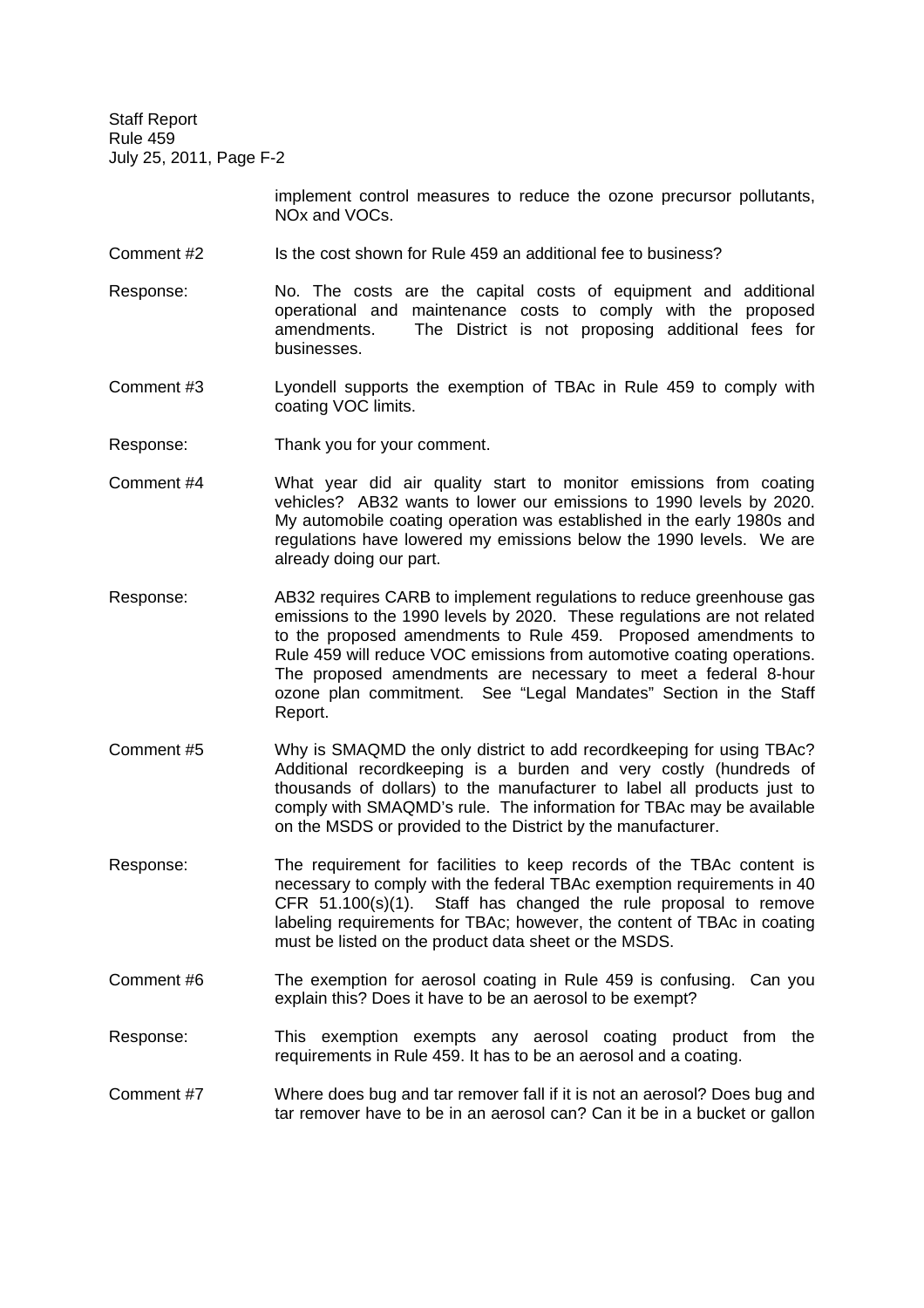> can? Is bug and tar remover available in the aftermarket for automotive refinishing?

- Response: Bug and tar remover does not have to be in an aerosol can; however, it does have to be labeled as a bug and tar remover. Bug and tar remover is classified as a solvent in the proposed amendments and subject to the 25 g/l VOC limit. In lieu of using low VOC solvents, facilities may elect to use bar and tar removers that are subject to the requirements of CARB's Consumer Products Regulations. Bug and tar removers are available in the aftermarket.
- Comment #8 What is the District doing to regulate mobile applicators? Is the District going to lower the permitting threshold to regulate mobile applicators?
- Response: Mobile applicators must comply with Rule 459. The District is not proposing to lower the permitting threshold, which is specified in Rule 201, General Permit Requirements.
- Comment #9 There is an exemption that exempts operations if their emissions are below the 2.7 tons of VOC per year. Mobile operations are below 2.7 tons per year. Are they exempt from the requirements?
- Response: No. This proposed exemption exempts an operation only from the requirements for motor vehicle materials in Section 303, Vehicle Material Limits, if their VOC emissions from specific coatings and coating operations are less than 2.7 tons per 12-month rolling period. Mobile operations are subject to the requirements in the proposed amendments to the rule.
- Comment #10 The issues here are the non-licensed industry that uses non-compliant product and operates after regular business hours. What is the District doing to deal with these operations? Where and to whom do we report these operations if some are found? Will we be notified on what actions are taken if we report these operations?
- Response: The District will take the appropriate enforcement action when an unpermitted or non-compliant facility is discovered. The public may file a complaint about an unpermitted or non-compliant facility. The public can contact the District at 916-874-4800 to file the compliant. The District will log and investigate all complaints. If requested, the District will report to the public on what actions were taken.
- Comment #11 Why is end user required to demonstrate a HVLP spray gun meets the pressure requirement? Would it be enough if the spray gun has been certified as a HVLP spray gun or has been proven to be as efficient as a HVLP spray gun?
- Response: This section ensures that the HVLP spray equipment is operated within the pressure requirement and in accordance with the manufacturer's specifications. After discussing the intent of this requirement with CARB,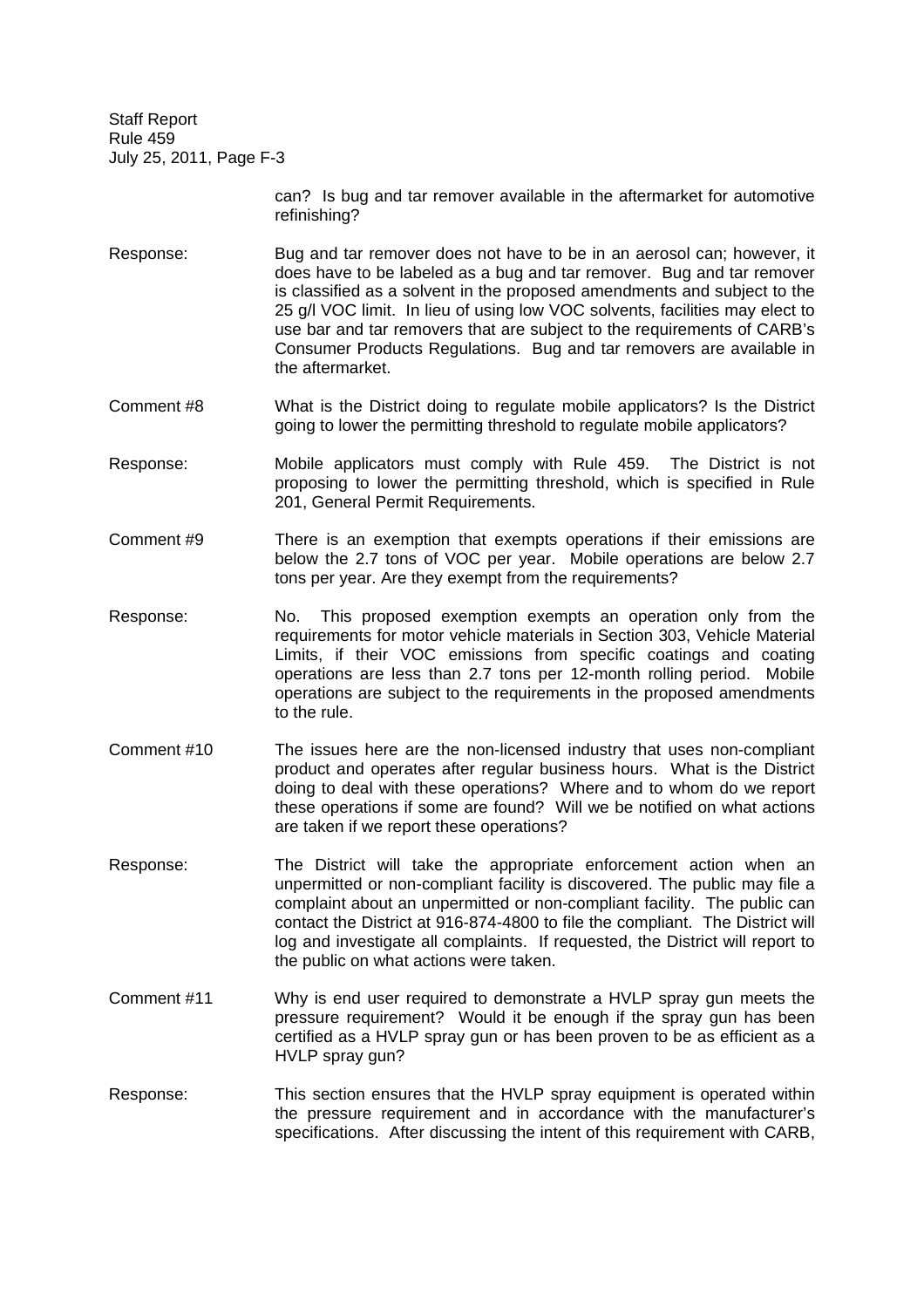|             | Staff has determined that if a HVLP spray gun is permanently labeled as<br>HVLP, then it would satisfy this requirement. Staff has incorporated this<br>change to the proposed rule. This section is applicable only to HVLP<br>spray guns. Spray guns that are not HVLP or have been proven to be as<br>efficient as a HVLP spray gun are not required to meet this requirement.                                                                                                                                                                                                                                                             |
|-------------|-----------------------------------------------------------------------------------------------------------------------------------------------------------------------------------------------------------------------------------------------------------------------------------------------------------------------------------------------------------------------------------------------------------------------------------------------------------------------------------------------------------------------------------------------------------------------------------------------------------------------------------------------|
| Comment #12 | Are there enough spray tip pressure gauges available for each shop?<br>How much are these devices? If there is no air pressure tip gauge for the<br>spray gun, does that mean the spray gun is not allowed to be used?                                                                                                                                                                                                                                                                                                                                                                                                                        |
| Response:   | Staff has changed the proposed rule to allow the use of an HVLP spray<br>gun permanently labeled as HVLP in lieu of demonstrating that the HVLP<br>spray gun meets the pressure requirement. Therefore, not all shops will<br>be required to purchase air pressure tip gauges. The cost of air pressure<br>tip gauges ranges from \$30 to \$225 depending on the model of the HVLP<br>spray gun. If the HVLP spray gun is not permanently labeled as a HVLP<br>and does not have an air pressure tip gauge kit, then the spray gun<br>cannot demonstrate compliance with this requirements and the operator<br>will be in violation, if used. |

- Comment #13 Is the end user the shop or the person applying the coating?
- Response: In most cases, the shop owner/operator is the end user who will be in violation if the rule requirements are not met. In some cases, the owner/operator is the painter.
- Comment #14 What is the effective date of the labeling requirements? Is there a sellthrough provision? Is that for the manufacturer or the shop? Placer County APCD based the requirement on the manufacturer date of the product.
- Response: The effective date of the labeling requirement is six months after the date of adoption, and the manufacturer or repackager of the coatings, coating components, coating removers, or solvents are responsible for the labels. The proposed rule does not contain a sell-through provision, consistent with the SCM.
- Comment #15 Is an open spray gun cleaning system allowed with these proposed amendments?
- Response: Yes, however, the solvent used must meet the VOC limit of 25 g/l or less.
- Comment #16 With the proposed amendments, the use of acetone may increase. Has the District looked at the impacts (flammability issues) with the increased use of acetone?
- Response: The District has adopted other coating rules that require the stringent 25 g/l limit and has reviewed the flammability issues regarding the increased use of acetone. Acetone has characteristics that are similar to conventional solvents; however, acetone has a lower flash point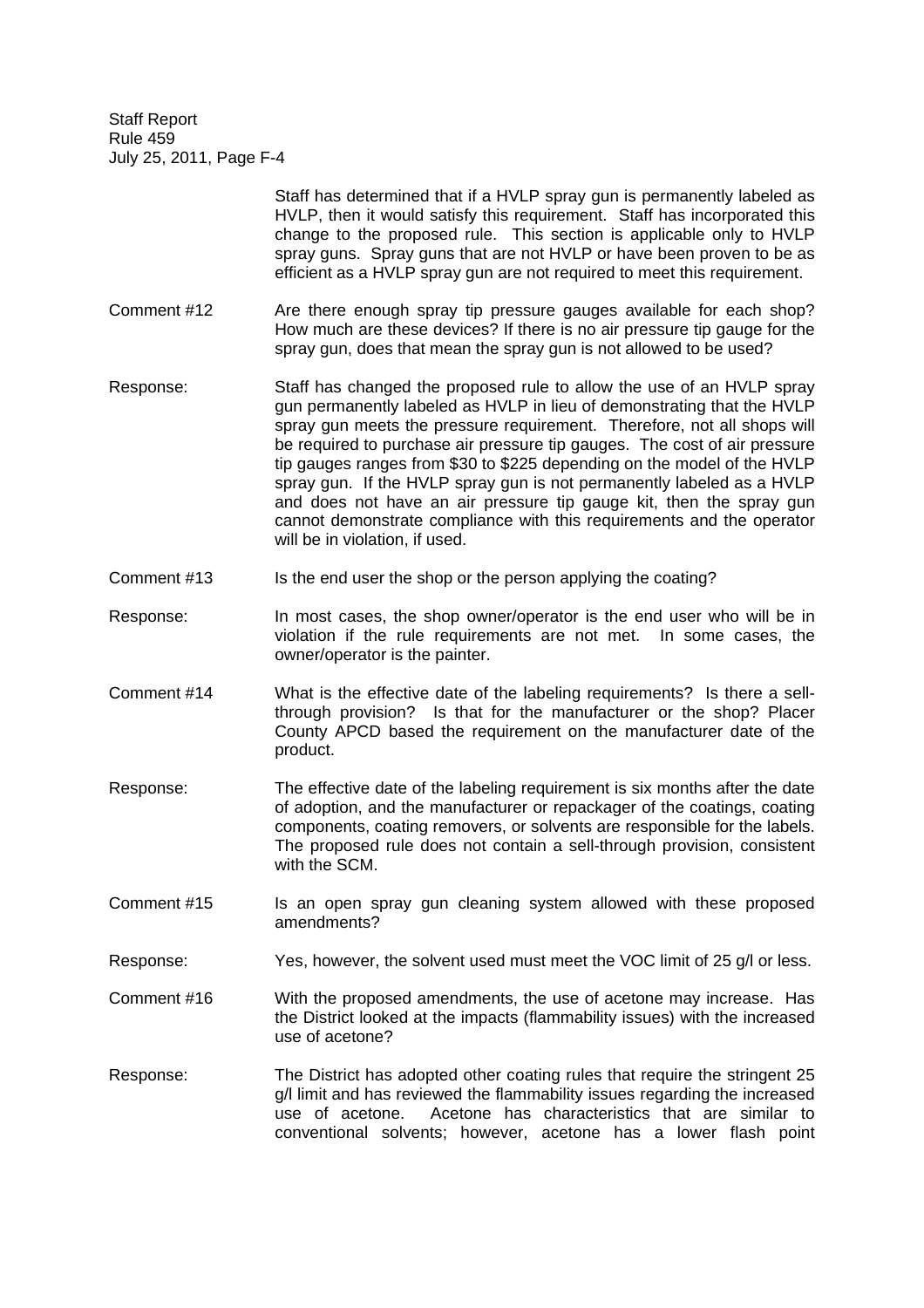> compared to other solvents. Nevertheless, acetone vapors cannot cause an explosion until the vapor concentration exceeds 26,000 ppm. Operating under state and federal OSHA guidelines by working with flammable materials in well-ventilated areas, it would be difficult to achieve concentrated streams of such vapors.

> In addition, coating facilities subject to other District coatings in Sacramento are already using acetone for cleaning operations, and Staff is not aware of any flammability problems associated with its use. Also, requirements for solvents to contain 25 g/l or less VOC have been in effect in South Coast AQMD Rule 1171, Solvent Cleaning Operations, since 2003. Sources there have largely used acetone to comply, with no significant adverse effects.

- Comment #17 Spot repair is defined in Rule 459. Where is it used?
- Response: The term "spot repair" is used in the definition of "uniform finish coating."
- Comment #18 Solvent is defined in Rule 459 as a fluid used to perform cleaning operations. Solvent can be used in coatings such as a solvent reducer. Why is the definition limited to only cleaning operations?
- Response: Solvents used to perform cleaning operations is subject to a specific VOC limit in the rule (25 g/l). Solvents used as component of a coating, such as solvent reducers, are not subject to a specific VOC limit; only the VOC content of the coating as applied.
- Comment #19 Could TBAc be used as a reducer for a TBAc-based coating?
- Response: Yes. TBAc is exempted as a VOC when contained in a coating or used as a coating component. TBAc is not exempted when used as a solvent or coating remover.
- Comment #20 When is the adoption date for Rule 459?
- Response: Our board hearings date occur on the fourth Thursday of every month, except for November and December. At the workshop, Staff had planned to take the proposed amendments to our board during the first quarter of 2011. With the current economic situation, Staff wanted to ensure that adoption of this rule will adversely impact the economy for Sacramento County. As such, a socioeconomic report was completed. Since there are minimal economic impacts, we are now planning to bring the proposed amendments to Rule 459 to our board in August of 2011. Staff will be mailing notices 30 days prior to the board hearing date to the original mailing list and to every workshop participant.
- Comment #21 Can trunk interior coating be merged with another category like underbody coating?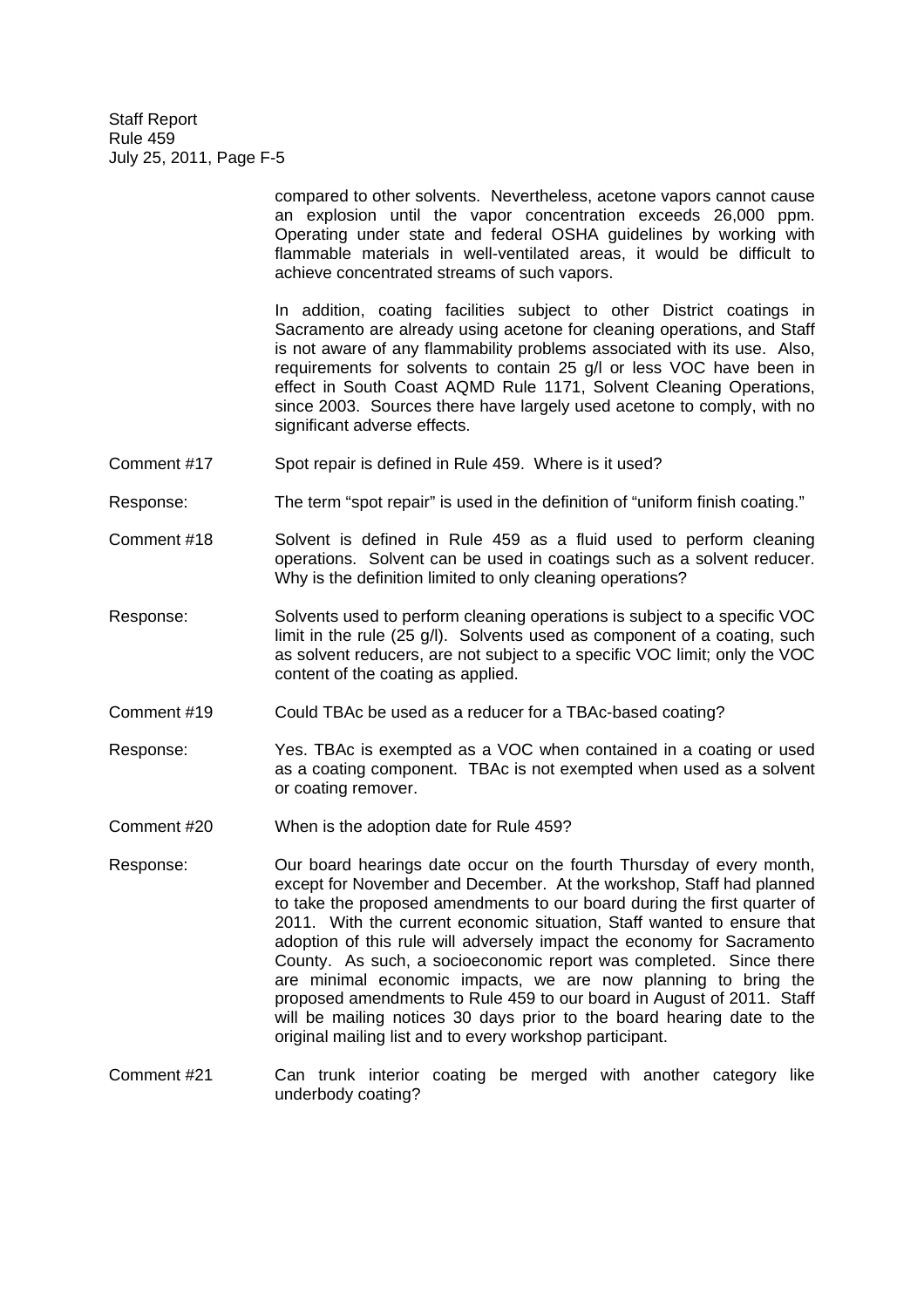- Response: Trunk interior coating was removed from the proposed amendments since the CTG VOC limit for trunk interior coating would be less stringent than any VOC limits for coatings in the SCM that might be used as a coating for trunk interiors. The coating category in the SCM that will most likely be used as a trunk interior coating is single-staged coating.
- Comment #22 Repackaging labels may be too large to fit on a small container. Can the label be referenced to a website instead of trying to fit it on the container? Placer County APCD asked CARB about this issue and CARB agreed to allow it as an alternative.
- Response: The proposed amendments requires repackaging labels for coatings to include only applicable use categories, and the actual and regulatory VOC content of the coating. For solvents, the proposed amendments only require the VOC content. Staff believes that the required information is reasonable on a label of any size container. These labeling requirements are consistent with the SCM and Placer County APCD.

Placer County APCD requires that product information be provided to the purchaser of automotive coatings or solvents on a product data sheet or other medium such as electronic copies or web media format. The proposed amendments to Rule 459 specify the information that must be included on product data sheets but do not set requirements on how the data sheets are to be provided. The proposed amendments require that the facility using automotive coatings and solvents maintain the product data sheets on site.

- Comment #23 Regarding the stripper VOC limit in Rule 459, can the District allow for a low use exemption for stripper exceeding the 200 g/l limit? For products that meet the EPA's NESHAP (6H), these products have higher limits than the 200 g/l limit.
- Response: The 200 g/l VOC limit for strippers is contained in the current, SIPapproved version of Rule 459. This requirement has been in place since 1997, and adding a low use exemption would be a relaxation to the rule requirements. Staff is not proposing to add a low usage exemption for strippers. Facilities using strippers that contain methylene chloride must also comply with the NESHAP (40CFR Part 63, Subpart HHHHHH) as appropriate.

## **Written Comments from EPA**

- Comment #24 In Sections 504.2 and 504.3, please include the full title and date of the ASTM methods being specified.
- Response: Full titles and dates were added to all ASTM methods referenced in the rule, including the ASTM methods in Sections 504.2 and 504.3.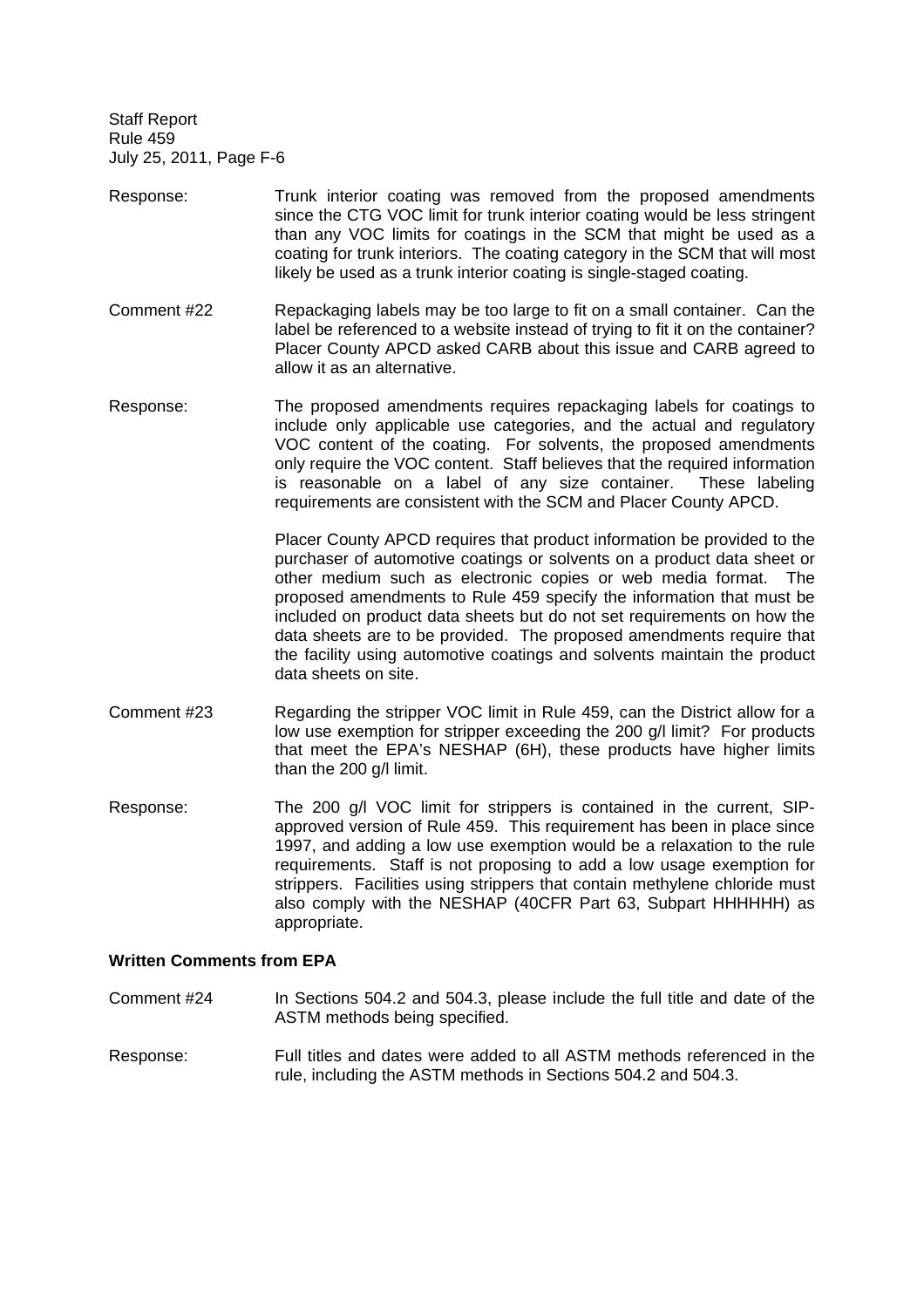## **Written Comments from LyondellBasell**

- Comment #25 We support the exemption of TBAc in Rule 459 for automotive coatings.
- Response: Thank you for your comment.
- Comment #26 We request that AQMD extend the exemption of TBAc for automotive cleaners. This will greatly reduce the flammability risks and emissions associated with cleaning and gun-flushing with acetone-based cleaners.
- Response: Staff performed a health risk assessment for using TBAc and determined that emissions of TBAc in a spray booth will not adversely impact nearby receptors. Emissions of TBAc used at a facility and not within a spray booth have the potential to exceed a cancer risk of 10 in a million, the threshold of significance, to nearby receptors. Because of the potential adverse impacts, Staff is not proposing to exempt TBAc for automotive cleaners.

In regards to the flammability risks of using acetone or acetone-based cleaners, see response to Comment #16.

### **Written Comments from Sherwin-Williams**

- Comment #27 The addition of trunk interior coating category is unnecessary. This type of application is covered by multiple categories such as underbody coating, single-stage coating, or color coating. We recommend that this coating category be removed from the proposal.
- Response: See response to Comment #21.
- Comment #28 While washing a vehicle with soap and water will remove most of the dirt and water-soluble contaminants, it does not remove grease and oil. To properly remove grease and oil, slow evaporating solvents work best. Products that meet the 25 grams per liter limit, while feasible through the use of acetone or other exempt solvents, do not result in very good products. We request that the limit for solvent cleaning be increased to 160 grams per liter. This will allow for cleaning to be properly done, which may possibly result in a greater reduction of VOC emissions by eliminating the need to redo paint jobs because of using ineffective cleaning solvents.
- Response: Staff has found several products in the current market that meet the 25 grams per liter limit and are specifically designed to effectively remove grease or oil. Since there are compliant products on the market, Staff is not proposing to increase the solvent cleaning limit for surface preparation.
- Comment #29 We request the VOC limit on gun and equipment cleaners be set at 160 grams per liter. This will allow for the proper cleaning of applications equipment and eliminate the expenses of frequent replacements from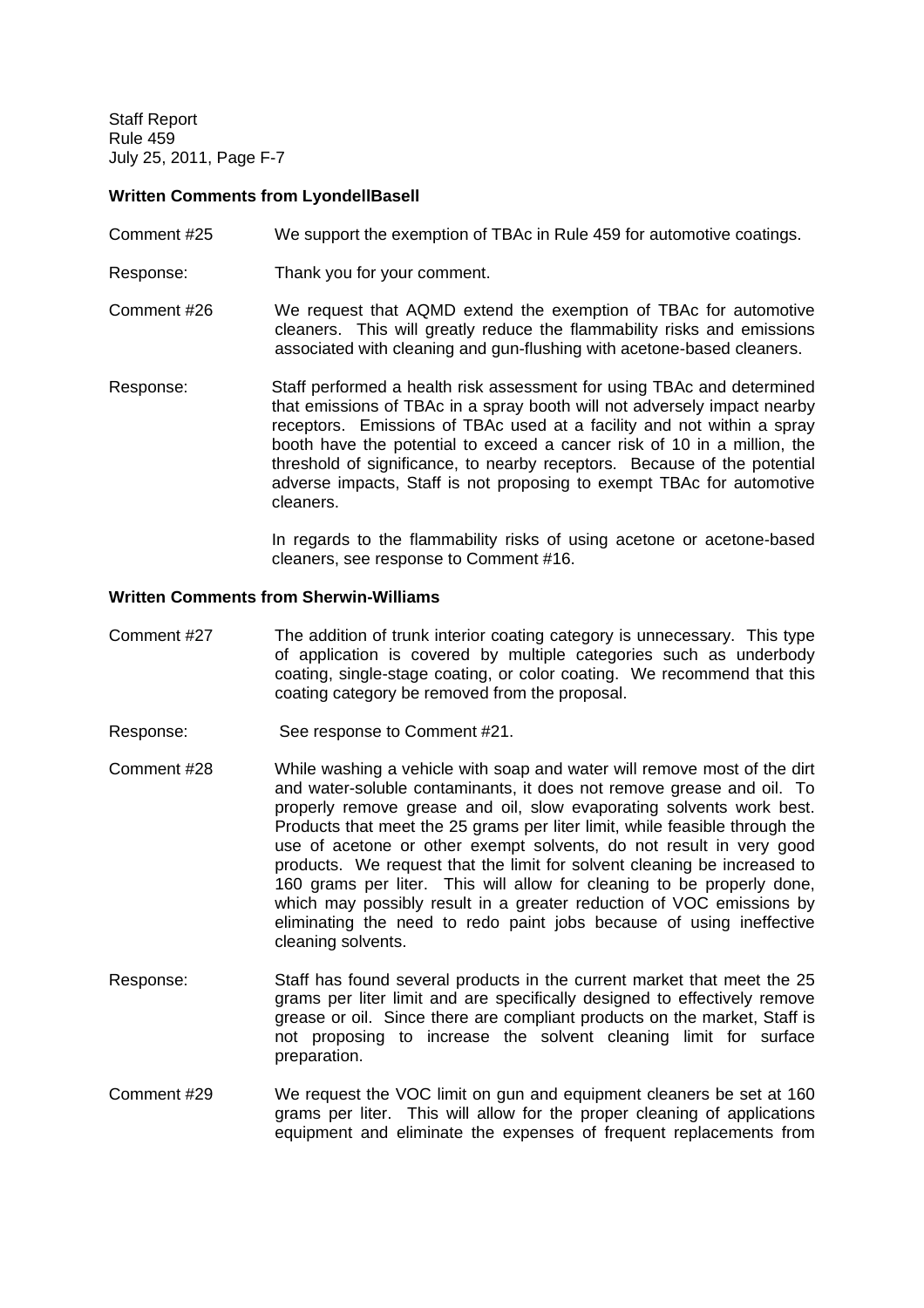> cleaning with acetone. We believe the actual emitted VOC of gun and equipment cleaners will be very low since shops are required to carry out gun and equipment cleaning operations in a closed system.

Response: The District has adopted the 25 grams per liter limit for application equipment cleaning in other District coatings rules and had not heard of any issues with using low VOC cleaners. In addition, Staff has visited automotive refinishing facilities that have switched to acetone, and they have not encountered the need to replace their application equipment. Also, other air districts have adopted similar requirements. In particular, South Coast AQMD has had this requirement in effect since 2003, and sources there have largely used acetone to comply, with no known damage to application equipment.

> The use of an enclosed gun cleaner may limit the VOC emissions from the cleaning process; however the amount of VOC release has not been quantified and may still be significant, To quantify and limit the VOC emissions from this process, Staff is proposing a 25 gram per liter limit for cleaning application equipment. Enclosed gun cleaners are no longer required to be used, although the District still encourages the use of enclosed gun cleaners.

- Comment #30 We request the wording in the Section 309, Prohibition of Possession, be amended so this requirements only affects end user.
- Response: Staff has moved the statement, "This section shall apply only to end users (e.g. automotive coating facilities)" to the end of the section. As a result, Section 309 is only applicable to end users.
- Comment #31 The requirements of Sections 402.1(f) and 402.2(f) are unnecessary in determining compliance with rule requirements because the data required for compliance is already listed in Section 402.1(d) and 402.2(d) and the exact amount of TBAc can be found on the MSDS. We request the Sections 402.1(f) and 402.1(f) be removed from the proposal.
- Response: The requirements of Sections 402.1(f) and 402.2(f) are necessary to assist the end user to comply with the federal requirements for the TBAc exemption in 40 CFR 51.100(s)(1). TBAc is exempt as a VOC for the purpose of complying with VOC content limit, but it is a VOC for the purpose of recordkeeping.
- Comment #32 Requiring TBAc on labels in Section 403 is impractical because it would require coating manufacturers to label products specifically for Sacramento County. Coating manufacturers will also incur significant cost to comply with this labeling requirement. The content of TBAc is already listed on the MSDS. We request that the labeling requirement for TBAc be removed from Section 403.
- Response: See response to Comment #5.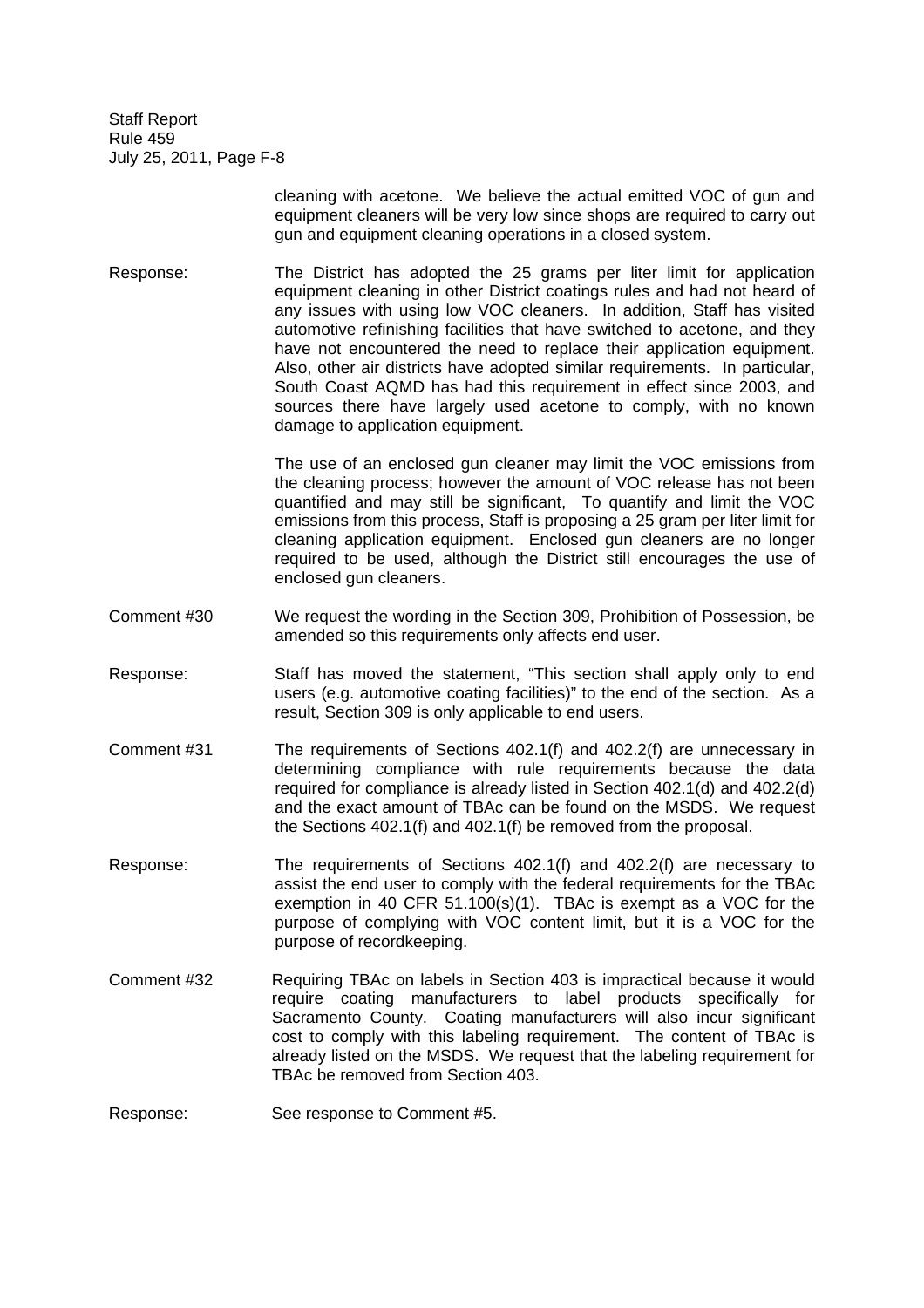- Comment #33 The recordkeeping requirements specific to TBAc in Section 502.6(d) are overly burdensome to end user and should be removed. The end user does not have a means of gathering and reporting the information required using coatings containing TBAc.
- Response: The recordkeeping requirement is a federal requirement in 40 CFR 51.100(s)(1). To ease the burden on the end user, Staff is requiring that manufacturer include the actual content of TBAc for coatings containing TBAc on product data sheets or MSDS. The information on TBAc content will be readily available to end users and maintained with their facility records.
- Comment #34 The labeling requirement in Section 403 needs to be redrafted to eliminate confusion. The label should include applicable use category and should not include the coating components such as reducers and hardeners.
- Response: Staff has separated Section 403 into subsections 403.1 and 403.2 to clarify the labeling requirements. Subsection 403.1 is the labeling requirements for coatings and coating components. The labeling of coating components such as reducers and hardeners are necessary to help determine compliance with the VOC limits for specific coatings. Subsection 403.2 is the labeling requirement for solvent removers (strippers) and solvents. This format is consistent with the SCM.
- Comment #35 The monthly purchase records requirement to identify coating type creates an unnecessary burden.
- Response: Staff's proposal to require monthly purchase records to identify the coating type is consistent with the SCM. Nine other air districts have also adopted similar requirements. In particular, SCAQMD has had this requirement in place since January 1, 2008. For consistency with SCM and other air districts, Staff is not proposing any changes to this requirement.

## **Written Comments from AkzoNobel**

- Comment #36 AkzoNobel supports the comments made by Sherwin-Williams regarding the proposed changes to Rule 459.
- Response: See responses to Comments #27-35.
- Comment #37 Section 309 should be modified to make it clear that this prohibition does not apply to wholesalers, retailers, or other distributors.
- Response: This section was modified to apply to only end users. See response to Comment #30.
- Comment #38 Section 502.6(a) requires purchase records to show the coating type. This requirement would involve significant changes to the enterprise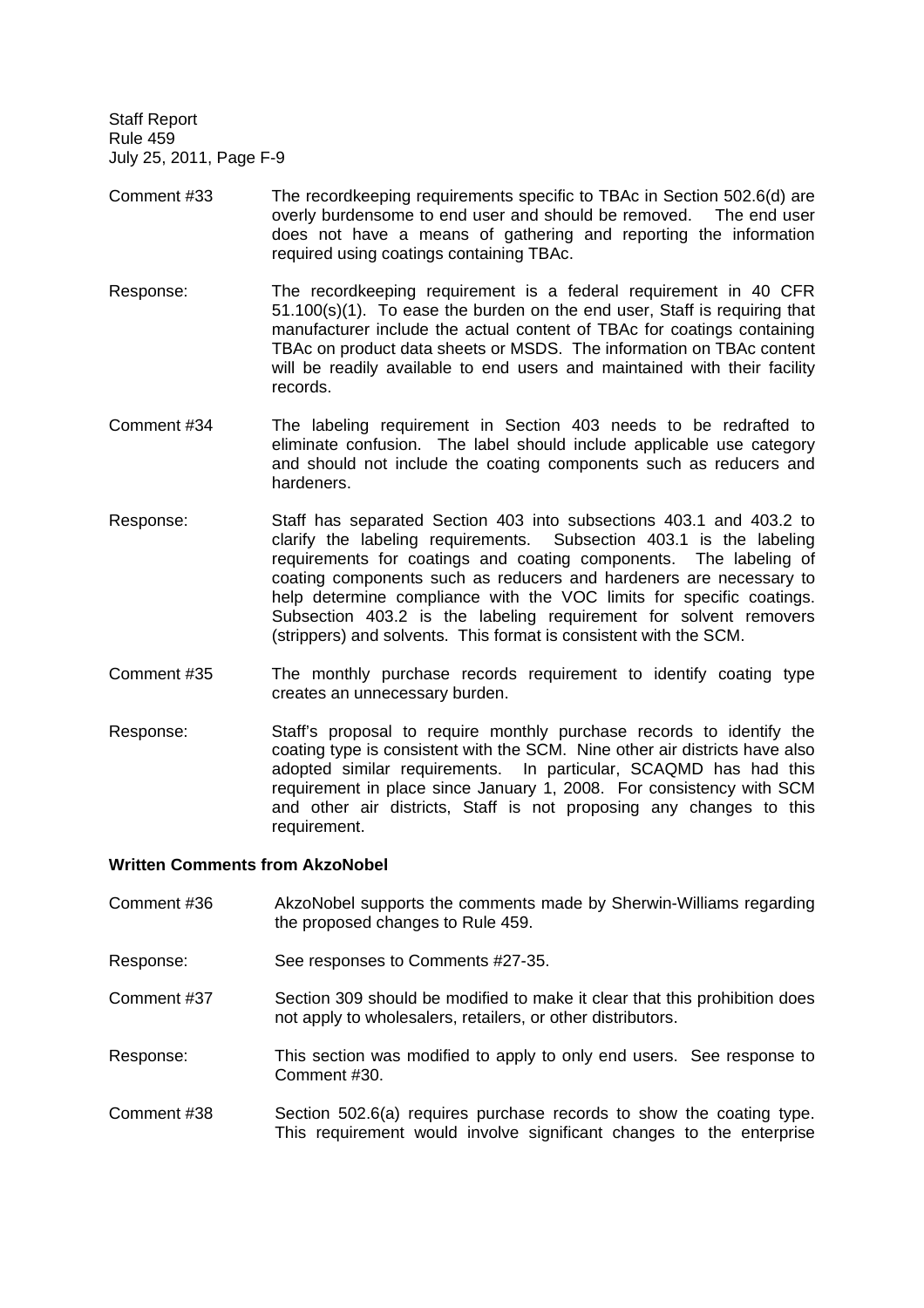> management systems used by manufacturers or wholesalers to create invoices and shipping documents with this additional information. Since there is no regulation limiting the amount of material in a given coating category that can be purchased by a facility, there is no valid reason to require this information.

- Response: See response to Comment #35. Monthly purchase records are necessary to determine the compliance with the requirements of the rule and permit. It is also necessary to determine the total emissions from this source category when actual usage records are not available.
- Comment #39 Section 502.6(c) should not include a requirement to record that a noncompliant coating was not use in a given day. A no entry on a given day should be sufficient to indicate that none was used.
- Response: Staff has removed this requirement since the rule prohibits the possession and use of non-compliant coatings, coating removers, and solvents.
- Comment #40 Regarding Section 502.6(d), there is no need for any recordkeeping requirements related to the TBAc content of coatings used.
- Response: See responses to Comment #31 and Comment #33.
- Comment #41 AkzoNobel questions why TBAc, exempt as a VOC for this rule, is treated differently than other similar compounds that are exempt as a VOC.
- Response: See response to Comment #5. When EPA exempted TBAc as a VOC, EPA added restriction to the exemption that required additional monitoring and recordkeeping requirements. This restriction only applied to TBAc, and therefore, TBAc is treated differently than other exempt compounds. Local requirements have to be as stringent as federal requirements. As such, Staff has proposed additional recordkeeping requirements for TBAc, which is the only requirement applicable to end users.
- Comment #42 Both the SCAQMD and YSQMD allow the use of aerosol surface cleaners, up to 160 fluid ounces per day. Therefore, we request that this limited use of aerosol surface cleaner be adopted in Rule 459.
- Response: SCAQMD and YSAQMD each have a solvent cleaning rule separate from their automotive coating rule. The solvent cleaning rule applies generally to all types of operations, including automotive coating operations. The SCM does not have a limited use exemption for aerosol surface cleaners. To be consistent with the SCM, Staff is not proposing to add a limited use exemption for aerosol cleaner in Rule 459.
- Comment #43 TBAc has been fully exempt as a VOC by the U.S. EPA and in SJVAPCD, SBAPCD, and YSAQMD. We suggest that the exemption for TBAC should be moved from Rule 459 to Rule 101 in order to clarify that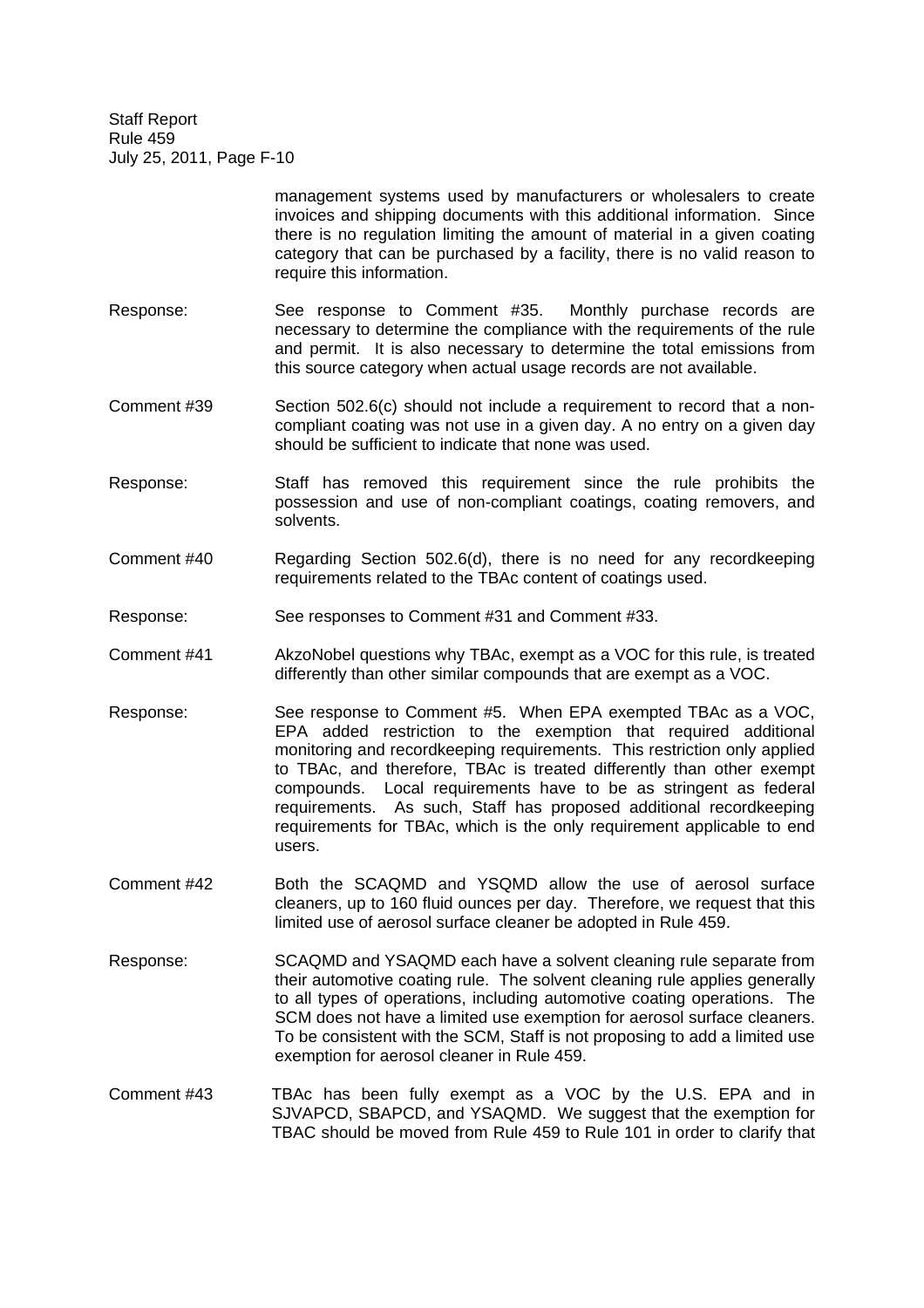> TBAC is exempt and would eliminate the need for any further tracking of use.

Response: EPA exempted TBAc with specific provisions that TBAc is not a VOC for the purpose of meeting VOC emission limits or VOC content limits, but it is VOC for recordkeeping, emissions reporting, photochemical dispersion modeling, and inventory requirements. To comply with the federal requirements, recordkeeping for TBAc is necessary.

> Because TBAc is a potential carcinogen, CARB recommended that the air districts determine whether the use of TBAc in certain products would pose an unacceptable exposure. As recommended by CARB, Staff will evaluate TBAc on a case-by-case basis. Staff is not proposing a full exemption for TBAc unless Staff is confident that it will not adversely impact human health. For inclusion in Rule 459, Staff is proposing that TBAc is only exempt as a VOC when used in coatings that are applied in a spray booth because it is unlikely to cause a significant adverse impact to nearby receptors.

## **Written Comments from PPG Industries**

- Comment #44 PPG requests to eliminate the trunk interior coating definition and VOC limit in Rule 459 and merge trunk interior coating with the underbody coating definition and VOC limit.
- Response: See response to Comment #21.
- Comment #45 PPG has recently changed labels to meet the SCM labeling requirements and would be hesitant to again change labels to meet a new, unique labeling requirement set in Rule 459. PPG proposes that the Section 403 label requirements to show TBAc content be withdrawn as the same requirement for product data sheets is sufficient.
- Response: Staff has removed the labeling requirement to include the content of TBAc. Also see response to Comment #5.
- Comment #46 PPG proposes that the District consider following Bay Area AQMD's practical approach to applicator cleaners, setting no limit but requiring efficient devices that minimize vapor releases.
- Response: The use of efficient devices that minimize vapor releases, such as enclosed gun cleaners, may limit the VOC emissions from the cleaning process; however the amount of VOC release has not been quantified and may still be significant. To quantify and limit the VOC emissions from this process, Staff is proposing a 25 gram per liter limit for cleaning application equipment. This limit for cleaning solvents is consistent with the SCM.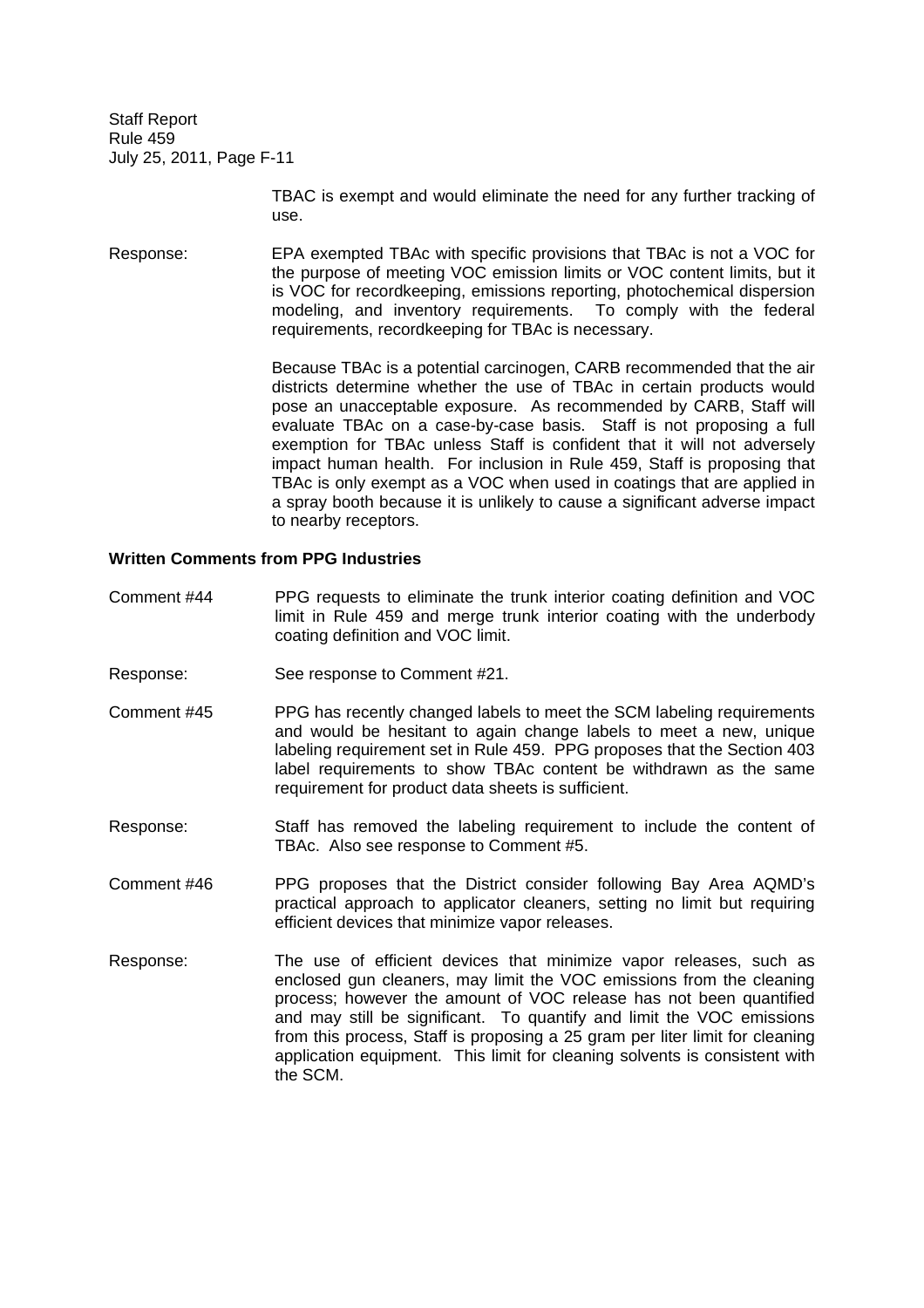## **Written Comments from Colors on Parade**

- Comment #47 We request that SMAQMD include a permit for mobile operators with a nominal fee.
- Response: The proposed amendments to Rule 459 established requirements for the coating operation of automotive, mobile equipment and its associated parts and components to be consistent with the SCM. The proposed amendments do not establish permit requirements or permit fees for these coating operations. Permit requirements are established in Rule 201, General Permit Requirements, and permit fees are established in Rule 301, Stationary Source Permit Fees. For this proposal, Staff is not amending Rules 201 and 301.
- Comment #48 We request that SMAQMD include requirements for equipment used by mobile operators to be in line with the national "6H" rule.
- Response: The NESHAP for Paint Stripping and Miscellaneous Surface Coating Operations at Area Sources (40 CFR Part 63, Subpart HHHHHH) exempts coating operations that use spray equipment with a cup size capacity equal to or less than 3.0 fluid ounces. This exemption applies primarily to small operations that do only spot repairs and touchups like mobile refinishing operations. In the proposed amendments to Rule 459, there is no requirement or exemption specific for mobile operations, and they are not treated differently from stationary automotive coating facilities. Both mobile and stationary operations are subject to the same requirements in the proposed amendments to Rule 459. Therefore, it is not necessary to add additional restrictions to mobile operators.
- Comment #49 We request that SMAQMD include an allowance for a "touch-up kit" which may include extra-small quantities of non-compliant paint and chemicals for the purpose of stone-chip and small scratch repair.
- Response: The proposed amendments do not have a specific exemption for a "touch-up kit". However, the proposed amendments will allow the use of touch-up paint in a container of 0.5 fluid ounces or less which is intended for repairing tiny surface imperfections.

## **Written Comments from DuPont (Letter dated September 17, 2010)**

- Comment #50 Revise the definition of Aerosol Coating Product to remove the statement "…or for use in specialized equipment for ground traffic/marking applications."
- Response: The definition of "Aerosol Coating Product" is consistent with the SCM. Therefore, no changes were made.
- Comment #51 We request that the definition of Spot Repair be modified to be more reflective of the process, and propose the following, taken from BAAQMD Rule 8-45-236: Spot Repair: Repair of an area on a motor vehicle, piece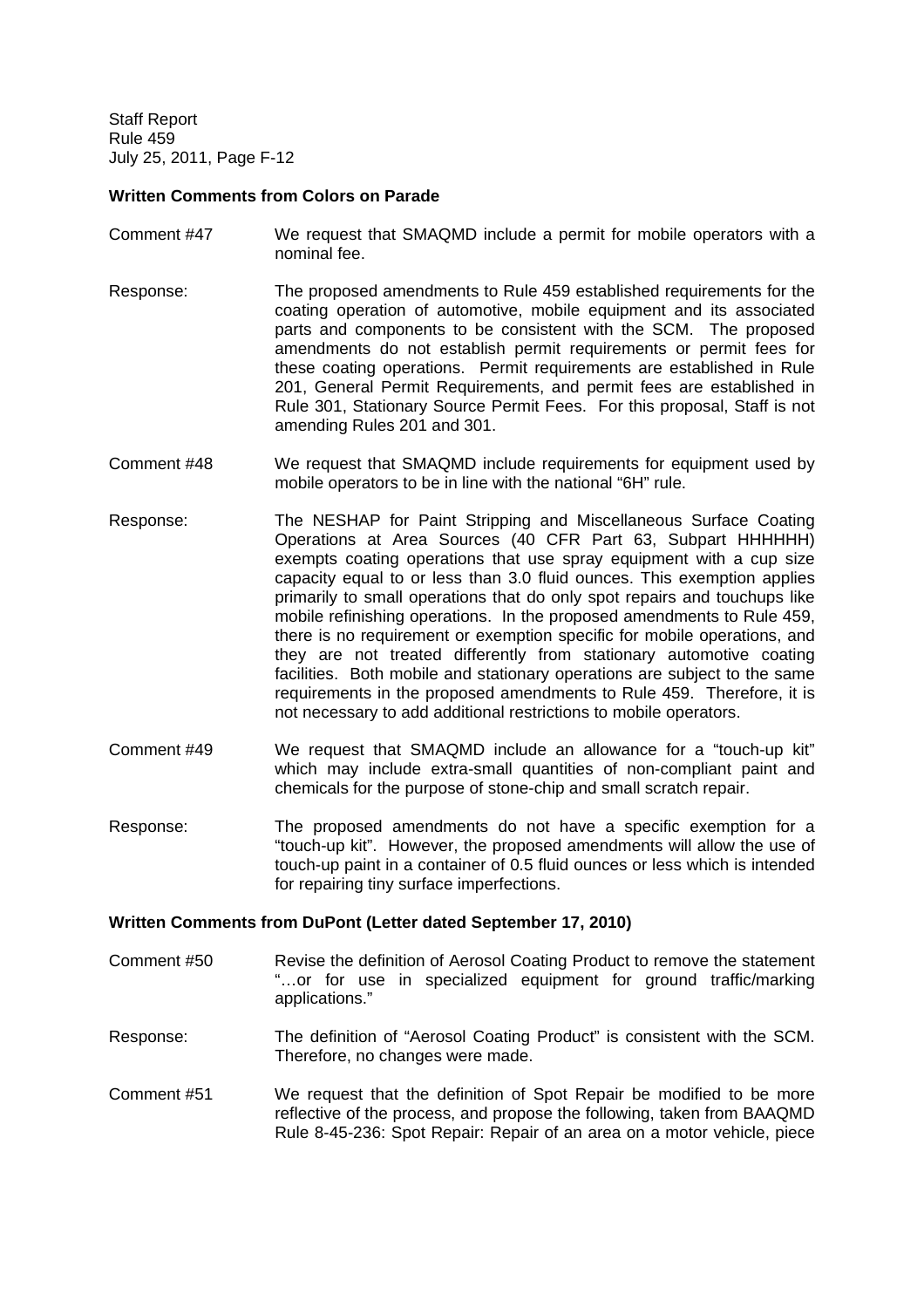> or mobile equipment, or associated parts or components of less than an entire panel.

Response: The term "spot repair" is used in the definition of "uniform finish coatings" and is used to determine when the end user can use a uniform finish coating. BAAQMD developed a definition of "spot repair" which is different from the SCM. BAAQMD also required that end-user limit the usage of uniform finish coating, adhesion promoter and multi-color coating to not exceed 5.0 percent of all topcoats applied. To enforce this requirement, BAAQMD required end user to track the usage percentage of these specific coatings.

> Staff did not proposed BAAQMD's approach because Staff did not want to add additional recordkeeping requirements for the end user. Furthermore, the proposed definition is also consistent with the SCM, where this definition has been adopted by nine other air districts. Therefore, Staff is not proposing any changes to the definition of "spot repair."

- Comment #52 The coating category of trunk interior coating is unnecessary and serves to complicate labeling requirements for manufacturers.
- Response: See response to Comment #21.
- Comment #53 The prohibition of possession in Section 309 should be applicable only to end-users and not applicable to product distributors that may serve customers outside of the District.
- Response: See response to Comment #30.
- Comment #54 The 25 grams per liter is ineffective for surface preparation. We request it be increased to 160 grams per liter.
- Response: Generally, surface preparation cleaning products that meet the 25 grams per liter VOC limit, such as soap and water or solvent containing exempt compounds, are effective in cleaning most of the contaminants on a substrate. For more challenging cleaning tasks, there are cleaning products that are formulated for a specific purpose and meet the 25 grams per liter limit. The lone exception is the limit for bug and tar remover, where the proposed amendments allow the use of products labeled as bug and tar remover and regulated by the state Consumer Products Regulation in lieu of complying with the 25 grams per liter limit. Also, see response to Comment #28.
- Comment #55 For bug and tar removal, we request the District include provisions in line with BAAQMD Rule 8-45-308.5.
- Response: BAAQMD adopted a higher limit (340 grams per liter) for bug and tar remover than suggested in the SCM because the higher limit was equivalent to the requirement for bug and tar remover in the CARB's